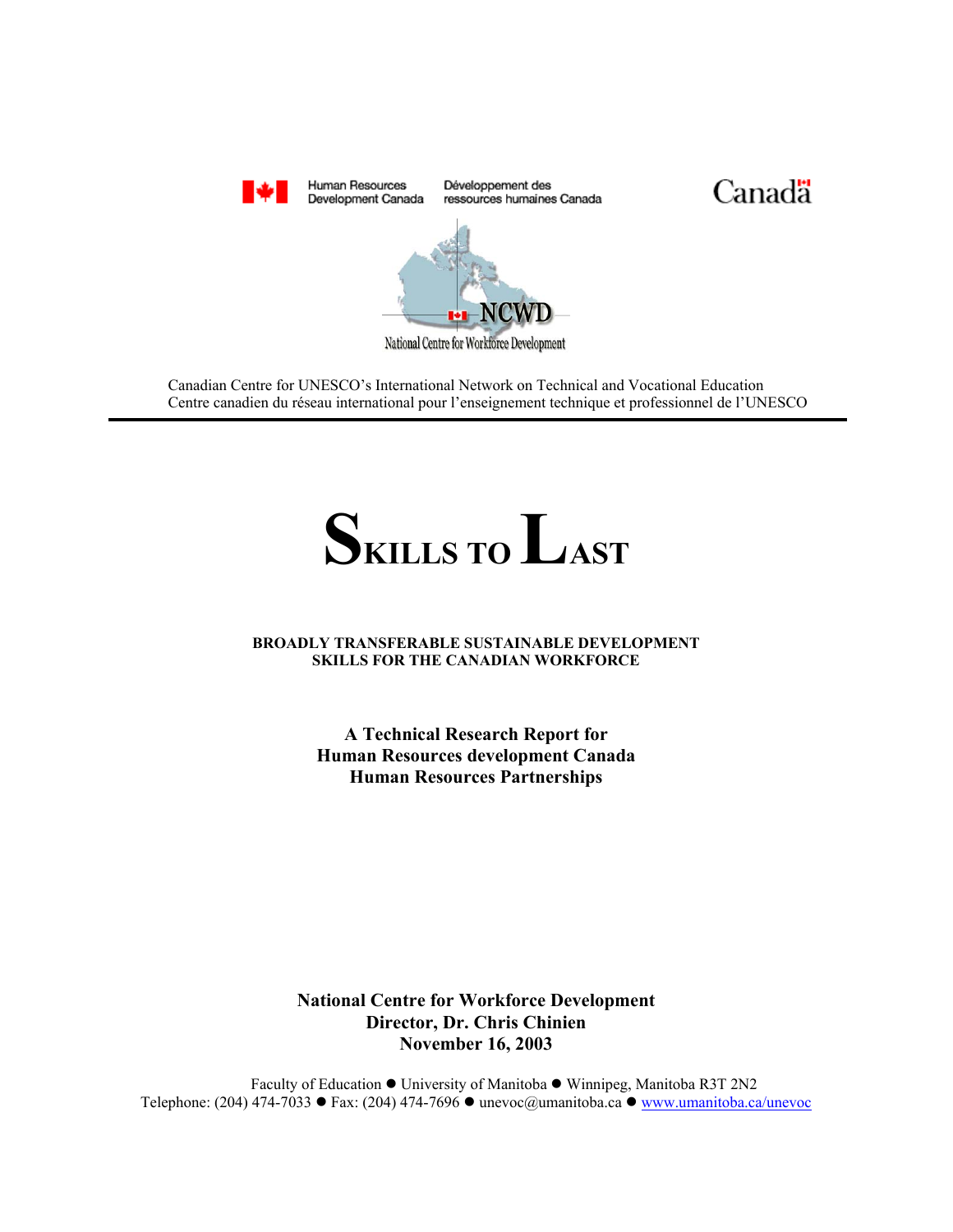# **Broadly Transferable Sustainable Development Skills for the Canadian Workforce**

#### **Sponsoring Organization**

Government of Canada Human Resources Development Canada Human Resources Partnerships

#### **Research Organization**

The National Centre for Workforce Development (UNEVOC Canada) The Canadian Centre for UNESCO's International Network on Technical and Vocational Training. Faculty of Education, University of Manitoba

## **Human Resources Partnership Project Supervisor**

Francois Henault, M.Sc.

#### **Research Team**

Chris Chinien, Ph.D. Project Director France Boutin, Ph.D. Co-Investigator Christina McDonald, Ph.D., Consultant Cory Searcy, M.Sc., Research Associate Jason Brownlee, B.A., Research Associate Rachel Research Associate Sherri Smith, B.A., Office staff/Editor

## **Focus Group Facilitator**

Sheldon McLeod, M.Sc., Focus Group facilitator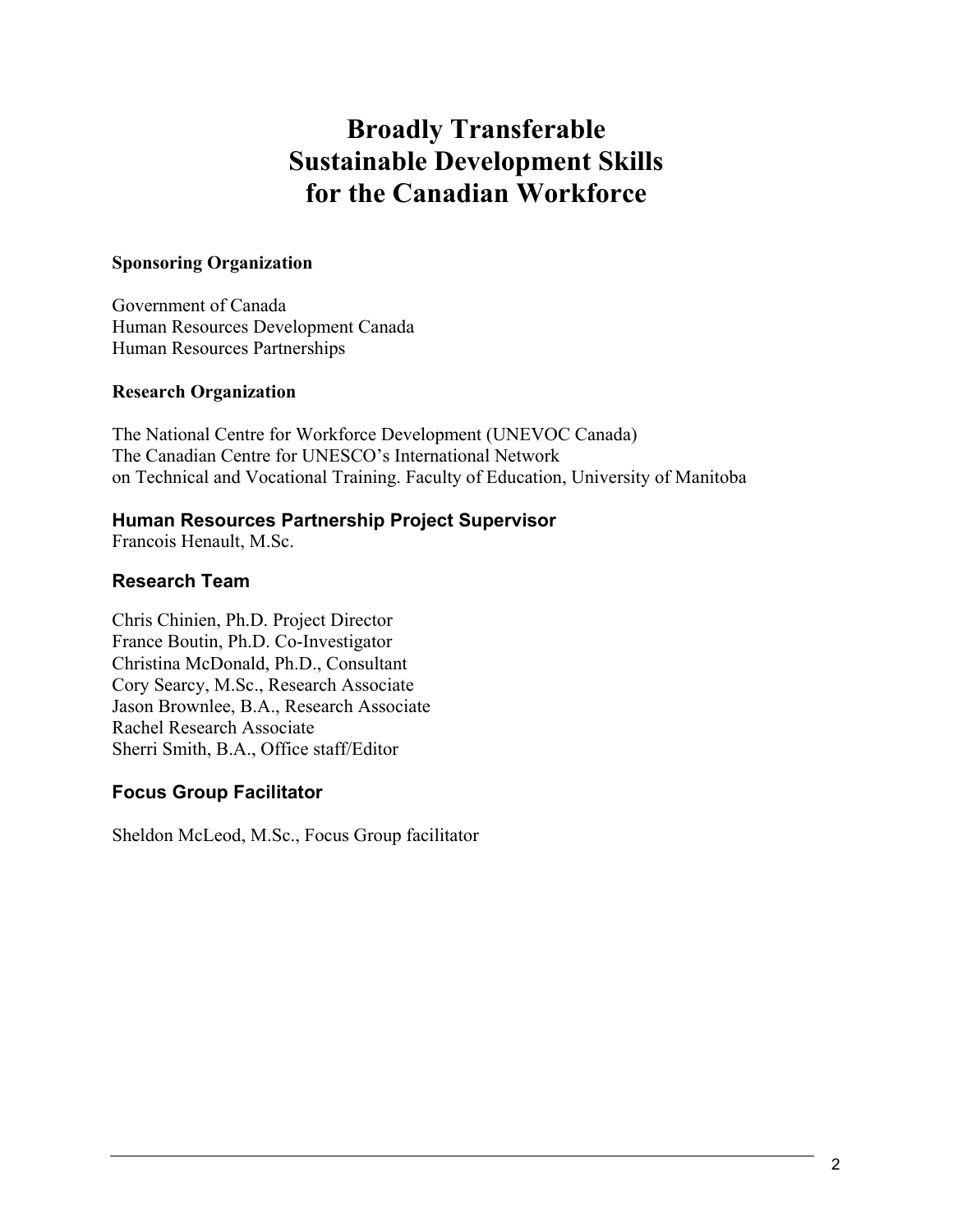# **Table of Contents**

|      | Introduction 38                                                                       |     |
|------|---------------------------------------------------------------------------------------|-----|
| 1.1  |                                                                                       |     |
| 1.2  |                                                                                       |     |
| 1.3  |                                                                                       |     |
| 1.4  |                                                                                       |     |
| 1.5  |                                                                                       |     |
|      |                                                                                       |     |
|      |                                                                                       |     |
| 2.1  |                                                                                       |     |
| 2.2  |                                                                                       |     |
| 2.3  |                                                                                       |     |
|      |                                                                                       |     |
|      |                                                                                       |     |
| 3.1. | Draft Inventory of sustainable development-related knowledge, skills, and attitudes16 |     |
| 3.2. |                                                                                       |     |
| 3.3  |                                                                                       |     |
| 3.4  |                                                                                       |     |
| 3.5  |                                                                                       |     |
|      |                                                                                       |     |
|      |                                                                                       | .22 |
| 4.1  |                                                                                       |     |
| 4.2. |                                                                                       |     |
| 4.3  |                                                                                       |     |
|      |                                                                                       |     |
|      |                                                                                       |     |
|      |                                                                                       |     |
|      |                                                                                       |     |
|      |                                                                                       |     |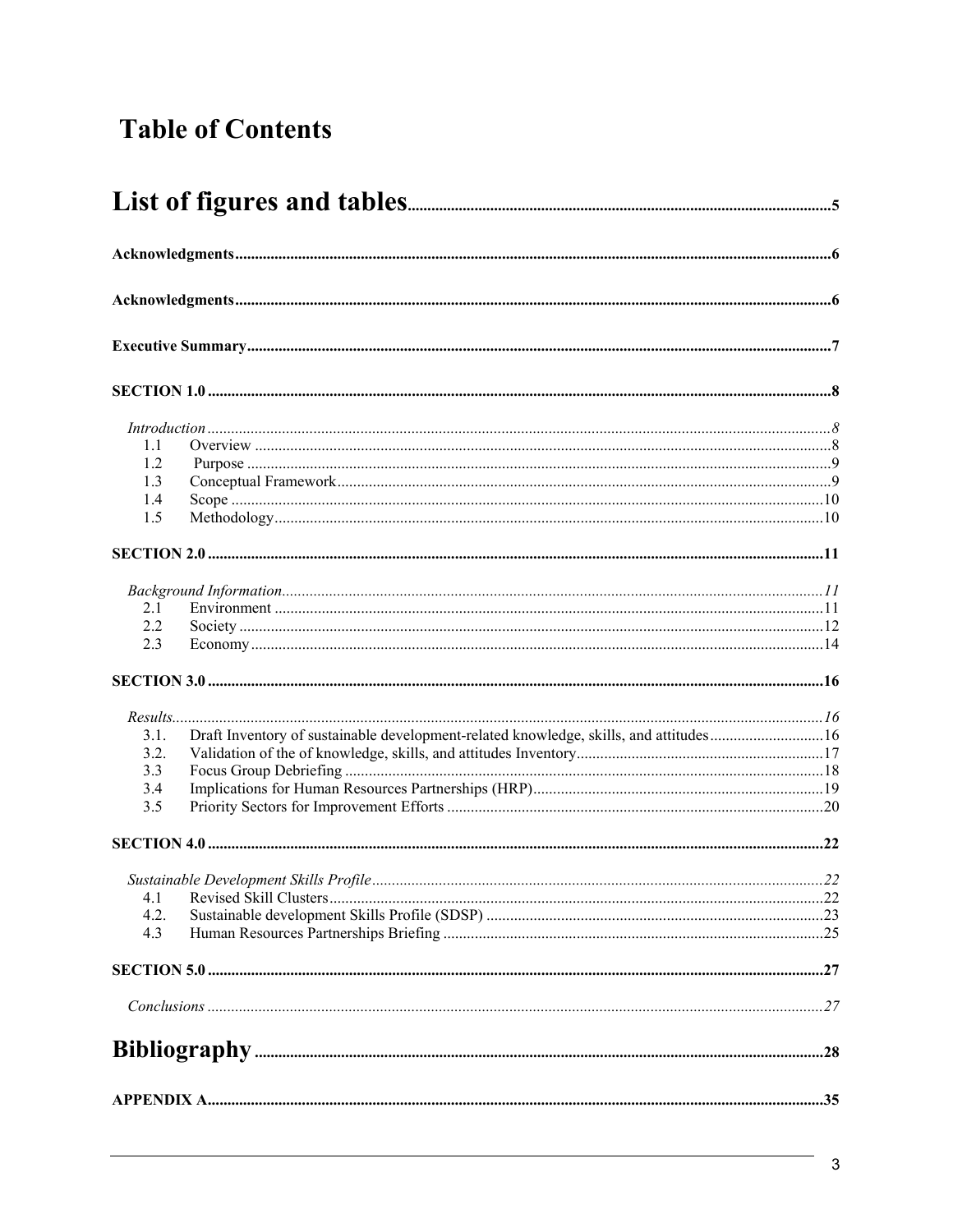| Understanding the need to use eco-systems wisely to enable a sustainable supply for future generations 43 |  |
|-----------------------------------------------------------------------------------------------------------|--|
|                                                                                                           |  |
| $\mathcal{E}$                                                                                             |  |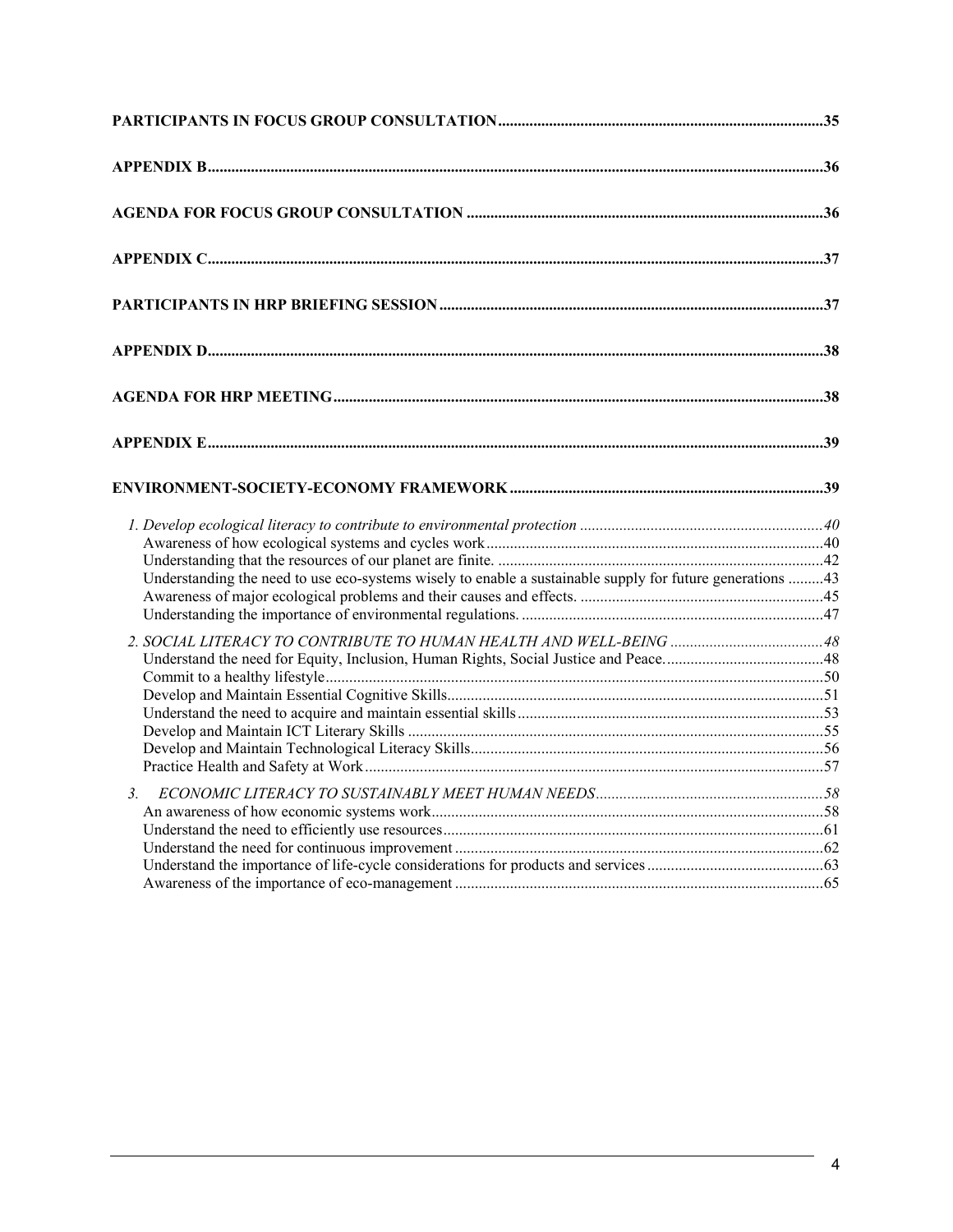# **List of figures and tables**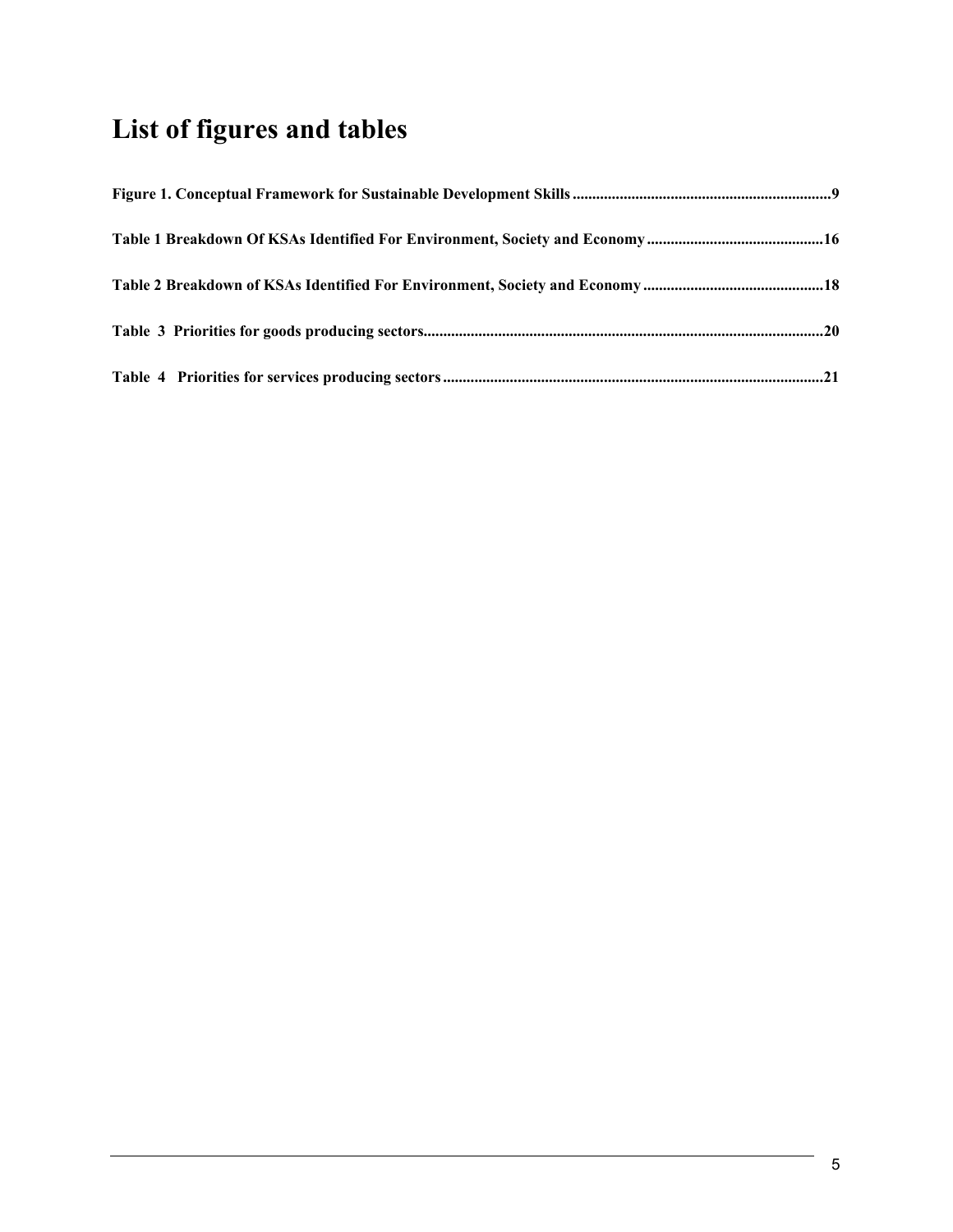#### **Acknowledgments**

The national Centre for Workforce Development (NCWD) is the Canadian Centre for UNESCO's International Network on Technical and Vocational Education. The vision and mission of NCWD is to contribute to the improvement of human performance and conditions through research and development, information exchange, networking and national and international collaborations.

I wish to express my gratitude to the HRDC, Human Resources Partnerships branch for giving the NCWD the opportunity to conduct this research and to make this important contribution to the knowledge base on sustainable development. I am also very grateful to Mr. François Hénault, Senior Policy Analyist, for his assistance in designing and conducting this study so that we can successfully meet the information need of Human Resources Partnerships. I want also to thanks all my national and international colleagues who provided direct or indirect input to this study.

A heartfelt thanks to all the experts who demonstrated great generosity by agreeing to participate in the Focus Group Validation meeting, in spite of their busy schedules. Finally, I want to thanks my research team for their flexibility, commitment and hard work throughout this project.

Dr. Chris Chinien Director, National Centre for Workforce Development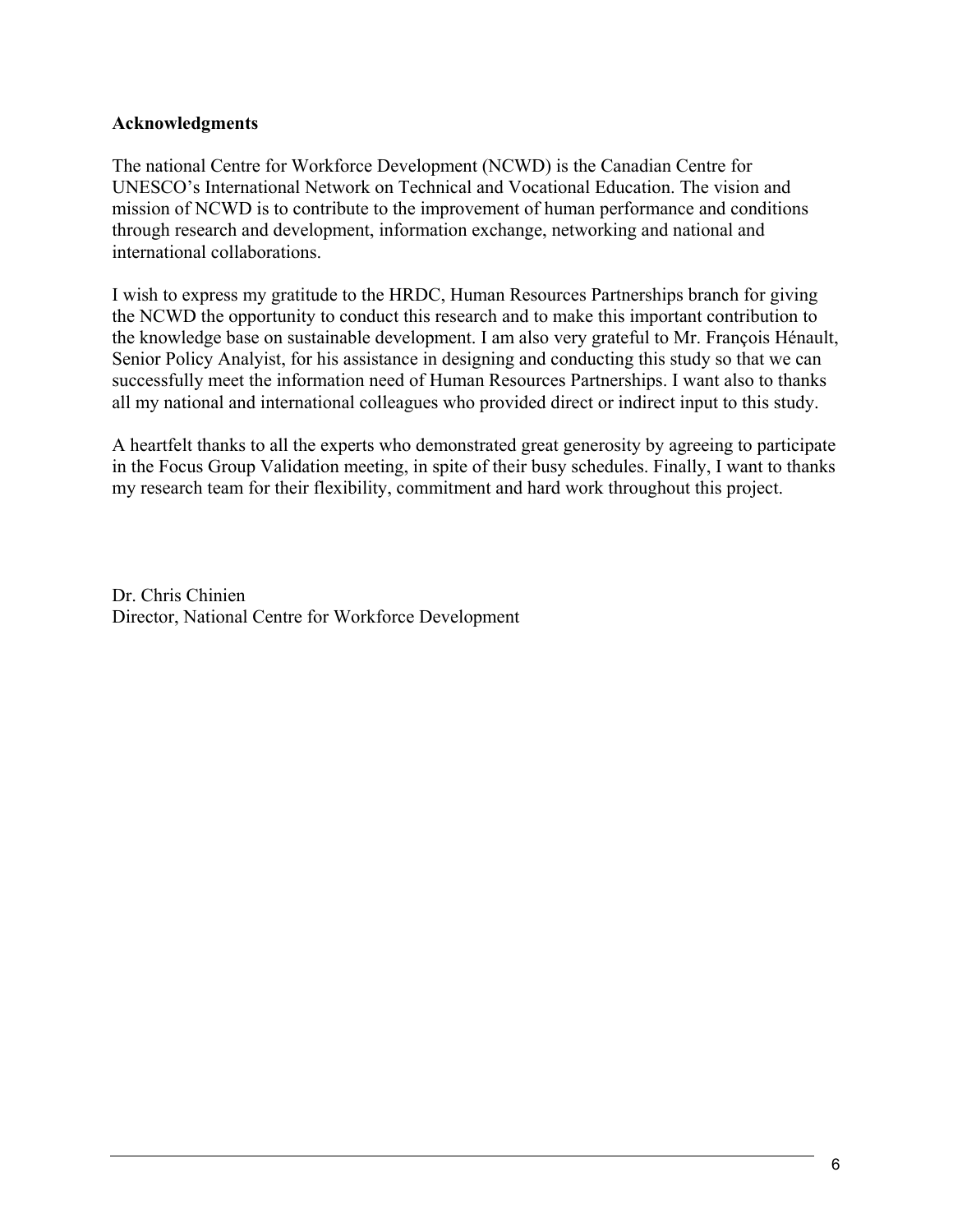#### **Executive Summary**

Human Resources Development Canada (HRDC) contracted the National Centre for Workforce Development to conduct a study designed to identify the broadly transferable sustainable development-related knowledge, skills and attitudes required by the workforce. This study fits under the HRDC Sustainable Development Strategy – Target 3.2.3, which calls for an assessment of the overall SD-related knowledge/skill needs in the economy over the medium term and how these might be better incorporated into HRDC's sectoral human resources programs and strategies.

This study was conducted in two phases. In Phase I, we conducted an extensive review of literature and research to identify knowledge, skills and attitudes (KSAs) related to the three elements encapsulated in sustainable development, namely: Environment, Society and Economy. In Phase II, we validated these KSAs using a focus group of individuals  $(N=23)$  representing Canadian diversity, and with expertise in environment, sustainable development and workforce development. The experts confirmed that the great majority of the KSAs were relevant to the goals of sustainable development. They provided some concrete suggestions for consolidating the KSAs and for collapsing the KSAs under unifying themes in order to capture their interconnectedness and interdependencies. The experts also recommended the use of actionfocused statements in the formulation of KSA statements. Six major themes emerged form the analysis of the KSAs. These are:

- Ethics and Values
- Integrated Decision-Making
- Responsible Use of Resources
- Valuing Diversity
- Safety and Well-being
- Continual Improvement

The experts who participated in the focus group were invited to comment on these categories by e-mail. All those who responded supported the use of these skill clusters for organizing the KSAs. The core KSAs from the environment, society and economic categories were analyzed and classified under these five unifying clusters. The Sustainable Development Skills Profile (SDSP) was generated as a result of this analysis process.

This SDSP consists of a set of broadly transferable skills for the Canadian workforce, regardless of job function, sector, and level of education and training. It is also broadly applicable to general education, adult education, and the technical and vocational education and training.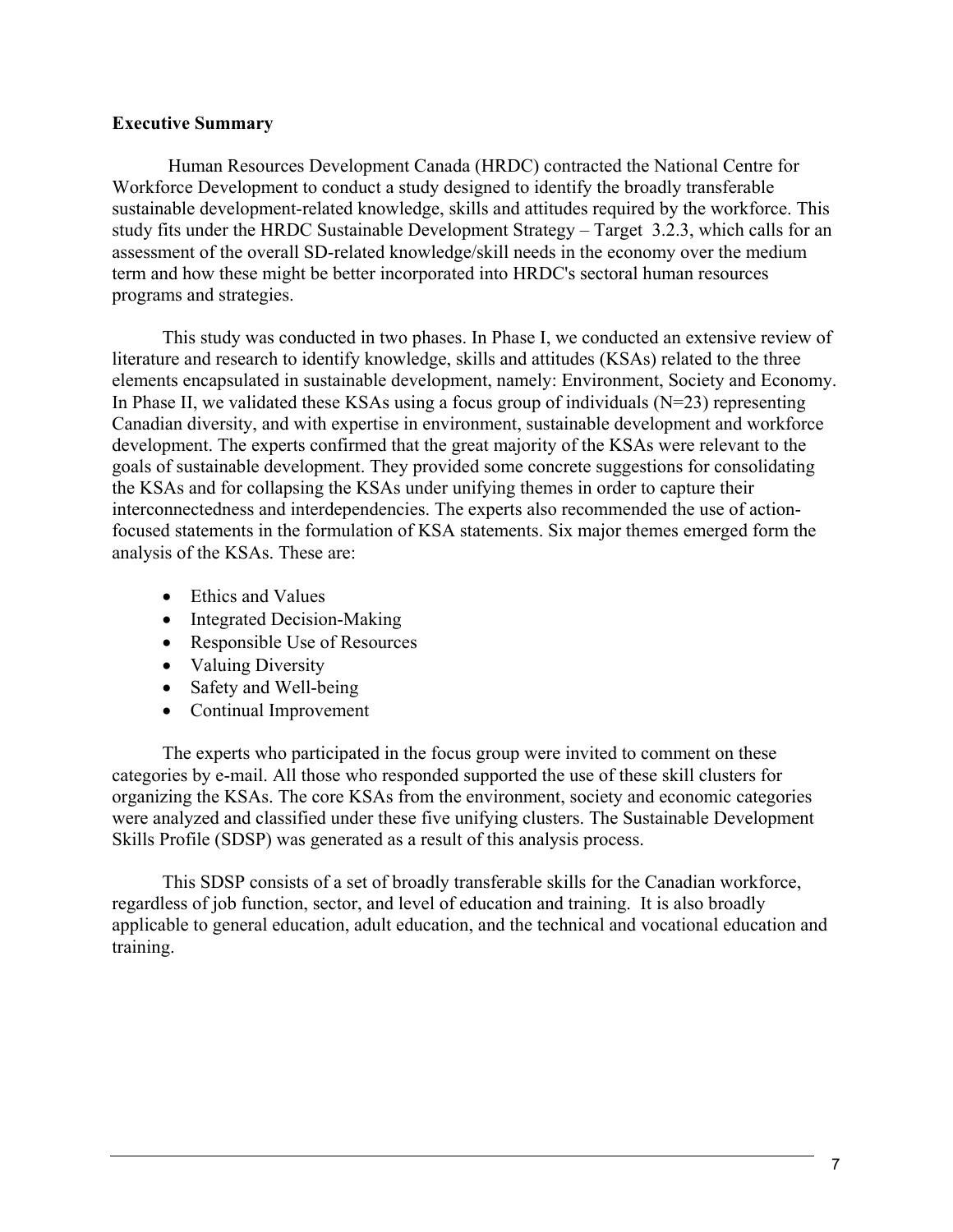# **SECTION 1.0 Introduction**

#### *1.1 Overview*

In 1987, the World Commission on Environment and Development (WCED) published *Our Common Future*, a groundbreaking report that brought the terms "sustainable development" and "sustainability" into widespread use. That report defined sustainable development as "meeting the needs of the present generation without compromising the ability of future generations to meet their own needs" (WCED, 1987) and called on the global community to take steps towards that goal. Building on that definition, numerous efforts have been undertaken to put this concept into practice.

One of the most prominent activities in this regard was the development of Agenda 21 as a part of the Rio Earth Summit of 1992. A global action plan for achieving sustainable development, Agenda 21 has provided a useful starting point for many government and industrybased projects. For instance, sustainability projects have been initiated at the national, regional, and local government levels all over the world.

However, as repeatedly noted at the 2002 Johannesburg World Summit on Sustainable Development, there is still much work to do. If the concept of sustainable development is ever to be put into widespread practice, its principles must be integrated into all disciplines at every level of society. This necessity was explicitly recognized by Agenda 21, which placed education among its top priorities for the advancement and implementation of sustainable development. Even in countries with strong education systems, there is a need to reorient education, awareness, and training to increase understanding and support for sustainable development (HDRC, 2003).

Canada must make continued efforts to address this challenge. A 1999 report by the Canadian Council of Ministers of Education (CMEC) noted that little attention has been paid to educating the Canadian workforce with regard to sustainable development (CMEC, 1999). Considering that these are the people who need to apply the principles of sustainable development in their day-to-day activities, it is essential that the work begins now.

The Government of Canada is committed to integrate sustainable development into its decision-making process to ensure that social, economic and environmental implications are considered in the development of various federal programs, products, and services. This commitment has been demonstrated in numerous federal programs, including the ongoing Environment and Sustainable Development Indicators Initiative being undertaken by Environment Canada and the National Round Table on the Environment and Economy. In keeping with this Canadian Government's commitment to sustainable development, Human Resources Development Canada (HRDC) has developed a Sustainable Development Strategy. The strategy of the Human Resources Partnership (HRP) branch calls for an assessment of overall sustainable development-related knowledge and skills needed over the medium term and how these might be incorporated into HRDC's human resources development and sector strategies.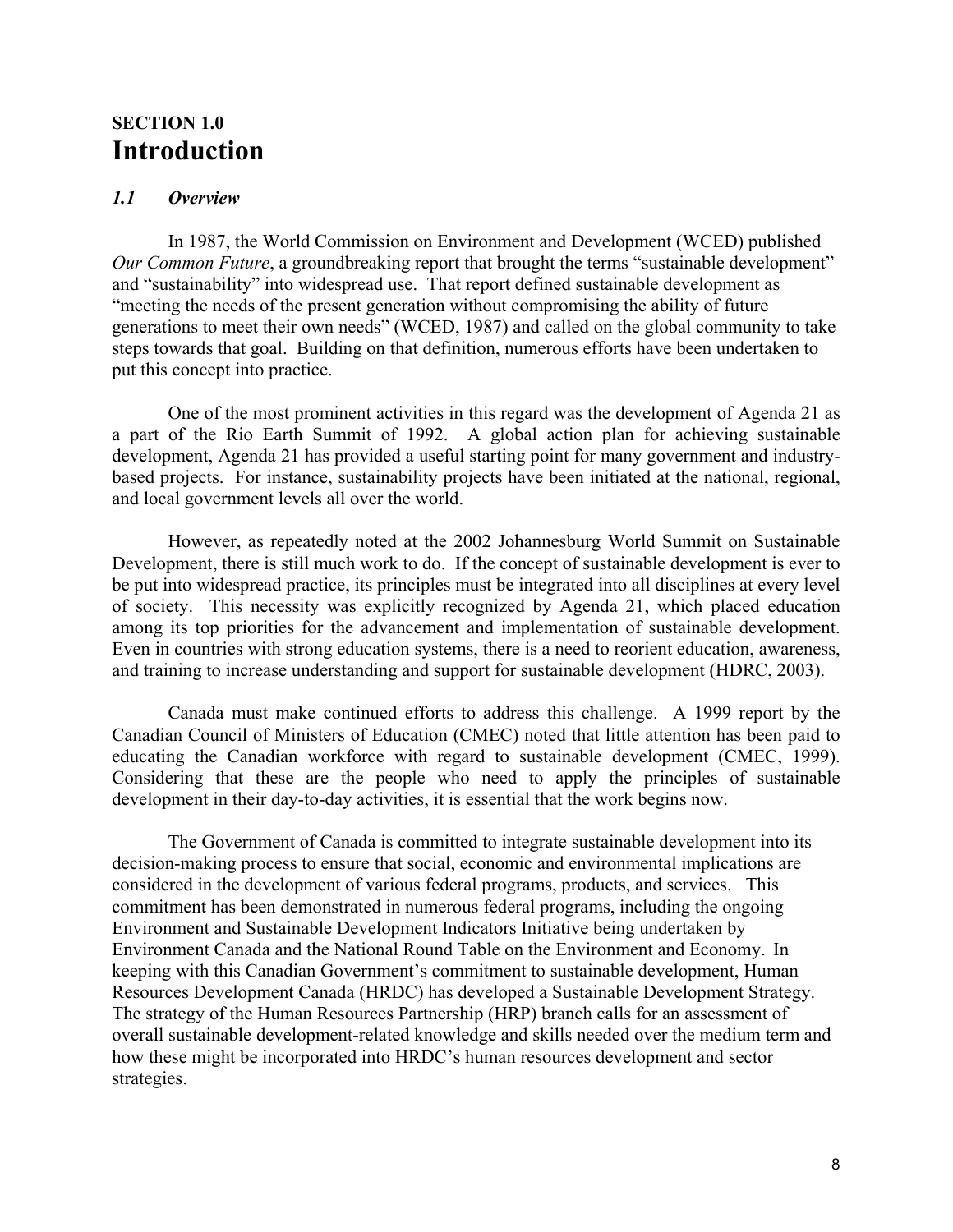#### *1.2 Purpose*

The principle of sustainable development calls for an integrated approach to environmental, social, economic and global considerations. The prospect of full integration cannot be guaranteed in the longer terms by the instruments of science, technology, economics and law alone. If the principle of sustainable development is to be implemented successfully, there is also a need for workforce education and training (BIBB, 2000). Workers will require new ways of thinking, new attitudes and skills to be able to contribute to the achievement of the goals of sustainable development. This will require significant changes in the training of the Canadian workforce. The implementation of education for sustainable development programs for the workforce pre-supposes that the sustainable development-related knowledge, skills and attitudes needed have been identified. However, an extensive review of literature indicated that such information is not available in the Canadian or international contexts. The purpose of this project was to identify the sustainable development-related knowledge, skills, and attitudes required by the Canadian workforce. A secondary objective of the study was to establish a priority for sustainable development training within the Canadian economic sectors.

#### *1.3 Conceptual Framework*

A scan of literature and research was conducted to provide the guiding theoretical orientation and the underpinning foundation to the study. This review was used to elaborate a conceptual framework for the identifications of the sustainable development skills profile required by the workforce. This framework consisted of two main elements, namely (1) sustainable development; and (2) human performance enablers. Taking into account the interconnectedness of the world in which we live, sustainable development was viewed in the context of three principal elements, namely the environment, society, and the economy. The human performance enablers incorporated three dimensions which are assumed to be critical for sustainable human performance, namely knowledge, skills, and attitudes. An illustration of the framework is presented in Figure 1.

| Sustainable   |           | Human Performance Enablers |           |
|---------------|-----------|----------------------------|-----------|
| Development   | Knowledge | <b>Skills</b>              | Attitudes |
| Environmental |           |                            |           |
| Social        |           |                            |           |
| Economic      |           |                            |           |

#### **Figure 1. Conceptual Framework for Sustainable Development Skills**

*Adapted from Buckland, 2002.*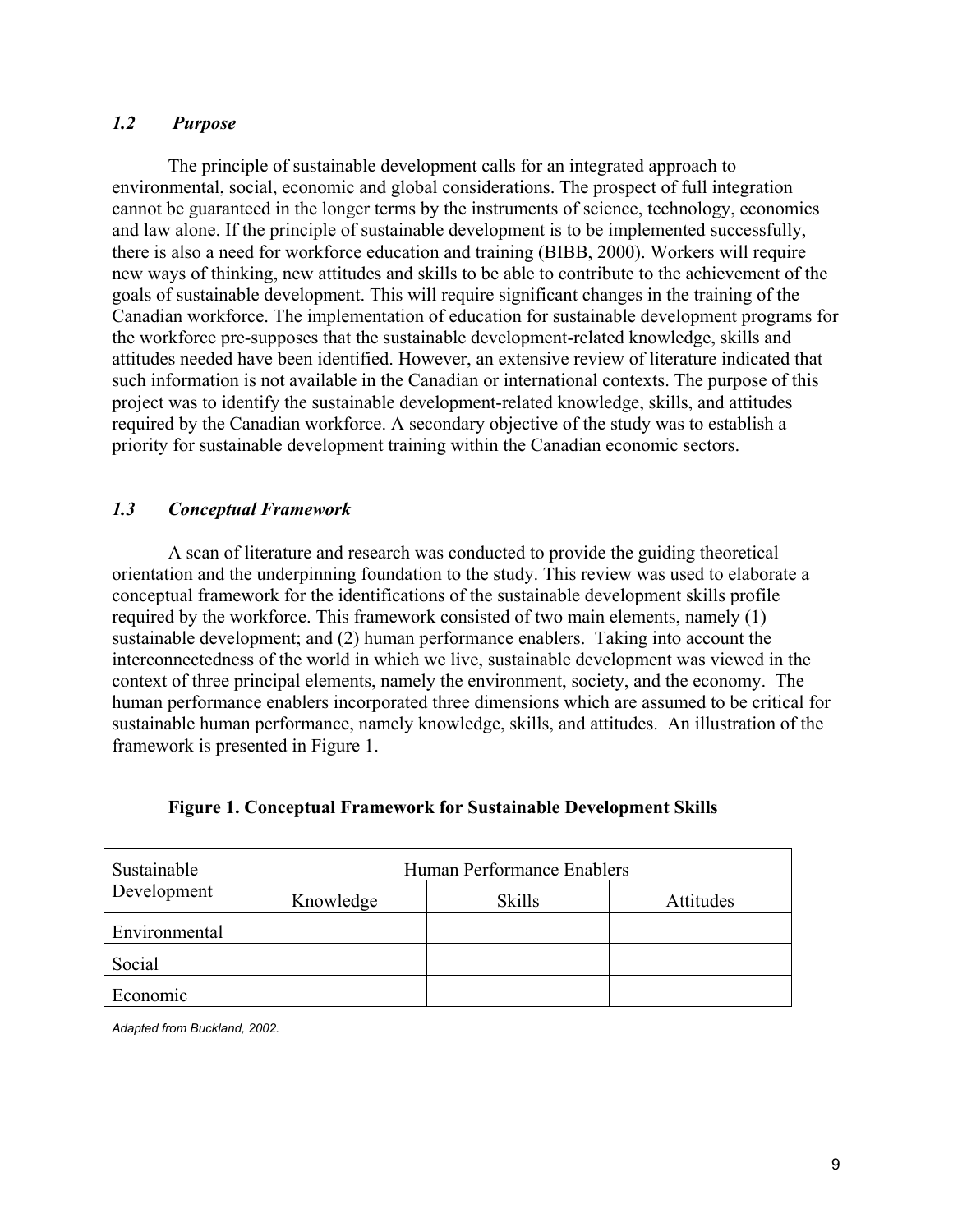#### *1.4 Scope*

The focus of this study was to identify the broadly transferable sustainable developmentrelated knowledge, skills, and attitudes needed for the Canadian workforce, regardless of job function, sector, and level of education and training. This study did not address occupationally specific sustainable development skills.

#### *1.5 Methodology*

The study was conducted in two main phases. Phase 1 consisted of a general scan of literature and research on environment, society and economy in order to identify key issues related to skill needs for sustainable development. In Phase 2 and extensive review of literature and research was conducted to identify sustainable development-related knowledge, skills, and attitudes (KSAs) required by the Canadian workforce. These KSAs were then validated using a Focus Group methodology. Finally a briefing meeting was held to present a technical report of this study to senior managers of the Human Resources Partnerships branch.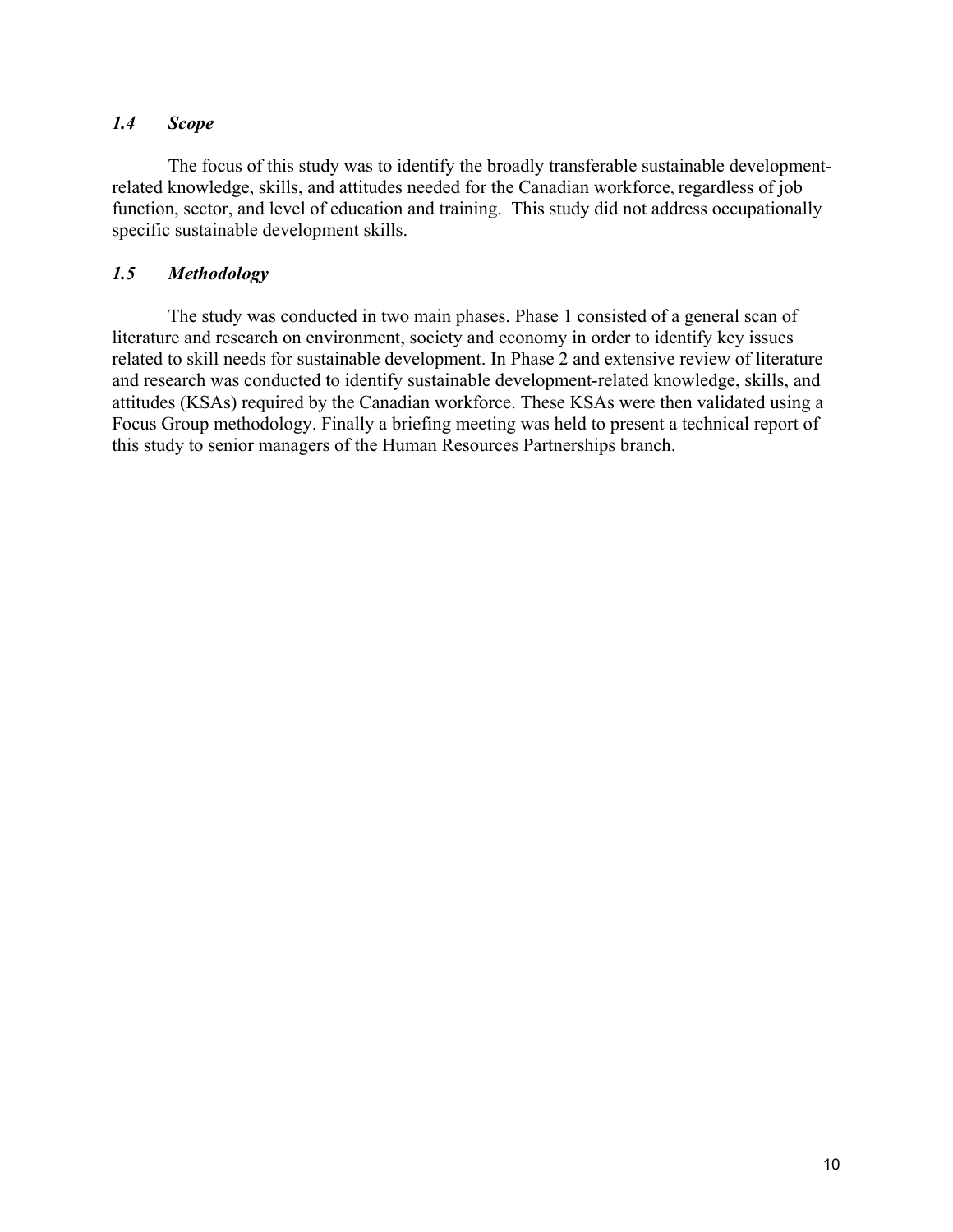# **SECTION 2.0 Background Information**

Sustainable development is a concept emphasizing the need to establish a balance between, and ultimately an integration of the economic, environmental, and social concerns. Rather than treating issues related to the economy, environment, society and globalizations as though they are mutually exclusive, the sustainable development approach recognizes the interconnectedness and interdependencies among these elements and supports a holistic and integrated decision-making strategy in generating solutions to problems. A sustainable development strategy would therefore include interrelated strategies for the environment, the economy, and societal health and well being, all vital in determining our quality of life. The environment pertains to structure, function and behavior of ecosystems; the maintenance and conservation of natural resources, atmospheric stability, and other ecosystem functions. The economy includes the production of goods and services on a continuing basis. Social factors include achieving distributional and gender equity, adequate provision of social services, and political accountability and participation.

The purpose of this scan of literature and research on environment, society and economy in order to identify key issues related to skill needs for sustainable development. The following sections present concise summaries of the most important issues and sustainable development considerations for the workforce. The purpose of this research activity was to assist the research team in selecting appropriate publications for review in order to identify the sustainable development-related knowledge, skills and attitudes.

#### *2.1 Environment*

Canada's ecosystems and its people are bound together in a grand but tenuous symbiosis. We depend on ecosystems to sustain us, but the continued health of ecosystems depends, in turn, on what we know about ecosystems and our care of them. Ecosystems are the productive engines of the planet, providing us with everything from the water we drink to the food we eat and the fiber we use for clothing, paper, or lumber. Yet, nearly every measure we use to assess the health of ecosystems tells us we are drawing on them more than ever and degrading them at an accelerating pace. The current rate of decline in the long-term productive capacity of ecosystems could have devastating implications for human development and the welfare of all species (World Resources Institute, 2000). Modern examples of the human costs of degrading ecosystems surround us as well. In Canada's maritime provinces in the early 1990's, the collapse of the cod fishery from over-fishing left 30,000 fishers dependent on government welfare payments and decimated the economies of 700 communities in Newfoundland alone. In most cases, the poor suffer most when ecosystems decline because they are usually the most directly dependent on them for survival. Hence, maintaining our ecosystems has strong implications for Canada's economy and social system, specifically our poor (World Resources Institute, 2000).

From a global perspective, the scale of human pressures on ecosystems increased enormously in the last 100 years -- and even more so in the last few decades. Since 1980, the global economy has tripled in size, and the population has grown 30 percent to over 6 billion people. Consumption of everything from food to paper to computers to oil has risen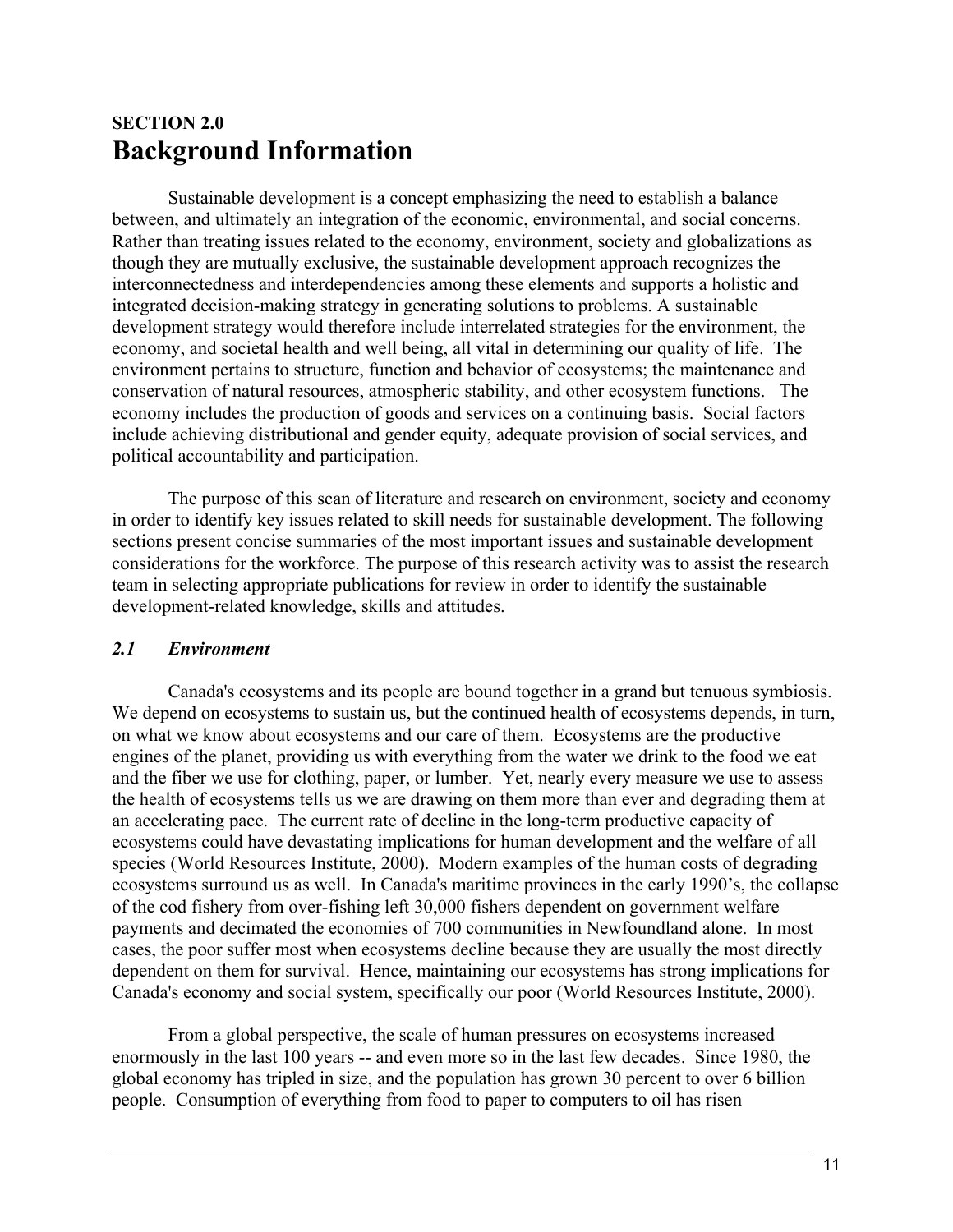substantially - all at a cost to ecosystems. These pressures are not likely to disappear. Demographers predict the population to grow to nine billion during the next 50 years; the global economy is expected to expand five times during this period. By 2020 the demand for food such as rice, wheat and maize is expected to grow 40 percent, pushing water demands for irrigation up to 50 percent or more. By 2050, the demand for wood could double (World Resources Institute, 2002).

What is the status of Canada's ecosystems? Overall, there are considerable signs that the capacity of ecosystems to provide many of the goods and services we depend on is declining. Human activities have begun to significantly alter the Earth's basic chemical cycles - the water, carbon, and nitrogen cycles – on which all ecosystems depend on. Our emission of  $CO<sub>2</sub>$  has brought the threat of global climate change, and with it, potential changes in the distribution and productivity of ecosystems. Our emissions of nitrogen - in the form of fertilizer runoff and nitrogen oxides from fossil fuels and land clearing -- have thrown off the balance of nutrients in many ecosystems. Our appropriation of more than half the planet's freshwater runoff has pushed aquatic ecosystems to the point of depletion. These stresses strike at the foundation of ecosystem functioning and add to the fundamental erosion of our productive capacity on a global scale.

In recent years, there has been a growing concern that some of the pollutants we release into our environment will persist and pose a risk to the health of humans and other living organisms. In a 1996 survey, almost two out of three Canadians said that their health had been affected by pollution, and more than one out of two people said they were very concerned about air quality (Government of Canada, 1999). If our natural and built environments (our economy and our social structure) are not sustainable, then the health of Canadians will inevitably suffer (Government of Canada, 1999).

 To protect ecosystem health, the Canadian workforce requires both specific knowledge and skills regarding how ecological systems and cycles work, as well as an understanding of the values that influence decisions and actions taken (Strategic R&D Plan, 2001-2006). Workers need to recognize that the resources of our planet are not infinite and to realize the need to use natural resources wisely to ensure a sustainable supply for future generations. They must become aware of major ecological problems as well as their cause and effects. Workers must also understand the importance of complying with environmental regulations and how they, as individuals can contribute to environmental problem solving and resource management. Having a systems view (taking into consideration environmental, social, economic factors) in all decision making and actions taken in the workplace will enhance the ability of future workers to think "outside the box" and simultaneously see themselves as part of a sustainable system. Sustaining the health of the planet for future generations is our ultimate challenge and goal (Government of Canada, 1999).

#### *2.2 Society*

In its Pre-Budget presentation to the House of Commons Standing Committee on Finance 2003, the Canadian Council on Social Development (CCSD, 2003) noted that "having established ourselves as a strong economic performer in the challenging global economy, it is possible for us to imagine a country where all citizens share the benefits of our success. Our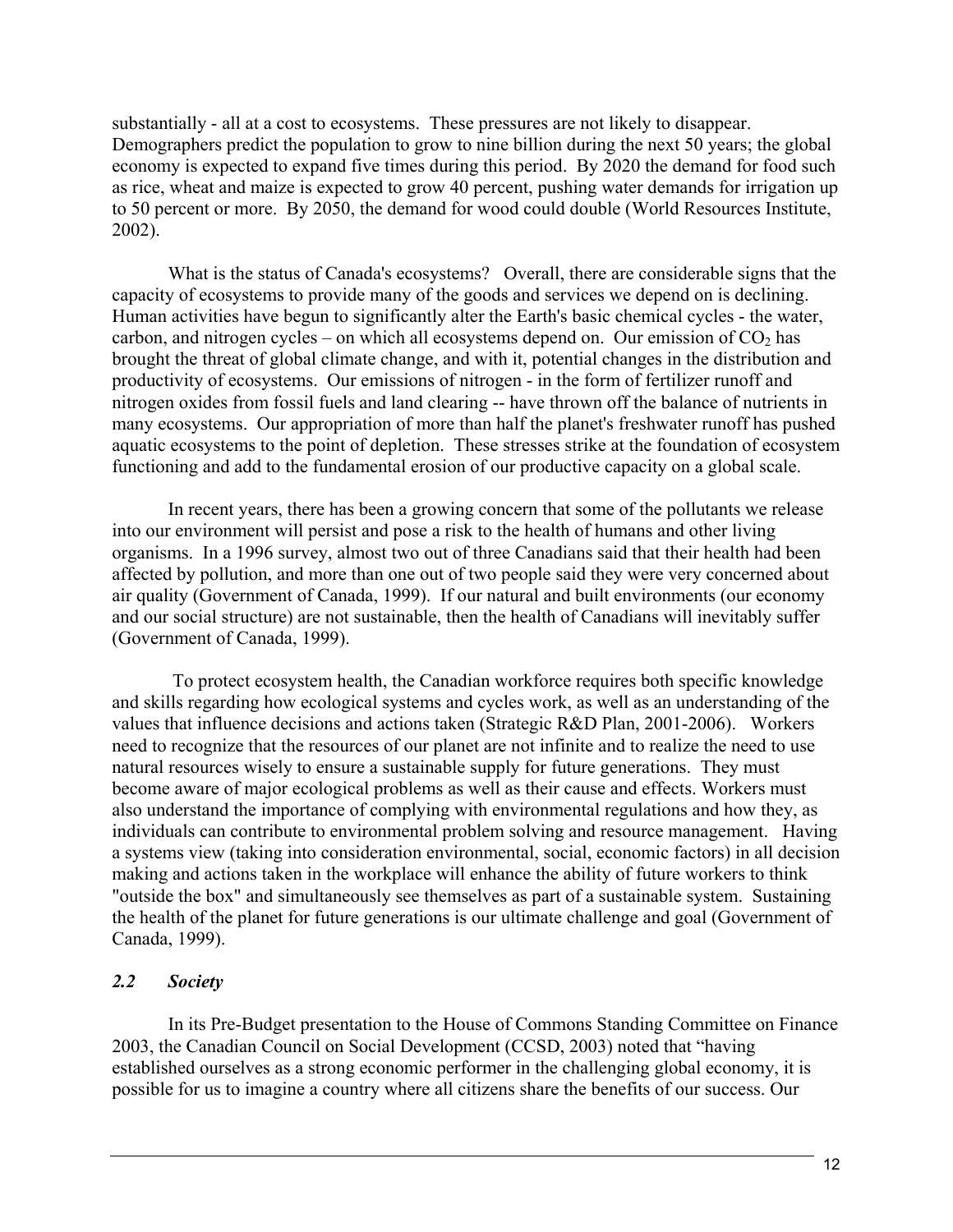economic growth has surpassed all G7 nations for several years, and we have had a continuous five-year period of federal budgetary surplus." (CCSD, 2003). Despite this prosperity, an unequal distribution of wealth remains prevalent in our society. This is illustrated by the fact that disparities between the haves and have-nots are widening.

The CCSD (2003) noted that the annual incomes of Canadians families amounting to \$100,000 have boomed over the last decade. In contrast, incomes of those in the middle portion of the income ladder have been sustained, while incomes for those in the lower middle class have declined. In the last decade the earnings of low-income families have increased by a meagre \$81 annually despite the fact that income needed for subsistence (cost of living) has risen at a much greater rate. It becomes evident when analyzing these figures that many Canadians are not sharing in the wealth and benefits of the new economy.

> *Canadian society is becoming increasingly polarized. The richest 10% of our population has seen its income grow by a whopping 14% while the bottom 10% has seen only a slight increase of less than 1%. Moreover, the income of many working families has actually declined. (CCDS, 2003).*

For most of the last decade Canada has been ranked at the top of the United Nations Human Development Index (HDI) and has most recently been ranked at number three in the world. However, significant room for improvement exists. Consider, for instance, that Aboriginal peoples, when measured using the same criteria, rank only  $63<sup>rd</sup>$ . Other issues with which Canada is struggling include racism, gender inequity, and child poverty.

Results of a survey released by Statistic**s** Canada (cited by the Winnipeg Free Press, 2003) indicate that, although discrimination is on the decline, many Canadians still suffer from the harmful effects of racism. Approximately twenty per cent of non-Caucasian, non-native adults reported having experienced racism. Fifteen per cent of visible minority groups also reported being subjected to discrimination. Ten percent reported feeling out of place due to their ethnicity, culture, race, language or accent (CBC News, 2003). Furthermore, people with disabilities are often marginalized.

Income disparities are still prevalent according to gender. Much research has been undertaken demonstrating that income inequalities still exist between men and women. Research indicates that women working full-time earn 30 per cent less than their male counterpart**s** (approximately 70 cents of the male dollar). For years women have been segregated into traditionally "female" occupations that have much less earning potential than those occupations deemed to fall into traditional "male" realm**s**.

In 1989, the House of Commons passed a resolution to end child poverty. However, a decade later, child poverty has remained unchanged (CCSD, 2003). Recent changes in the Canadian family structure such as an increase in single parent households combined with a decrease in the earning capacity of young adults, had a direct impact on the persistence of high child poverty (Kerr & Beaujot, 2003).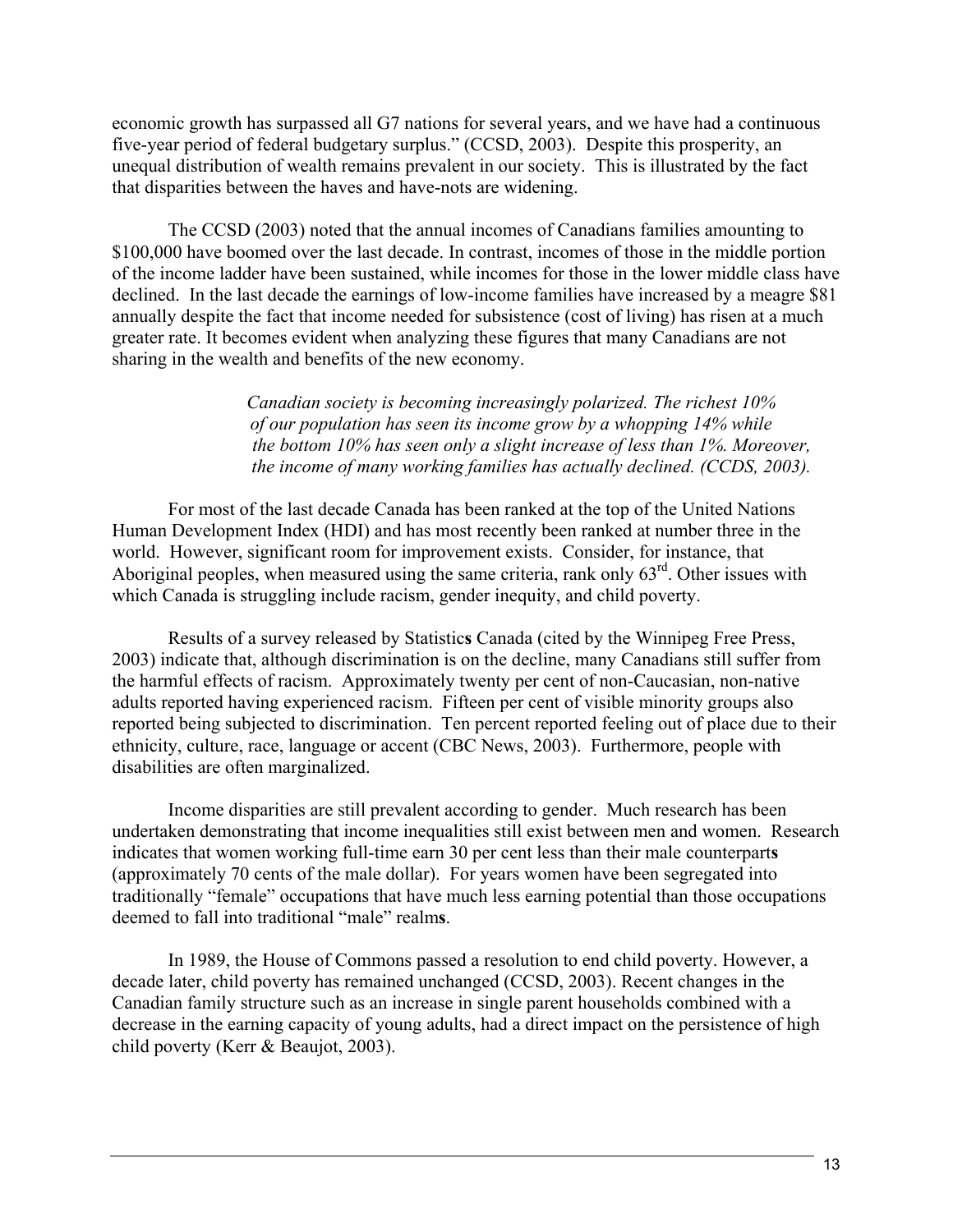In order to reach a more even distribution of wealth among Canadians, we need to address key issues that plague our society. By addressing these issues we will be able to reach our goal of equity and social justice for all: "We can now afford to set in place social policies that will knock down the shameful barriers of exclusion, and give everyone the chance to make the most of their abilities" (CCSD, 2003). The development of a skilled and flexible workforce is essential to the attainment of this goal.

Access and equity in adult education and training is seen as an essential policy for combating exclusion and promoting inclusion, especially among disadvantaged groups. Continuing education models that will meet workers' lifelong learning needs have to be relevant and flexible to provide just-in-time learning without the constraints of timing and proximity imposed by traditional face-to-face programs (Manitoba Education and Training, 1998).

In a recent report on human resources development, the International Labour Organisation (ILO) noted: "People with low skill levels, outdated skills or no employable skills are more likely to be excluded from the labour market. Research indicates that the fastest growing occupations require the most education. Disadvantaged groups are excluded from opportunities that are central to the participation in the social, political and cultural life of society, resulting from their limited access to education, skills training, health care and employment. Their exclusion incurs high costs on social security systems and society in general. Also, the opportunity cost to national economies of having such a large supply of excess labour is substantial" (ILO, 2002).

Unemployment and underemployment are also of major significance when the issues are examined within the context of sustainable development. Although employers claim critical skill shortages, thousands of Canadians are unemployed or underemployed. Forty percent of Canadians adults are working for \$10 per hour and surprisingly, one third of them hold some form of post-secondary education and training (university or college). Younger Canadian workers are also experiencing a clear disadvantage. Those under the age of forty are earning less than they did a decade ago.

Life in the  $21<sup>st</sup>$  century seems more complex than ever, as adults cope with the demands of multiple roles, the stresses of a fluid workplace, and the pressures of child and elder care. There is an increased requirement on individuals to update their work-related knowledge and skills and to keep up with the proliferation of information.

A key question for the workforce includes; how can individuals change their work-life situation in order to live a healthy and balanced lifestyle? The critical questions for employers include; (1) how can the workplace/employers adapt to ensure employees have a more balanced work-life situation? and (2) how can the workplace/employers assess and re-evaluate their own assumptions about work and productivity?

#### *2.3 Economy*

The original issue of sustainable development has been widened from focusing on limits to economic activity to the realization that a balance must be found between economic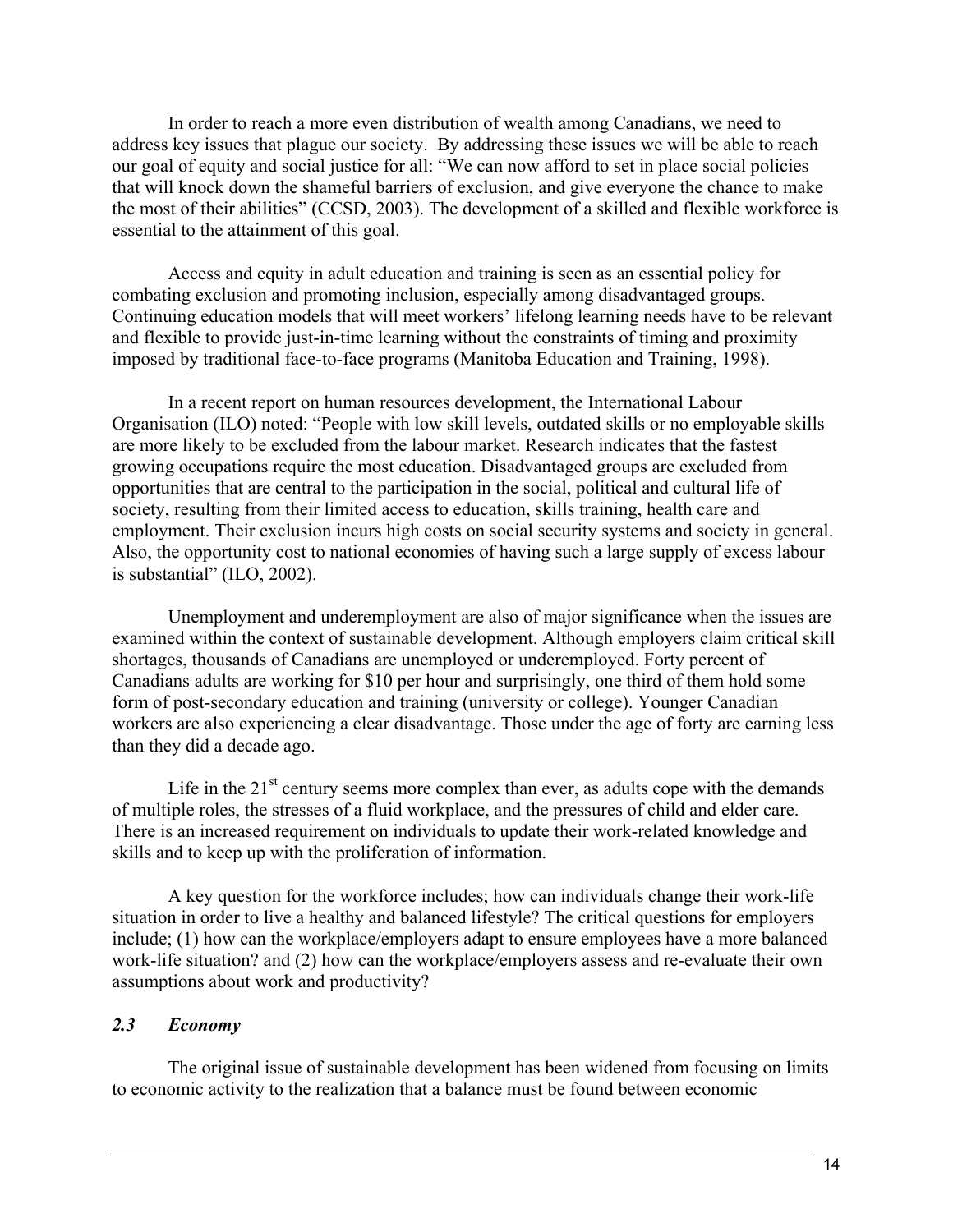prosperity, environmental protection, and social equity (Isaksson and Garvare, 2003). Current and future generations will experiencing difficulties in achieving solid economic performances without environmental and social stability. In the same way, a healthy economy is an essential component of sustainable development.

 Achieving sustainable development, however, does require a different approach to conventional economic thinking. Under the conventional model, the system that grows the most and the fastest is considered to be the best – regardless of its impact on the environment or on human society. The concept of sustainability addresses this imbalance by explicitly adopting the concept of "development" over "growth." Sustainable economic development does not necessarily involve sustained growth. While growth inherently suggests getting bigger, development can mean growth, but it can also mean improving or achieving potential (Hart, 1998).

This distinction is critical to understanding sustainable development from an economic perspective. From a practical standpoint, what sustainable development calls for is a more effective deployment of resources. Although there is nothing mentioned about restraining growth, there is the inference that existing resources must be utilized in a more efficient manner. A primary goal of any sustainable entity is to produce the greatest possible ends with the least possible means (Meadows, 1998).

If viewed in this light, applying the principles of sustainable development can promote innovation and inject fresh thinking into conventional economic thoughts, policies, and practices that may ultimately lead to significant cost savings. Consider how sustainable developmentbased concepts such as industrial ecology, life cycle assessment, design for environment, and eco-efficiency have helped to lower costs, reduce risk, and create new economic opportunities. However, in order to effect a shift from an economic model based on growth to one based on development, these initiatives must be supported by innovations in the financial community.

An economic model based on sustainable development requires significant improvement in accounting practices. Although there is a growing movement to report on the "triple bottom line" of environmental, economic, and social performance, more fundamental changes are required. In particular, the use of discount rates, the assumption of substitutability, and the failure to properly account for the services provided by the natural environment must be revised (Graedel & Allenby, 1995).

If these changes are to occur, efforts must be undertaken to educate the Canadian workforce with regard to sustainability and its implications for the economy. If members of the workforce are not aware of the knowledge, skills, and attitudes necessary to achieve sustainable development, it will not be possible for them to integrate its concepts into their decision-making. While there is no consensus on the specific systems of knowledge required to achieve this integration, concepts such as efficiency, continuous improvement, life-cycle analysis, and ecomanagement are an essential starting point in addressing this need.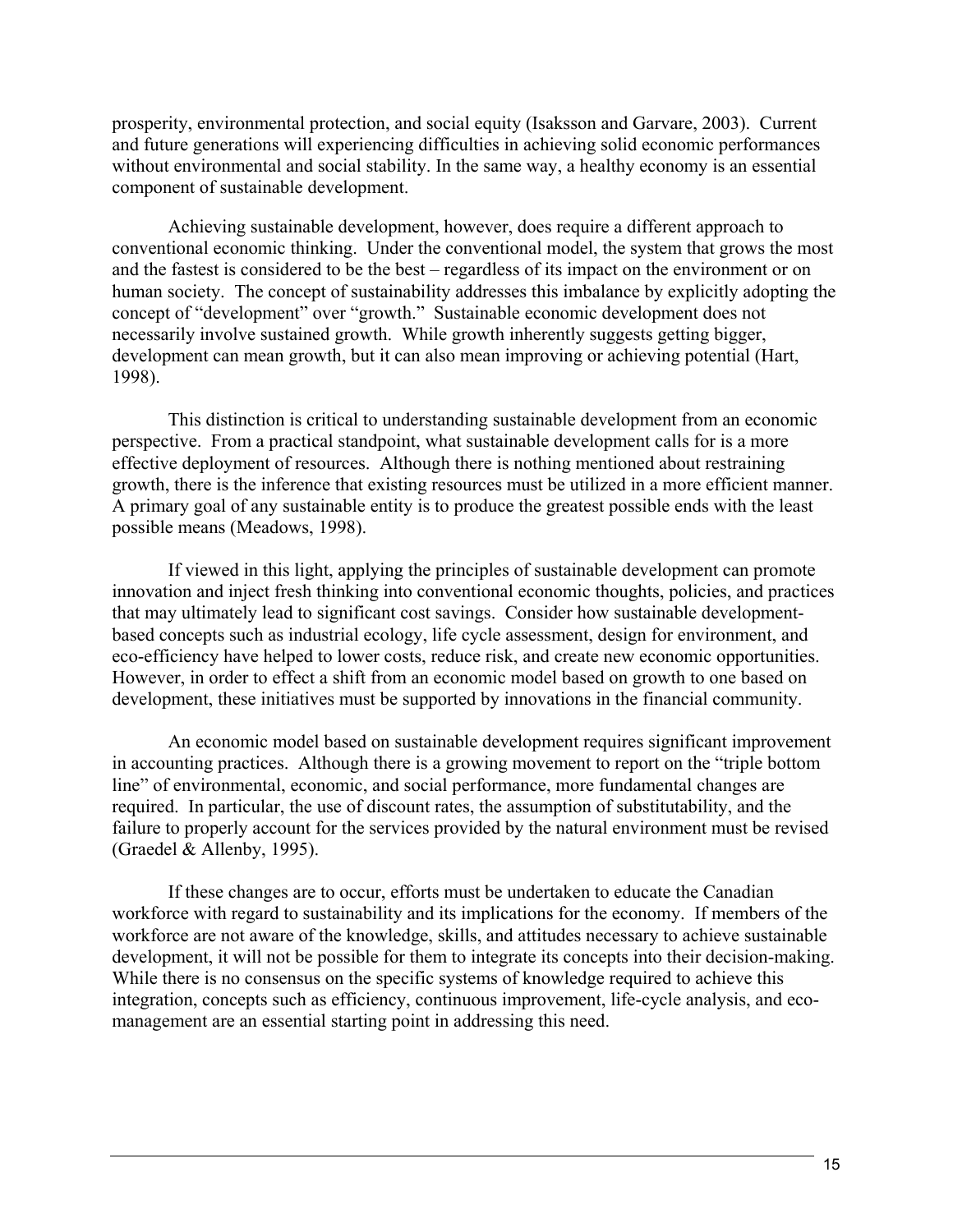# **SECTION 3.0 Results**

#### *3.1. Draft Inventory of sustainable development-related knowledge, skills, and attitudes*

The work performed during this stage consisted an extensive review of literature and research. The review focused on materials pertaining to sustainable development, education, and workforce development. Particular effort was directed at how this information applies to government organizations involved in workforce development policies. Information was gathered from local, provincial/state, national, and international sources through a review of a wide variety of sources including books, government documents and reports, journals, and the worldwide web. A complete summary of the information examined at this stage is located in the Bibliography.

The literature review was supplemented by limited consultation with relevant expertise. These experts were contacted primarily through email and postings on listservs and electronic bulletin boards. The primary aim of these virtual distance consultation was to identify existing sustainable development-related skill sets and other relevant published literature and research for the review process. The Conceptual Framework developed for this study guided the process of information gathering process. It also assisted the researchers in placing the knowledge, skills and attitudes or values in the appropriate cells related to the environment, society and economy. Although this Conceptual framework provided a very useful tool for identifying the KSAs, the limitation of classifying KSAs according to the categories of environment, society and the economy separately was recognized. In many cases some KSAs had implications for more than one category. The decision to place a KSA element in a particular cell was based on an analysis of whether that particular element had more implications for the environment, society or economy.

No single sustainable development skills profile for the workforce were identified in the Canadian and international contexts during this extensive review of literature. As shown in Table 1, a total of 588 KSAs were identified; 161 for environment, 258 for society and 169 for the economy.

| Table 1 Breakdown Of KSAs Identified For Environment, Society and Economy |                 |                     |                                   |                      |
|---------------------------------------------------------------------------|-----------------|---------------------|-----------------------------------|----------------------|
| <b>Sustainable</b><br><b>Development</b>                                  |                 |                     | <b>Human Performance Enablers</b> |                      |
| Environment                                                               | Knowledge<br>66 | <b>Skills</b><br>58 | <b>Attitudes</b><br>37            | <b>Totals</b><br>161 |
| Society                                                                   | 78              | 101                 | 79                                | 258                  |
| Economy                                                                   | 67              | 63                  | 39                                | 169                  |
| Totals                                                                    | 211             | 222                 | 155                               | 588                  |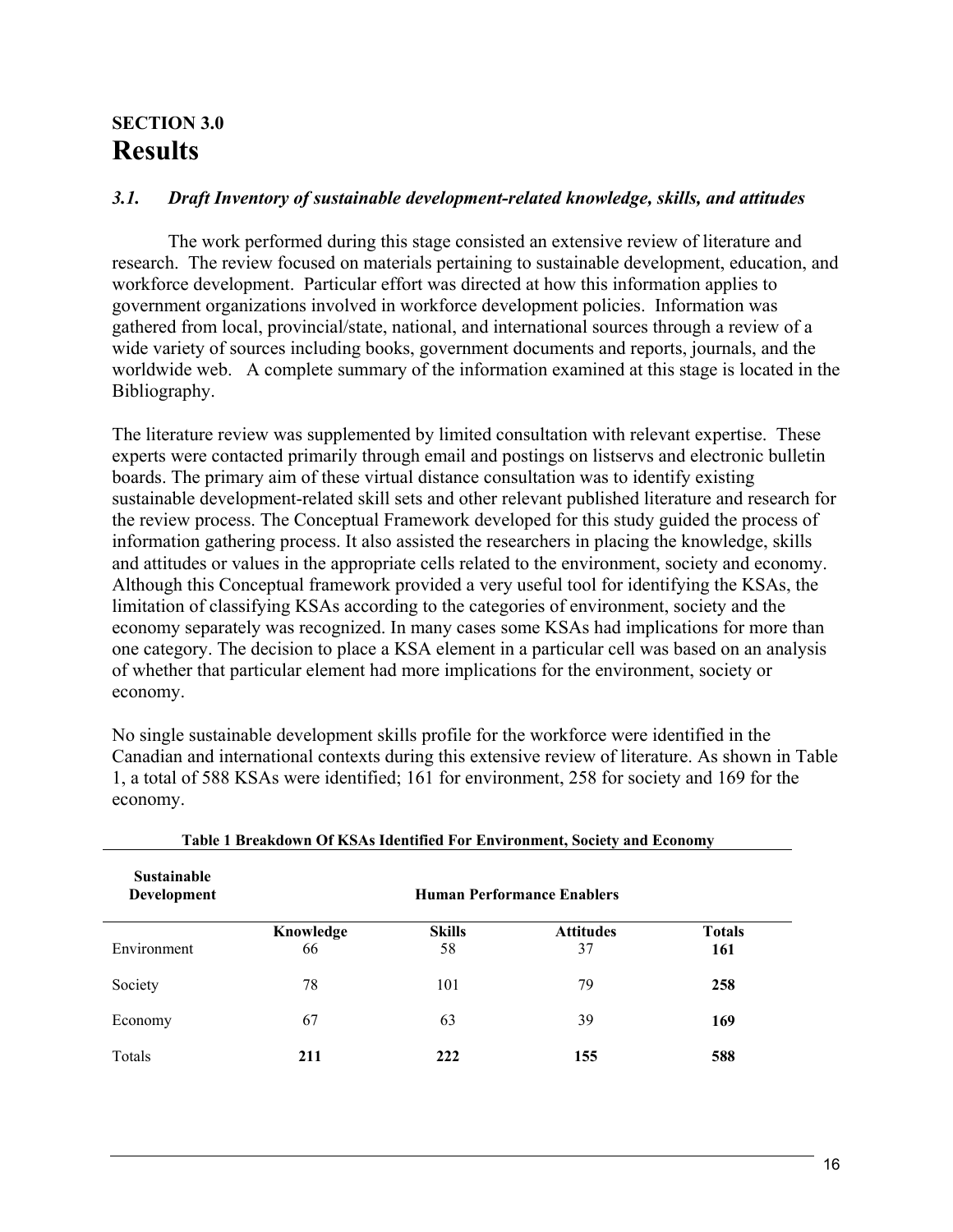#### *3.2. Validation of the of knowledge, skills, and attitudes Inventory*

Given the methodology used for identifying the KSAs, it was determined that these KSAs had to be validated by a group of experts. The focus group meeting was held on November 3, 2003 in Winnipeg, Manitoba to validate the knowledge, skills, and attitudes inventory. The experts participants were selected on the basis of their experience with sustainable development and/or workforce development. The list of experts who participated in the Focus Group Validation Meeting can be found in Appendix A. The meeting was organized around the agenda presented in Appendix B. All participants were provided with a copy of the agenda and the inventory of skill profiles before the focus group meeting. This Focus Group meeting had three objectives:

- Validate the relevance and importance of each KSAs;
- Identify any gaps in the KSAs; and
- Assess the presentation format of the KSAs included in the skills profile.

The experts were divided into three groups, balanced with regards to expertise in sustainable development expertise, and workforce development experience. Each group was assigned the task of validating a profile related to the environment, society and the economy respectively. A professional facilitator, specialized in sustainable development was hired for coordination of the validation process and the small group validation was facilitated by project staff.

 The experts were also asked to classify the KSAs according to four skill levels used by the Canadian Government in the National Occupational Classification handbook:

Occupations usually require:

- **A** University education
- **B** College education or Apprenticeship training
- **C** Secondary school and/or occupation-specific training
- **D** On-the-job training only

Table 2 shows the breakdown of the KSAs after the validation process. The numbers in bracket represent the KSAs before validation. The total number of KSAs was reduced from 588 to 523. While a few KSAs were added in the area of society (5), 16 were eliminated from economy, and 44 form environment. Repetitive listing was the most frequent reason for the elimination of these KSAs. The final inventory of the KSAs can be found in Appendix E.

 The experts indicated that all the 523 KSAs apply to all the skill levels A, B, C and D. This confirmed that these KSAs were broadly transferable across the workforce.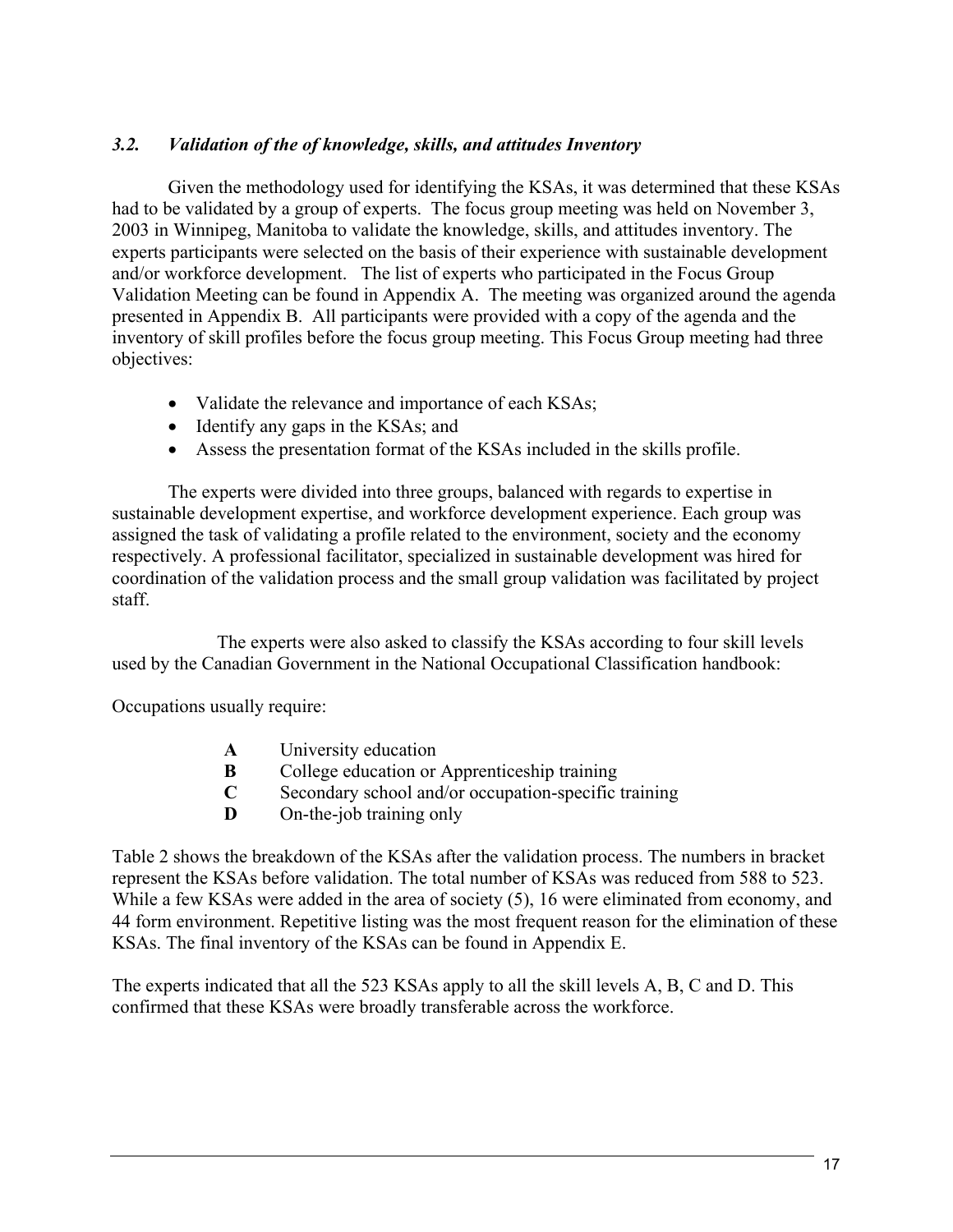| <b>Sustainable</b><br>Development | Human Performance Enablers |                          |                             |                           |  |
|-----------------------------------|----------------------------|--------------------------|-----------------------------|---------------------------|--|
| Environment                       | Knowledge<br>43 (66)       | <b>Skills</b><br>46 (58) | <b>Attitudes</b><br>28 (37) | <b>Totals</b><br>117(161) |  |
| Society                           | 66 (78)                    | 109(101)                 | 78 (79)                     | 253 (258)                 |  |
| Economy                           | 57(67)                     | 59 (63)                  | 37(39)                      | 153 (169)                 |  |
| Totals                            | 166(211)                   | 214 (222)                | 143 (155)                   | 523 (588)                 |  |

#### **Table 2 Breakdown of KSAs Identified For Environment, Society and Economy**

#### *3.3 Focus Group Debriefing*

A plenary debriefing session was held immediately following the validation sessions. The purpose was to get a general sense of the experts' reaction to the KSAs. The experts were asked to focus their discussions around five thematic questions rather than providing a detailed report of the validation. Key comments generated by these questions are summarized below.

#### **a. How can we consolidate the knowledge, skills, and attitudes into a more manageable set?**

- develop themes to better organize the information
- create a visual image of the information
- organize the information so that it flows from individual to organizational to national levels
- group skills into generic categories
- keep in mind that the detail required for an overview is not the same as the detail required for implementation
- consider that attitudes are reflected throughout society and could therefore be generic while knowledge and skills could be sector-specific
- redefine "attitudes" as "values"
- eliminate environment, economy, society divisions within each cluster
- consolidate similar ideas and concepts

#### **b. Is it appropriate to use these three clusters (economy, environment, society) to classify the knowledge, skills, and attitudes?**

- it is necessary to focus on the interdependencies between and within the groupings
- be careful not to create "silos" or "islands" where each cluster is looked at as being on its own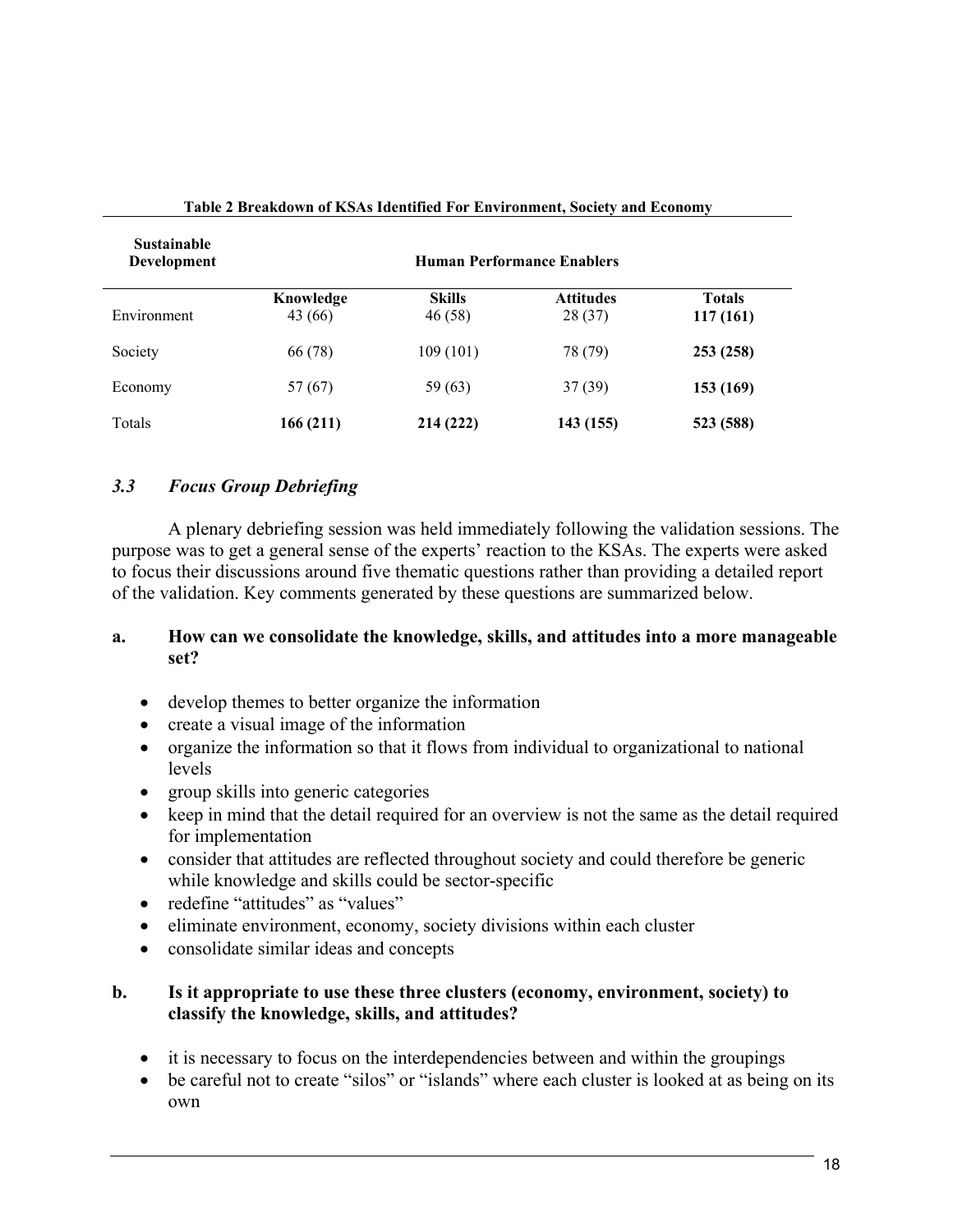• recognize that the skill sets for the workforce and day-to-day living are very similar

## **c. Are the organizing statements used to breakdown the three clusters appropriate?**

- the categories seem passive
- more concrete action statements are required
- it would be helpful to link the breakdown within the clusters

#### **d. Have we adequately covered the knowledge, skills, and attitudes in all three clusters?**

- incentives to change are lacking
- future considerations should be a major focus, but it is still important to consider past history
- implications for specific sectors should be more clear
- messages need to be tailored to specific audiences/target groups
- valuing the role of science is an important attitude that has not been captured
- provide a glossary

### **e. What are some of the critical knowledge, skills, and attitudes that cut across all three areas?**

- integration
- innovation
- responsibility
- open-mindedness
- creativity
- interdependency
- medium to long-term objectives

## *3.4 Implications for Human Resources Partnerships (HRP)*

As a part of the focus group consultation, participants were requested to identify implications of the results of this study for HRP. A summary of the key implications identified are listed below.

- There is an urgent need to move from rhetoric to tangible action and implementation
- There is a need to build a broad understanding of sustainable development from ground level
- Promoting sustainable development should become a part of HRDC's mission
- HRDC must provide the guidance necessary to lead the sectors through the required process of learning
- Recognizing that sustainable development cannot be everything to everyone, it is important not to limit the scope of the challenge to just apprenticeships and sector councils
- Political backing is an absolute necessity if a sustainable development initiative is to succeed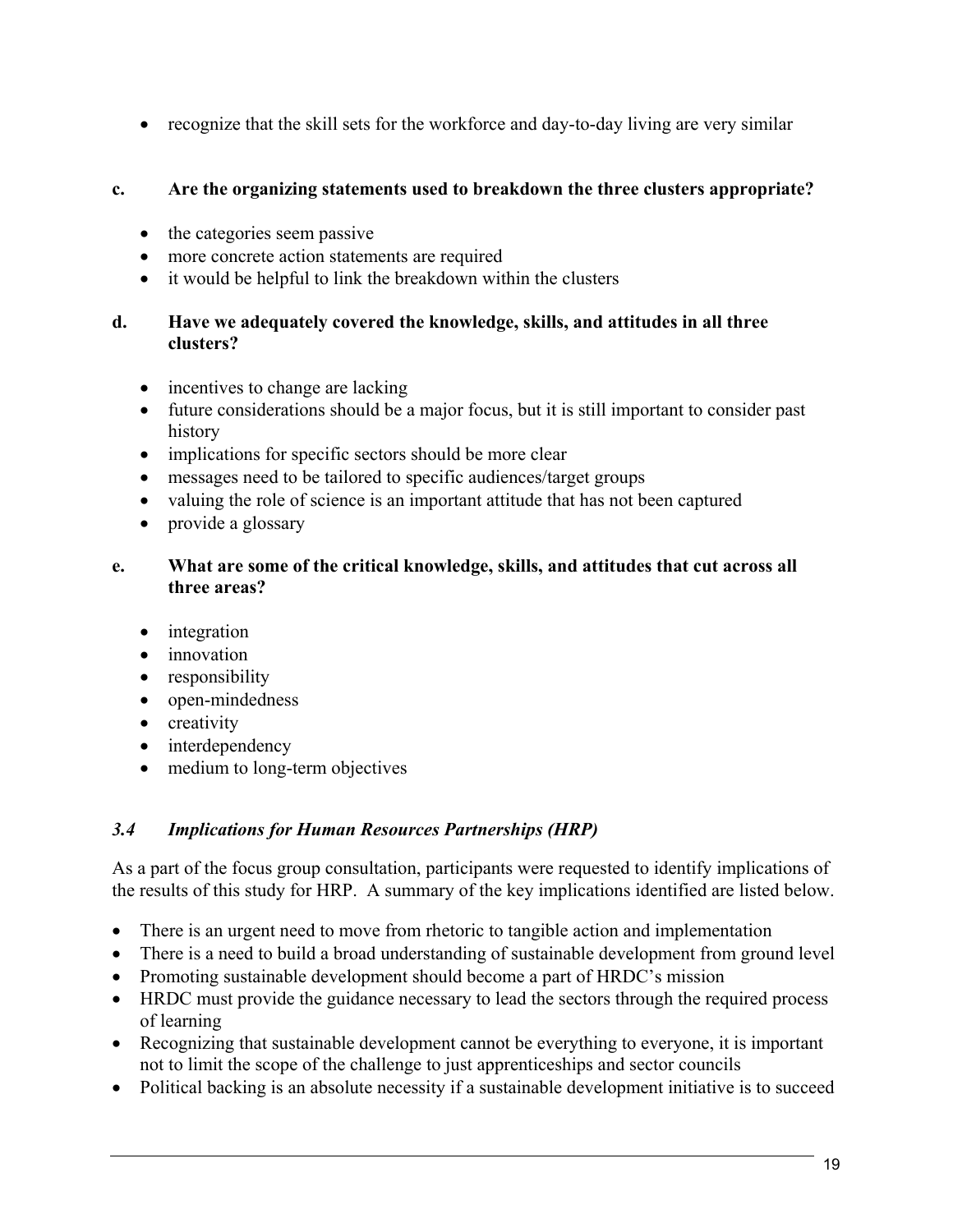- There is a need to recognize the value of traditional knowledge in achieving sustainable development
- Sustainable development considerations should be integrated into the National Occupational Analysis
- Integrating sustainable development principles into the trade exams would highlight its importance
- There is a need to reduce the preconditions required to obtain employment, particularly for immigrants
- There is a need to establish a vision of where we want to be in 10-15 years as well as an outline of the challenges associated with attaining that vision
- In order to obtain buy-in from the corporate sector, there is a need to build the business case for sustainable development
- There is a need to approach problems holistically
- Addressing Aboriginal issues must be a part of any sustainable development strategy

#### *3.5 Priority Sectors for Improvement Efforts*

The expert participants were also asked to establish priorities for implementing sustainable development training in the goods and service-producing economic sectors. Results for the goods-producing sector are shown in Table 3. The priorities within the goods-producing sector include Agriculture as the top priority, followed closely behind by Oil and Gas, Manufacturing, and Forestry.

| <b>Sector</b> | <b>Number of Votes</b> |
|---------------|------------------------|
| Agriculture   | 13                     |
| Forestry      | $\boldsymbol{9}$       |
| Mining        | $\boldsymbol{0}$       |
| Fishing       | 3                      |
| Oil and Gas   | 12                     |
| Utilities     | 4.5                    |
| Construction  | 1.5                    |
| Manufacturing | 10                     |

|  |  |  |  |  | Table 3 Priorities for goods producing sectors |  |
|--|--|--|--|--|------------------------------------------------|--|
|--|--|--|--|--|------------------------------------------------|--|

Priorities identified in the services-producing sector included Educational Services as the top priority, while Public Administration, Health Care/Social Assistance were also mentioned as significant sectors. Table 4 shows the complete results of the focus group prioritization for the services-producing sector.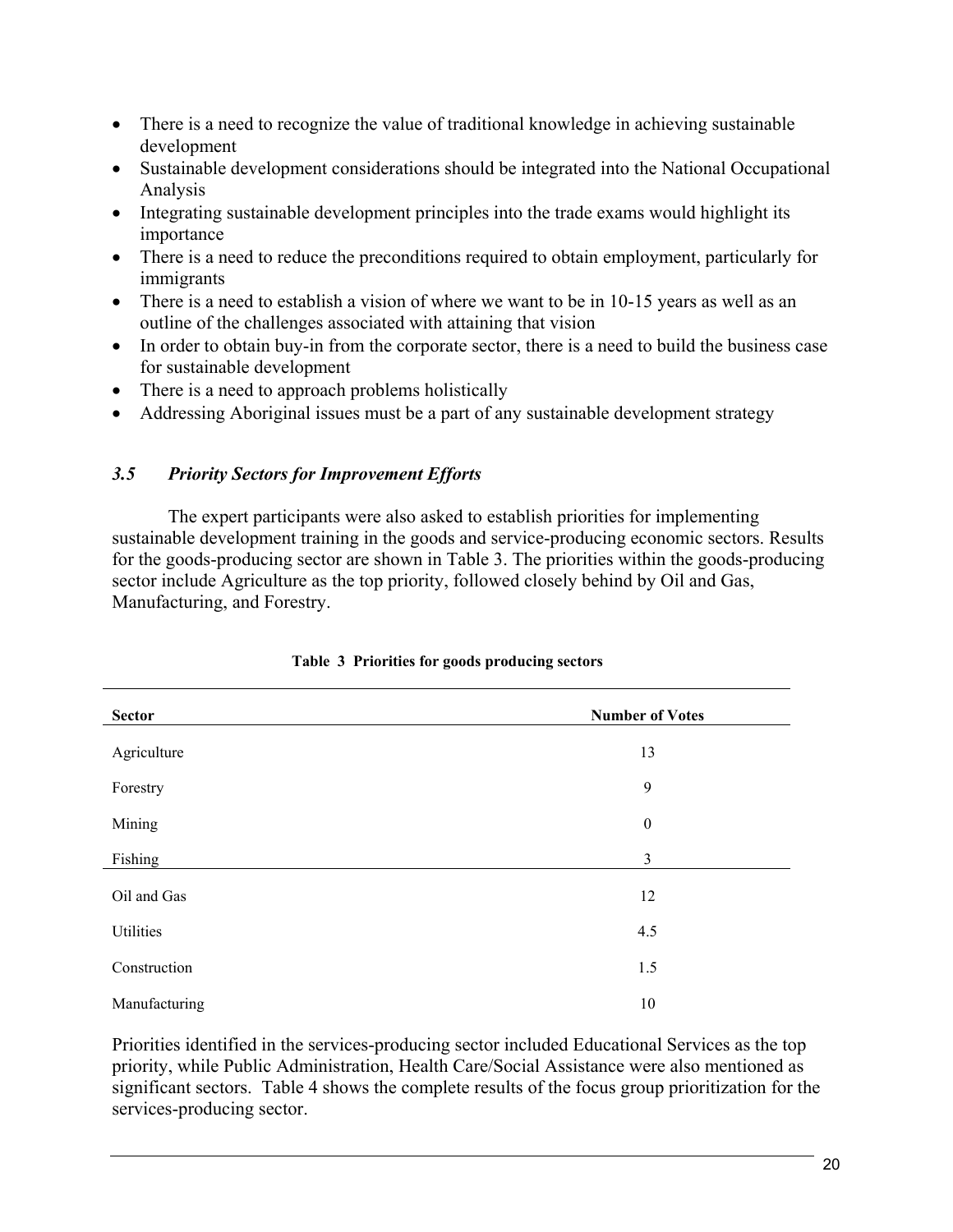| <b>Sector</b>                                    | <b>Number of Votes</b> |  |
|--------------------------------------------------|------------------------|--|
| Trade                                            | 4                      |  |
| Transportation and Warehousing                   | 1                      |  |
| Finance, Insurance, Real Estate, and Leasing     | 1                      |  |
| Professional, Scientific, and Technical Services | 10                     |  |
| Management, Administration, and Other Support    | 10                     |  |
| <b>Educational Services</b>                      | 14                     |  |
| Health Care and Social Assistance                | 11                     |  |
| Information, Culture, and Recreation             | 4                      |  |
| Accommodation and Food Services                  | 1                      |  |
| <b>Other Services</b>                            | 0                      |  |
| <b>Public Administration</b>                     | 12                     |  |

#### **Table 4 Priorities for services producing sectors**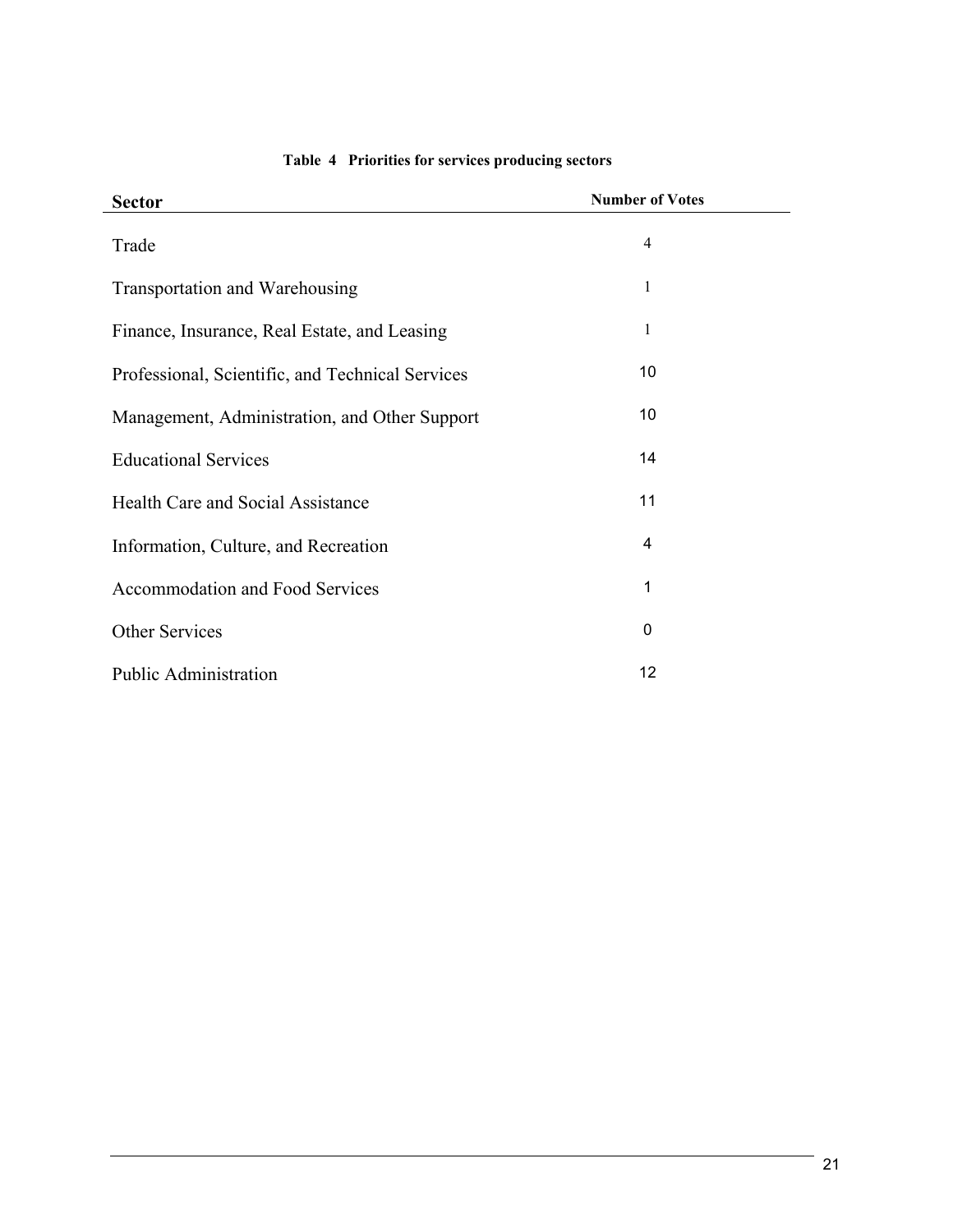# **SECTION 4.0 Sustainable Development Skills Profile**

#### *4.1 Revised Skill Clusters*

Based on the feedback received from the experts involved in the focus group, the first draft of the KSAs was revised by the research team. The most important revision decision was to move away from the clusters of environment, society and economy to avoid repetition and to demonstrate interconnectedness and interdependency among these three elements. To achieve this result, the research team grouped the KSAs related to environment, society and economy seperately. These three sets of KSAs were then analyzed for commonalities and differences. Six major themes or categories emerged from that analysis. These are:

- Attitudes
- Cognitive literacy
- Responsible Use of Resources
- Valuing Diversity
- Healthy Lifestyle
- Continuous Improvement

These five categories were e-mailed to the Focus group participants for comments. All those who responded confirmed that these categories were appropriate and some offered suggestions for improvement. Following is a list of the final skill clusters after taking into consideration the comments and suggestions:

#### **Ethics and Values**

• Ethics and Values are defined as the attitudes needed to behave and act ethically.

#### **Integrated Decision-Making**

• The Integrated-Decision-Making theme is defined as the knowledge and skills needed to process information effectively and efficiently.

#### **Responsible Use of Resources**

• Responsible use of resources is defined as the knowledge and skills needed to use resources responsibly.

#### **Valuing Diversity**

• Valuing Diversity is defined as the knowledge and skills needed to contribute to, and support, diversity.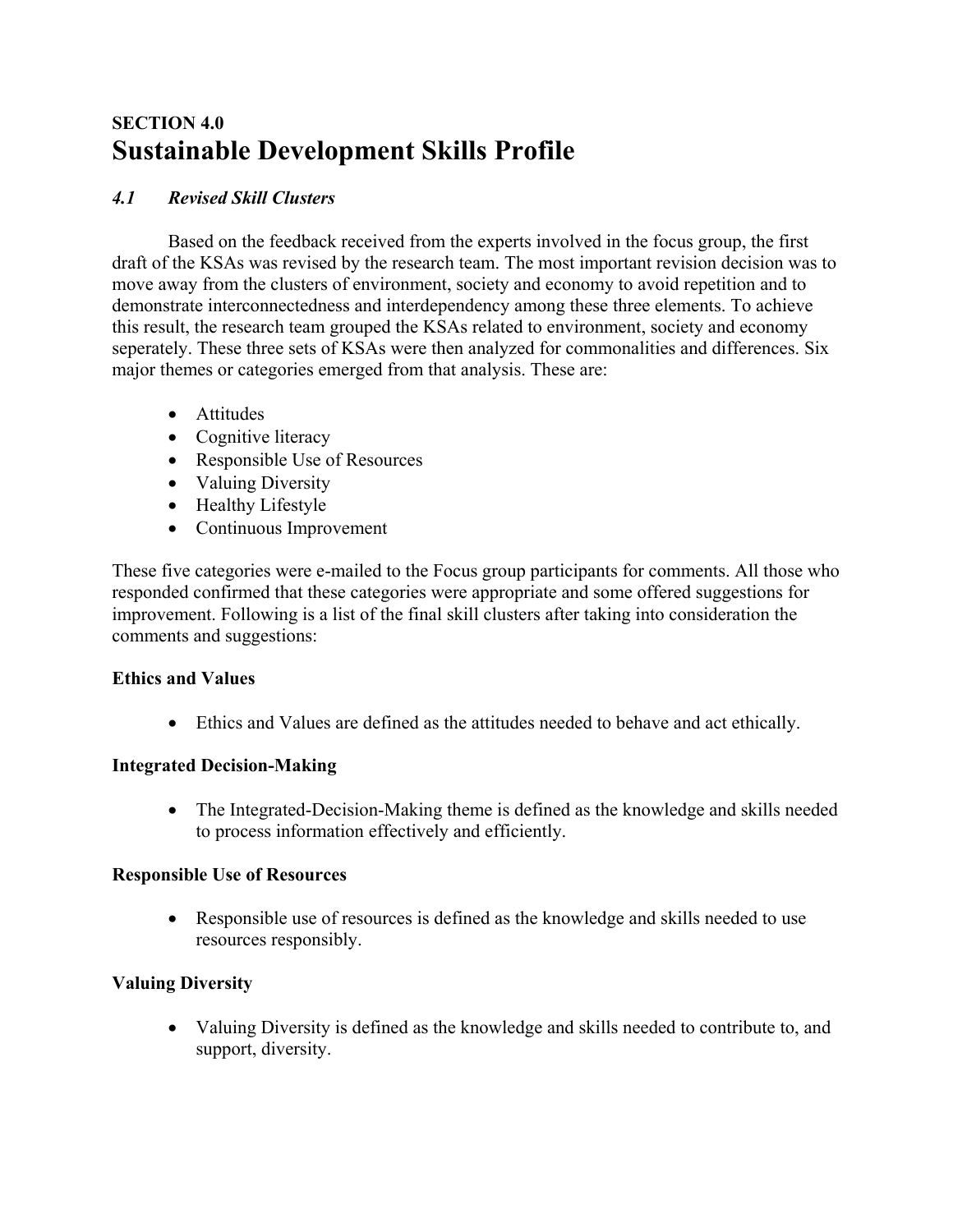#### **Healthy Lifestyle**

• The Healthy Lifestyle theme is defined as the knowledge and skills needed to maintain workplace health and safety.

#### **Continual Improvement**

• Continual improvement is defined as the knowledge and skills needed to improve quality of life.

#### *4.2. Sustainable development Skills Profile (SDSP)*

The research team used the five skill clusters identified in 4.1 above, to organize and classify the KSAs. This activity generated the Sustainable development Skills Profile (SDSP). This restructuring of the KSAs was performed to address two of the most important recommendations made by the experts, namely the need to provide for interdependencies among the key elements of sustainable development (environment, society and economy) and the need for consolidating the KSAs. The SDSP provides a list of the broadly transferable, sustainable development-related knowledge, skills, and attitudes required by the Canadian workforce.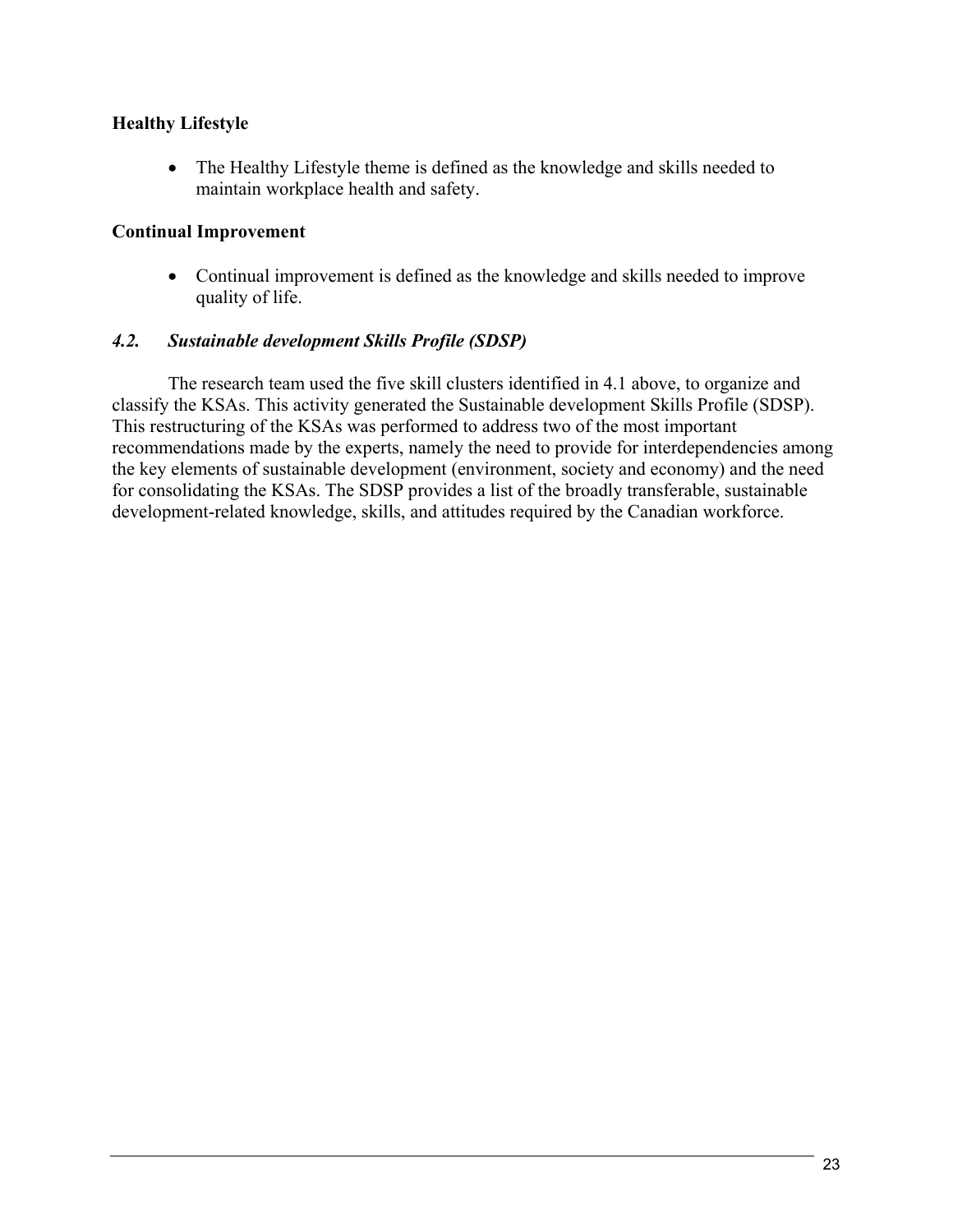Human Resources Développement des<br>Development Canada ressources humaines Canada

• Realize that today's decisions must be balanced with tomorrow's effects

• Think imaginatively and creatively

social systems

• Practice cross-functional and multi-criterial thinking

• Consider multiple perspectives in the decision-making process • Recognize the interdependence between environmental, economic and

#### **ETHICS AND VALUES: ATTUTUDES NEEDED TO BEHAVE AND ACT ETHICALLY**

| • Appreciate the diversity of environmental, social and economic systems<br>• Demonstrate a commitment to stewardship<br>• Demonstrate leadership for sustainability<br>• Respect human dignity<br>• Show concern for quality of life<br>• Embrace a learning culture<br>• Support equity, inclusion, human rights, social justice and peace<br>• Acknowledge constraints, but adopt a "can do" attitude<br>• Demonstrate integrity and trustworthiness<br>• Demonstrate self-reliance in dealing with complex issues<br>• Embrace change with an open-mind and with confidence<br>• Solve problems with persistence and perseverance<br>• Accommodate different values and competing interests | • Accept trade-offs among conflicting goals<br>• Use ethical principles in decision-making processes<br>Consider multiple perspectives in the decision-making process<br>• Respect privacy of information<br>• Respect intellectual property rights<br>• Adhere to legislation, which protects the environment, promotes fair<br>business practices and safeguards human rights<br>• Understand the need for political systems in a democratic society<br>• Learn from and work with others<br>Deal with others fairly and with transparency<br>• Appreciate the dignity of work and fair pay<br>• Adopt a "prevention is better than cure" attitude |
|-------------------------------------------------------------------------------------------------------------------------------------------------------------------------------------------------------------------------------------------------------------------------------------------------------------------------------------------------------------------------------------------------------------------------------------------------------------------------------------------------------------------------------------------------------------------------------------------------------------------------------------------------------------------------------------------------|------------------------------------------------------------------------------------------------------------------------------------------------------------------------------------------------------------------------------------------------------------------------------------------------------------------------------------------------------------------------------------------------------------------------------------------------------------------------------------------------------------------------------------------------------------------------------------------------------------------------------------------------------|
| INTEGRATED DECISION MAKING: KNOWLEDGE AND SKILLS NEEDED TO PROCESS INFORMATION EFFECTIVELY AND EFFICIENTLY                                                                                                                                                                                                                                                                                                                                                                                                                                                                                                                                                                                      |                                                                                                                                                                                                                                                                                                                                                                                                                                                                                                                                                                                                                                                      |
| • Develop and maintain essential cognitive literacy skills<br>• Develop and maintain integrative skills<br>• Develop and maintain essential skills<br>• Develop and maintain ICT literacy skills                                                                                                                                                                                                                                                                                                                                                                                                                                                                                                | • Think globally and act locally<br>Evaluate impacts and consequences of actions taken<br>• Use a system approach for thinking and analysis<br>• Make efficient, timely, accountable, and cross-sectoral decisions                                                                                                                                                                                                                                                                                                                                                                                                                                   |

- Develop and maintain ICT literacy skills
- Develop and maintain technological and scientific literacy skills
- Reflect critically about issues
- Work in collaborative workgroups
- Learn to learn
- Apply interpersonal skills to resolve conflicts
- Recognize the importance of involving stakeholders in decision-making

#### **REPONSIBLE USE OF RESOURCES: KNOWLEDGE AND SKILLS NEEDED TO USE RESOURCES RESPONSIBLY**

| • Acknowledge the limits of an area's carrying capacity                  | Anticipate and prevent problems                                        |
|--------------------------------------------------------------------------|------------------------------------------------------------------------|
| • Understand shared responsibility for using resources efficiently       | • Use a proactive and strategic approach toward the use of resources   |
| • Recognize the need to use renewable resources                          | Understand the need for equitable distribution of resources and making |
| • Demonstrate basic economic literacy and accountability                 | provisions for social services                                         |
| • Minimize waste and view waste as a potential resource                  | Understand that economic growth and development are compatible with    |
| • Understand factors that contribute to degradation of resources and the | responsible use of resources                                           |
| need for restoration                                                     | • Recognize the values associated with natural, human, social and      |
| • Act as caretaker to environmental, social and economic systems for     | produced capitals and understand the relationship among them           |
| present and future generations, from a local, national and global        | Recognize the key contributions of SME and entrepreneurs in economic   |
| perspective                                                              | development                                                            |
| • Apply precautionary principles                                         |                                                                        |

#### **VALUING DIVERSITY: KNOWLEDGE AND SKILLS NEEDED TO CONTRIBUTE AND SUPPORT DIVERSITY**

| • Understand the importance of biodiversity to humankind and the<br>environment                                        | Recognize the contribution of the cultural heritage and traditional<br>knowledge of Aboriginal people for sustainable development |
|------------------------------------------------------------------------------------------------------------------------|-----------------------------------------------------------------------------------------------------------------------------------|
| • Understand that economic diversity is a competitive advantage in a<br>global economy                                 | Understand that the social fabric is strengthened when the workforce<br>reflects the diversity of a population                    |
| • Understand and respect the need to maintain cultural and linguistic<br>diversity for strengthening the social fabric | Encourage and facilitate diversity in the workforce<br>Adapt to cultural diversity                                                |

#### **SAFETY AND WELL-BEING: KNOWLEDGE AND SKILLS NEEDED TO MAINTAIN WORKPLACE HEALTH AND SAFETY**

| • Understand that a healthy ecosystem benefits human health now and in    | Practice a healthy lifestyle: healthy diet and regular exercise     |
|---------------------------------------------------------------------------|---------------------------------------------------------------------|
| the future                                                                | • Recognize the consequences of alcohol and substance abuse         |
| • Recognize the effects of environmental degradation to health and safety | Recognize the economic impact of accidents and unhealthy lifestyles |
| • Select environmentally-friendly materials, products and processes       | • Practice accident prevention                                      |
| • Handle hazardous materials safely (WHMIS).                              | Think and act safely                                                |
|                                                                           |                                                                     |

#### **CONTINUAL IMPROVEMENT: KNOWLEDGE AND SKILLS NEEDED TO IMPROVE QUALITY OF LIFE**

| • Contribute to research and innovation to further economic growth,  | • Understand the need for using more efficient means for distributing |
|----------------------------------------------------------------------|-----------------------------------------------------------------------|
| environmental welfare, human health and social well-being            | environmental resources and economic growth                           |
| • Recognize the importance of sustainable development indicators for | • Adapt to changing requirements                                      |
| assessing growth and development                                     | • Recognize the need for checking and correction action               |
| • Understand that maintaining status quo is not an option            | • Upgrade skills to cope with socio-economic and socio-technical      |
| • Understand the principles of continual improvement                 | changes and environmental sustainability                              |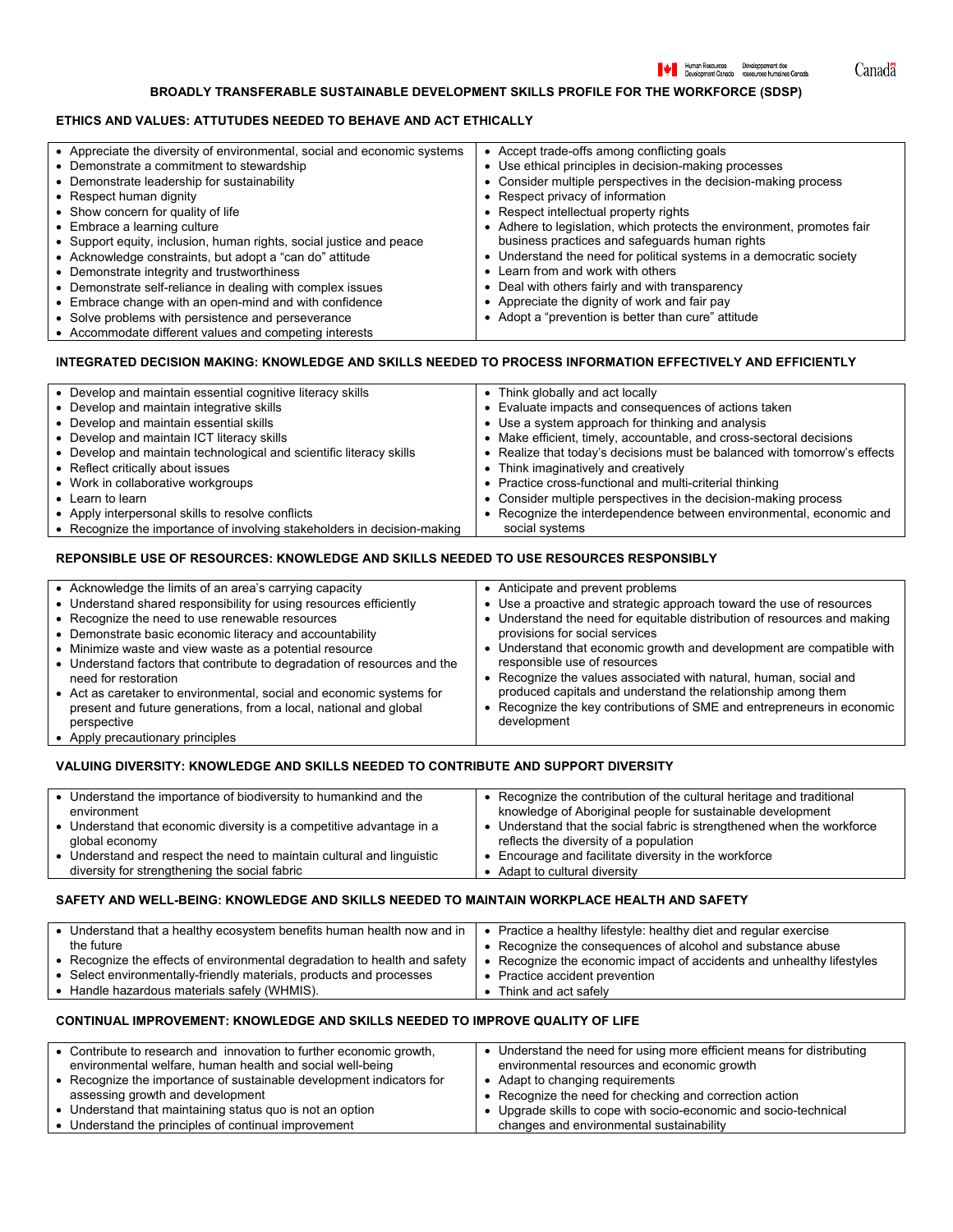#### *4.3 Human Resources Partnerships Briefing*

A meeting was held on November 12, 2003 in Ottawa/Hull, to present the results of the study to senior managers of the Human Resources Partnership branch. The participants in the review are listed in Appendix C while the meeting agenda can be found in Appendix D.

Two main issues dominated the discussion during the HRP briefing: (1) The formulation of the knowledge, skills, and attitudes (KSA's); and (2) How Human Resources Partnerships Branch Managers would use the results of the study.

 Some participants expressed their concern regarding the formulation of the KSA'S. Their concern was centered around the difficulty of distinguishing between knowledge, skills, and attitudes in the sustainable development skill profile (SDSP). It was also noted that a few of the KSA statements were too broad and in need of reformulation to describe the knowledge, skills, and attitude elements more precisely. It was pointed out that the KSA's should be formulated in measurable terms. There was also an interesting discussion regarding occupationally specific sustainable development KSA's versus the broadly transferable sustainable development KSA's. However, the group generally agreed that occupationally specific KSA's could best be identified during the development of national occupational analysis (NOA).

 Participants inquired whether the content of the SDSP included various skills sets that have recently been identified. It was highlighted that many KSA's from recently developed skills profile have been incorporated in the SDSP such as the Essential Skills, the Blue Print for Life, CCHRIE, Learning for a Sustainable Future, Manitoba SD Curriculum Framework, Conference Board of Canada Employability Skills, Scientific Literacy Skills, Employability Skills and Innovation Skills, the Education of Testing Service ICT Literacy Skills, and many others.

 The final part of the discussion focused on the implications and application of the study and the SDSP for the Human Resources Partnership Branch. There was a general consensus that the study helped the branch to meet Target 3.2.2 of its Department Sustainable Development Strategy which called for the assessment of the overall sustainable development-related knowledge/skill needs in the economy over the medium term and how these might be better incorporated into the department's sectoral human resources programs and strategies. The result of the study was also perceived as an enlightenment for the participants as it helped them to see that many of their existing programs, policies, guidelines, practices, program design implementation and assessment were already contributing in part to the goals and principles of sustainable development. The immediate implication identified for this realization is the necessity for tracking and reporting more systematically the branch contributions towards addressing the principles, guidelines, goals and targets for sustainable development.

 HRDC has been developing some scorecards for assessing the performance of the sector councils. These scorecards provide precise indicators related to five dimensions that are used by the sector councils to conduct self-assessments. These dimensions are: interventions; administrative; accountability; partnering; socio-economic integration. The participants saw a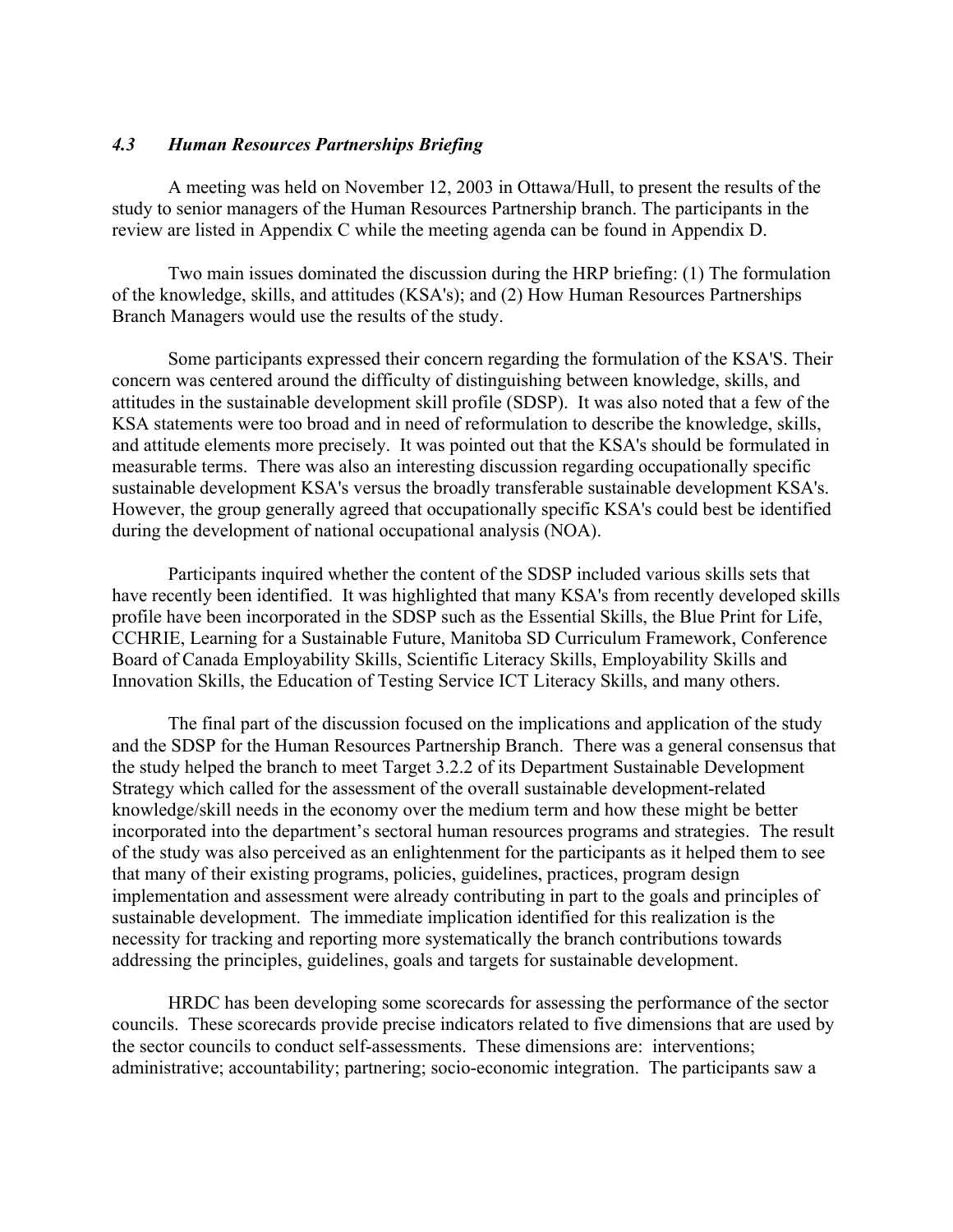great potential for converting the SDSP into a scorecard that HRP can use to conduct a selfassessment of their contribution to the branch sustainable development strategy.

 During the discussion, participants agreed on the importance of securing the collaboration of key partners of Human Resources Partnerships such as Sector Councils and Apprenticeship Training in order to develop a strategy for the integration of sustainable development in workforce education and training.

The sector councils on environment had already conducted an extensive amount of research and development for the related occupation. Consequently, it was suggested that the collaboration of this council could be sought to implement a pilot project for integrating sustainable development in workforce education and training.

In conclusion, all the participants felt that the result of this research and the SDSP will be very useful for the branch and they highly recommended further validation and refinement of the SDSP.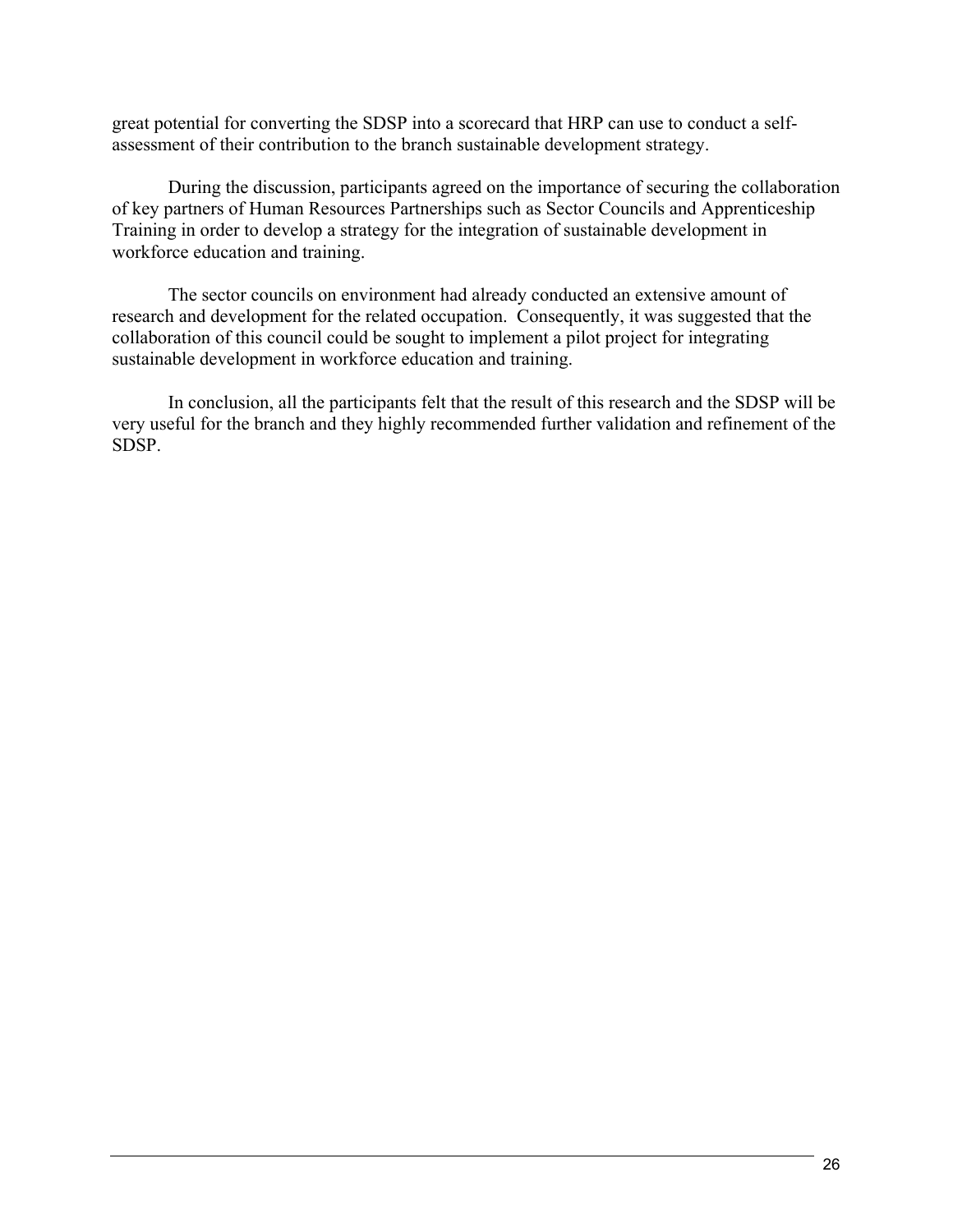## **SECTION 5.0**

# **Conclusions**

The Government of Canada has identified sustainable development as one of the cornerstones of its overall economic, environmental and social agenda. Consistent with this commitment, the mandate of Human Resources Development Canada (HRDC) is to assist all Canadians in their efforts to lead rewarding lives, as well as to promote a fair and safe workplace, a competitive labour market with equitable access to work, and a strong learning culture.

The principle of sustainable development calls for an integrated approach to environmental, social, economic and global considerations. The prospect of full integration cannot be guaranteed in the longer terms by the instruments of science, technology, economics and law alone. If the principle of sustainable development is to be implemented successfully, there is also a need for a workforce, which is equipped with sustainable development-related knowledge, skills and attitudes (KSAs). It is noteworthy that there are two distinct sets of sustainable developmentrelated KSAs: (1) generic or broadly transferable skills; and (2) occupationally specific skills.

This study is the first systematic attempt made to identify the essential broadly transferable sustainable development KSAs needed by the workforce. These skills must be woven into workforce development so that workers can become reflective practitioners who can effectively and efficiently contribute to the goal of sustainable development. The KSAs provide the underlying foundation to support reflective practice in the workplace and in personal life.

The Sustainable Development Skills Profile (SDSP) generated by this study has multiple applications. It can be used for developing performance indicators, score cards, curriculums, training programs, self-assessment tool, needs assessment instruments, performance evaluation, feedback mechanisms, just to name a few.

Although the KSAs identified through the literature review was validated by a group of experts, the SDSP, which emerged form these KSAs has not been validated. The SDSP must be validated before its widespread use.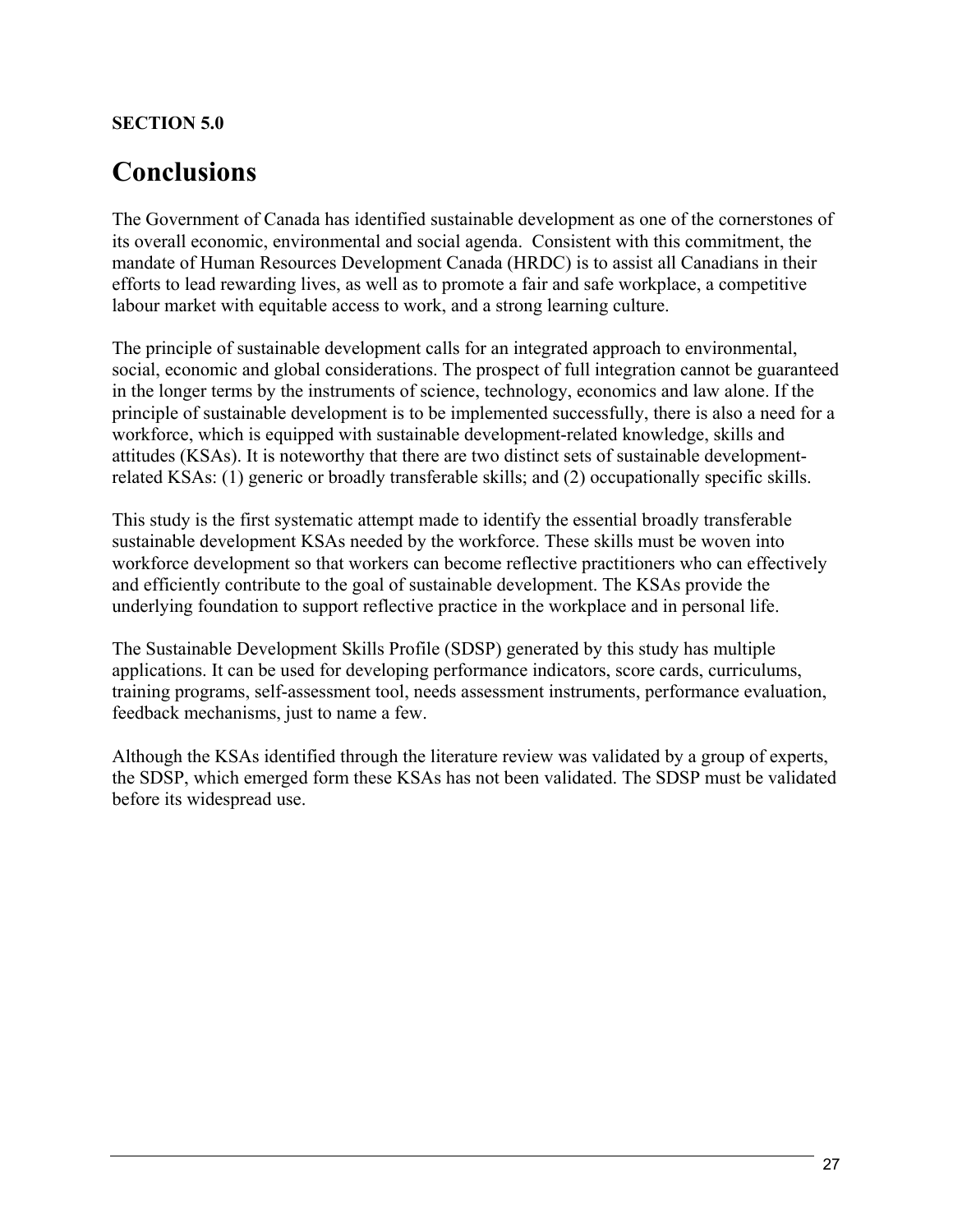# **Bibliography**

Baran, J., Berebe, G., Roy, R. & Salmon, W. (2000). *Adult Education and Training in Canada: Key knowledge Gaps*. Applied Research Branch Strategic Policy, Human Resources Development Canada.

Beaton, R. And C. Maser (1999). Reuniting Economy and Ecology in Sustainable Development. Sustainable Community Development Series. CRC Press.

Besterfield, D.H. (1998). *Quality Control (5th Edition).* Prentice-Hall Inc., Upper Saddle River, New Jersey, USA.

Bossel, H. (1999). *Indicators for Sustainable Development: Theory, Model, Applications.* International Institute for Sustainable Development. Winnipeg, Manitoba.

Bryson, J.M. (1995). *Strategic Planning for Public and Non-profit Organizations: A Guide to Strengthening and Sustaining Organizational Achievement.* Jossey-Boss Publishers, San Francisco, California, USA.

Buckland, H. (2002). *Learning for Sustainable Development: A curriculum toolkit.* The Forum of the Future. London, UK.

Canadian Council for Human Resources in the Environment Industry (CCHREI). (2000). Envirocareers. A Guide to Careers in the Environment Sector.

Canadian Council for Human Resources in the Environment Industry (CCHREI). (2002). Envirocareers. A guide to Careers in the Environment Sector.

Canadian Council of Forest Ministers (CCFM). (2000). *Criteria and Indicators of Sustainable Forest Management in Canada – National Status 2000.* Canadian Council of Forest Ministers, Ottawa, Ontario.

Canadian Council of Ministers of Education (CMEC). (1999). *The Status of Sustainable Development in Canada.* Canadian Council of Ministers of Education.

Canadian Council on Social Development (2000). *Unequal Access: A Report Card on Racism.* Volume 24, #3 Winter 2000

Canadian Council on Social Development (2003a).*Imagining a future of inclusion*. Pre-Budget presentation to the House of Commons Standing Committee on Finance 2003.

Canadian Council on Social Development (2003b). *Summary: March 10 census release summary: Education in Canada and the earning of Canadians*. Retrieved on October 25, 2003 from: http://www.ccsd.ca/pr/2003/education.htm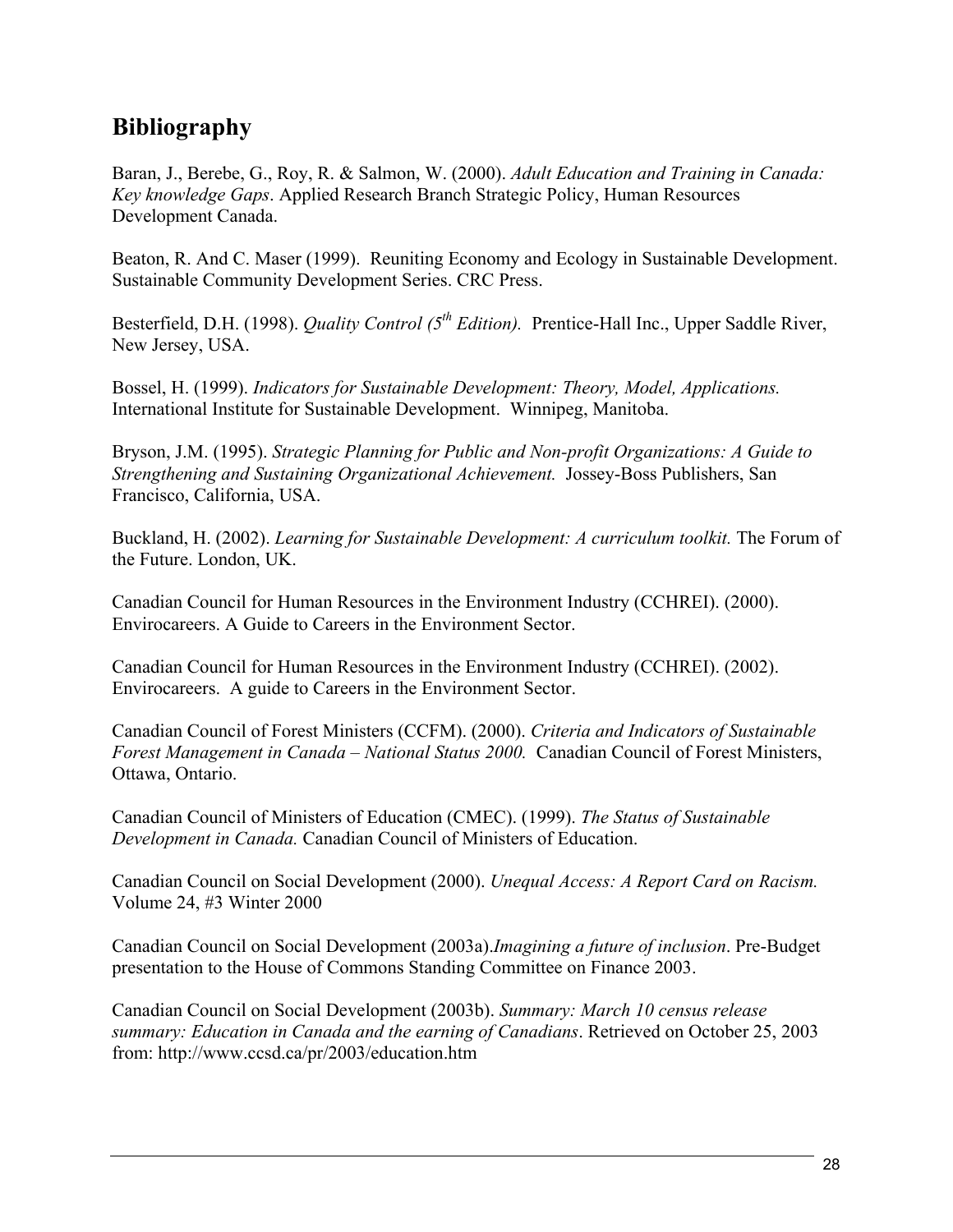Canadian Council on Social Development (2003c). *Census analysis*. Census shows growing polarization of income in Canada. Retrieved on October 25, 2003 from: http://www.ccsd.ca/pr/2003/censusincome.htm

Canadian Council on Social Development (2003d). *Communique: Boomers beware: People with disabilities falling through the cracks.* Retrieved on October 25, 2003 from: http://www.ccsd.ca/pr/2003/boomers.htm

Canadian Council on Social Development (2003e). *Labour market data shows critical skills shortage - and skills going unused*. Retrieved on October 25, 2003 from: http://www.ccsd.ca/pr/2003/feb11census.htm February 11 Census Release.

CBC News (2003). *Discrimination down in Canada*. Retrieved on October 24, 2003 from http://www.cbc.ca/stories/2003/09/29/stats\_survey030929

Charter & Kajzer (2002) Sustainable innovation report. http://www.cfsd.org.uk/events/tspd8/index.html

Chinien, C., & Boutin F. (2003). Bridging the cognitive divide in ICT-Mediated learning. Retrieved on October 12, 2003 form http://csdl.computer.org/comp/proceedings/icalt/2003/1967/00/19670422.pdf

Ciambrone, D.F. (1997). *Environmental life cycle analysis.* Lewis Publishers. Boca Raton, U.S.A.

Conference Board of Canada (2003) . *Innovation skills profile*. The conference Board of Canada Ottawa. ON.

Corcoran, P.B. et al. (2002). *Introduction: higher education for sustainable development. Higher Education Policy.* Volume 15, pp. 99-103.

Crofton., F.S. (1995). *Sustainable Development: Education for Engineers & Others. Sustainable Development Goals and Requirements: A Simple Representation.* Retrieved on November 5, 2003 from http://www.4sustainability.com/sdeng/SDdefn.htm

Daly, H.E. (1973). *Toward a Steady-State Economy.* W.H. Freeman and Company, San Francisco, California, USA.

Daly, H.E. (1977). *Steady-State Economics.* W.H. Freeman and Company, San Francisco, California, USA.

DEFRA (1998) Sustainable Development Education Panel, First Annual Report 1998. Retrieved on November 4, 2003 form http://www.defra.gov.uk/environment/sustainable/educpanel/1998ar/ann4.htm

Desinger, J. F. & Toth, C. E. (2003). *Environmental literacy.* ERIC Clearing House for science, mathematics and Environmental Education. http://www.ericse.og/digest/dse92-1.htm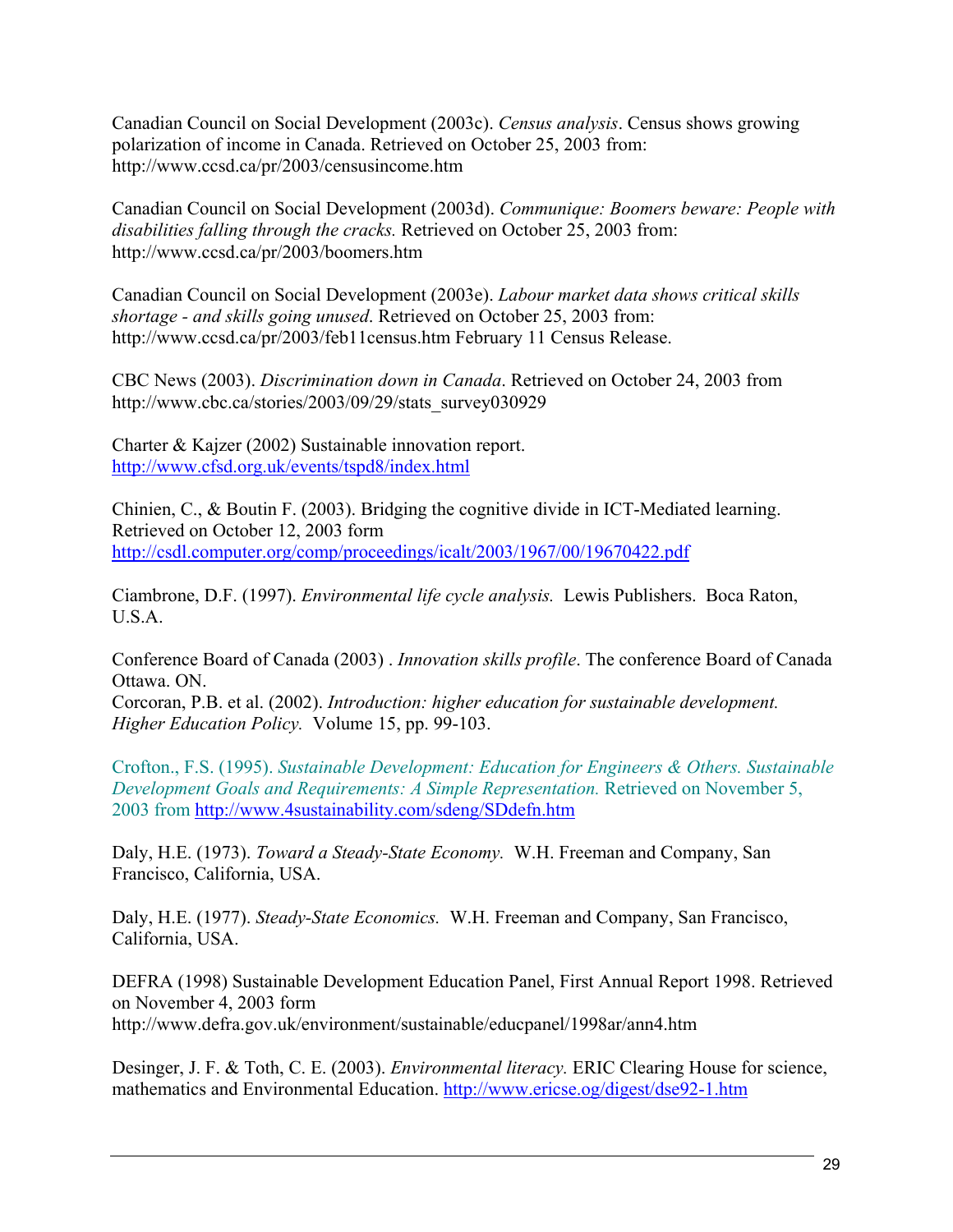Eagan, P. et al. (2002). Teaching the importance of culture and interdisciplinary education for sustainable development. *International Journal of Higher Education*. Volume 3, Number 1, pp. 48-66.

Environment Canada. (2001). Tracking Key Environmental Issues. Ottawa, Ontario.

Fet, A.M. et al. (1996). *A systems approach to environmental engineering.* IEA 2<sup>nd</sup> International Interdisciplinary Conference on the Environment. Newport, Rhode Island, U.S.A. June 15-20, 1996.

Global Reporting Initiative. (2002). *GRI Sustainability Reporting Guidelines.* Global Reporting Initiative. Amsterdam, Netherlands.

Government of Canada. (1999). *Towards a Healthy Future*. Second Report on the Health of Canadians. Charlottetown, Prince Edward Island.

Graedel, T.E. (1998). *Streamlined life-cycle assessment.* Prentice Hall, Upper Saddle River, New Jersey, U.S.A.

Graedel, T.E. and Allenby, B.R. (1995). *Industrial ecology.* Prentice Hall. Englewood Cliffs, New Jersey, U.S.A.

Hart, M. (1998). *Sustainable Community Indicators Trainer's Workshop.* Hart Environmental Data, North Andover, Massachusetts, USA.

Health Canada. (1996). Federal, Provincial and Territorial Advisory Committee on Population Health*. Report on the Health of Canadians: Technical Appendix*. Prepared for the Meeting of Ministers of Health, Toronto.

HRDC (2001). *Human Resources Development Canada's Sustainable Development Strategy II*. HRDC, Ottawa, ON. Retrieved on October  $6<sup>th</sup>$ , 2003 from: http://www.hrdcdrhc.gc.ca/dept/sds/toc.shtml

HRDC (no date) *Essential Skills.* Retrieved on October 15, 2003 form http://www.defra.gov.uk/environment/sustainable/educpanel/1998ar/ann4.htm http://www15.hrdc-drhc.gc.ca/English/general/es.asp

Human Resources Development Canada (HRDC) and The National Centre for Workforce Development (NCWD). (2003). *Working together for a sustainable future: a sustainable development education framework for the Canadian workforce*. Concept paper. Indian and Northern Affairs Canada (INAC). (2001). *Sustainable Development Strategy 2001- 2003.* Ottawa, Ontario.

International Institute for Sustainable Development (IISD). (1997). *Assessing Sustainable Development: Principles and Practice.* Winnipeg, Manitoba.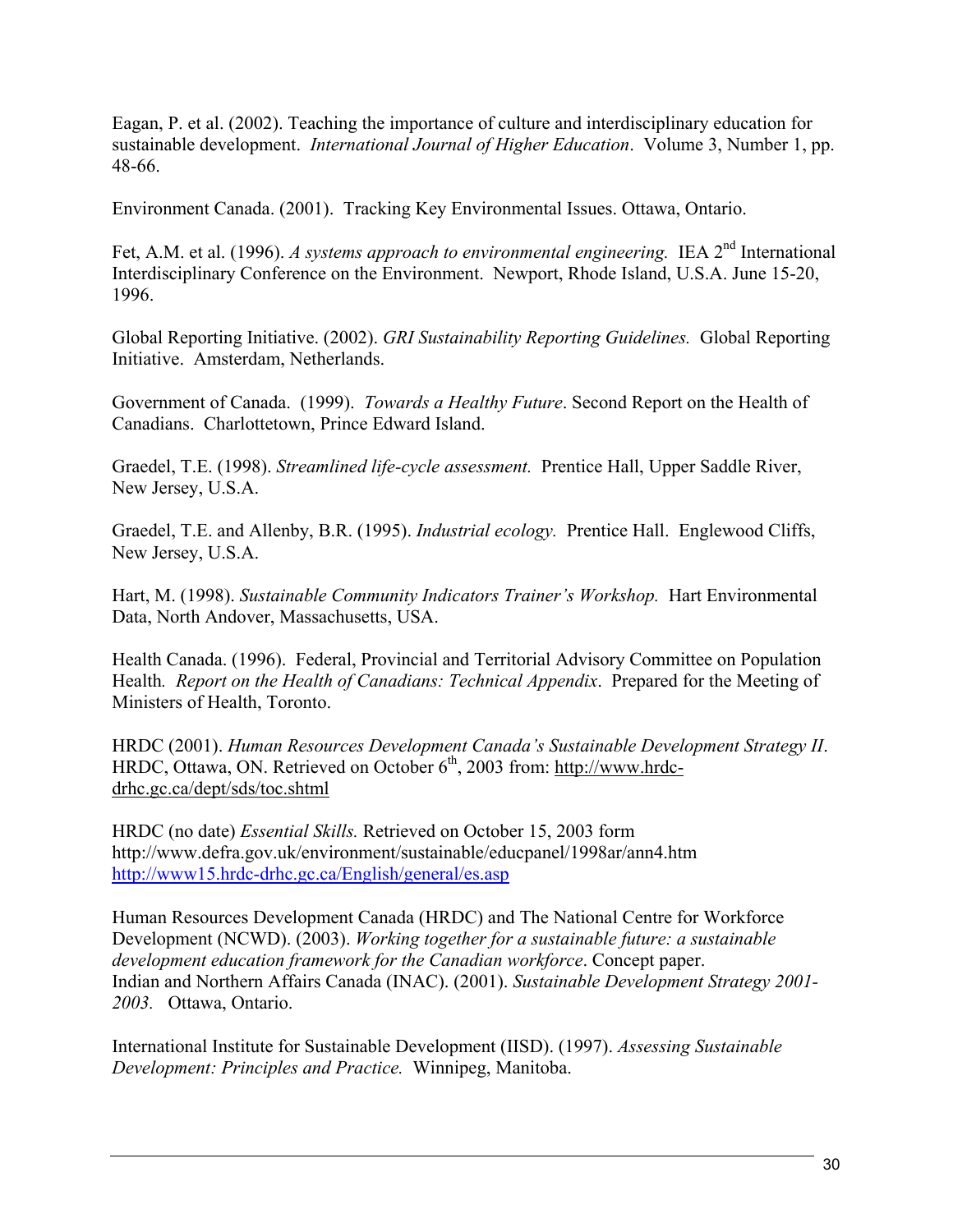International Labour Office (ILO) – (2002). *Learning and Training for work in the knowledge Society*.

Isaksson and Garvare. (2003). Measuring sustainable development using process. *Managerial Auditing Journal.* Volume 18, Issue 8, pp. 649-656

Jensen, A.A. et al. (1998). *Life Cycle Assessment: A Guide to Approaches, Experiences and Information Sources.* Environmental Issues Series Ngo. 6, European Environmental Agency, Copenhagen, Denmark.

Kaufman,D. & Franz, C. (1992). Biosphere 2000. Third Edition. *Protecting our Global Environmen.* Harper Collins Publishers.

Kerka., S. (1999). Self*-directed learning. Myths and Realities, No. 3*. ERIC Clearing house on Adult, Career and Vocational Education.

Kerr, D. & Beaujot, R. (2003). Child poverty and family structure in Canada, 181-1997. *Journal of Comparative Family Studies*, 33(3), 321-335.

Lauziere, M. (2003). Speaking notes: *Putting social development back on the agenda*. Presentation to the United Way. Canadian Council on Social Development. Retrieved on October 25, 2003 from: http://www.ccsd.ca/pr/2003/uw.htm

Learning for a Sustainable Future (2000). Education for a sustainable future: The state of environmental and sustainable development education in Canada: A work in progress. Ottawa, ON.

Manitoba Conservation. (1991). *Towards a Sustainable Development Strategy for Manitoba*. Manitoba Conservation. (2000). *Provincial Sustainability Indicators Workbook.* Winnipeg, Manitoba.

Manitoba Education and Training (1998). *Continuing Education*. Reference document coordinated by Manitoba Education and Training for the Council of the Ministers of Education, Canada, Third National Forum on Education: Education and Life – Transitions, St-John's Newfoundland.

Manitoba Education. (2000). *Education for a Sustainable Future. A Resource for Curriculum Development and Educators*.

Manitoba Labour and Immigration (2002). *Think tank on qualifications recognition discussion*. Winnipeg, Manitoba. November 26, 2002.

McDonald, C. (2003). Doctoral Dissertation*. Engaging a Grade Six Teacher and her Students in Educating for Sustainability: A Teacher-Researcher Collaborative Study.* Manitoba.

Meadows, D. (1998). *Indicators and Information Systems for Sustainable Development.* The Sustainability Institute, Hartland Four Corners, Vermont, U.S.A.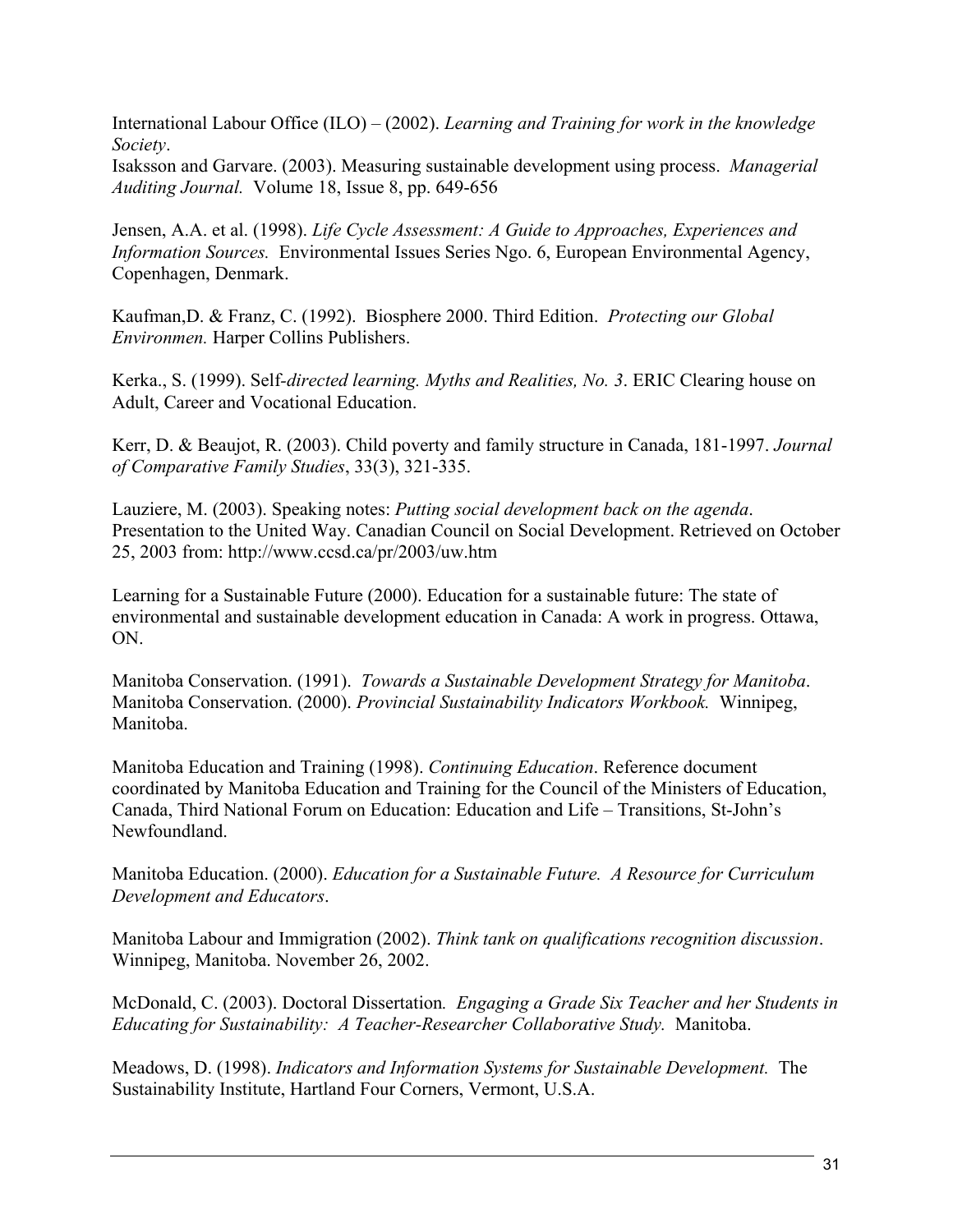Moe, M. T., & Blodget, H. (2000). *The Knowledge Web*, Global Securities Research & Economics Group, Global Fundamental Equity Research Department, Merrill Lynch. National Round Table on the Environment and the Economy (NRTEE) (2001). *Eco-Efficiency Indicators Workbook.* Ottawa, Ontario

. National Round Table on the Environment and the Economy (NRTEE) (2003). Retrieved on October 22nd, 2003 from http://www.nrtee-trnee.ca

New Jersey Future. (1999). *Living with the Future in Mind: Goals and Indicators for New Jersey's Quality of Life*. 1999 Sustainable State Project Report. Trenton, New Jersey, U.S.A.

Nicholas, J. (1998). *Competitive Manufacturing Management.* Irwin/McGraw-Hill Inc., Boston, Massachusetts, U.S.A.

Nilsson et al. (1998). Greening of a Campus Restaurant at Stockholm University: Sustainable Development Audits by Means of the SDR Methodology. *Journal of Environmental Management.* 52:307-315.

ORCAD (2003). Sustainable development: Education for engineers and others. Topic Overviews, Topical Topic Area 4:.Retrieved on October 18, 2003, from http://www.4sustainability.com/sdeng/ovrobj2.htm#5-3

Perdan, S. et al. (2000). Teaching sustainable development to engineering students. *International Journal of Sustainability in Higher Education.* Volume 1, Number 3, pp. 267-279.

President's Council on Sustainable Development. (1997)*. From Classroom to Community and Beyond: Educating for a Sustainable Future*.

Schneider, S.H. (1997). *Defining and teaching environmental literacy.* TREE. Volume 12, Number 11, pp. 457.

Segnestam, L. (2002). *Indicators of Environment and Sustainable Development: Theories and Practical Experience.* The World Bank Environment Department. Washington, D.C. U.S.A.

Social Sciences and Humanities Research Council of Canada/National Round Table on Environment and the Economy. 2002. *Nature and Society: Environment and Sustainability Research Program. Advice on Capacity and Knowledge Needs, Research Agenda, and Program Needs.* 

Strandberg, L. and Brandt, N. (2001). Sustainable development in theory and practice. *International Journal of Sustainability in Higher Education.* Volume 2, Number 3, pp. 220-225.

Stratos. (2001). *Stepping Forward: Corporate Sustainability Reporting in Canada.* Stratos Inc., Canada.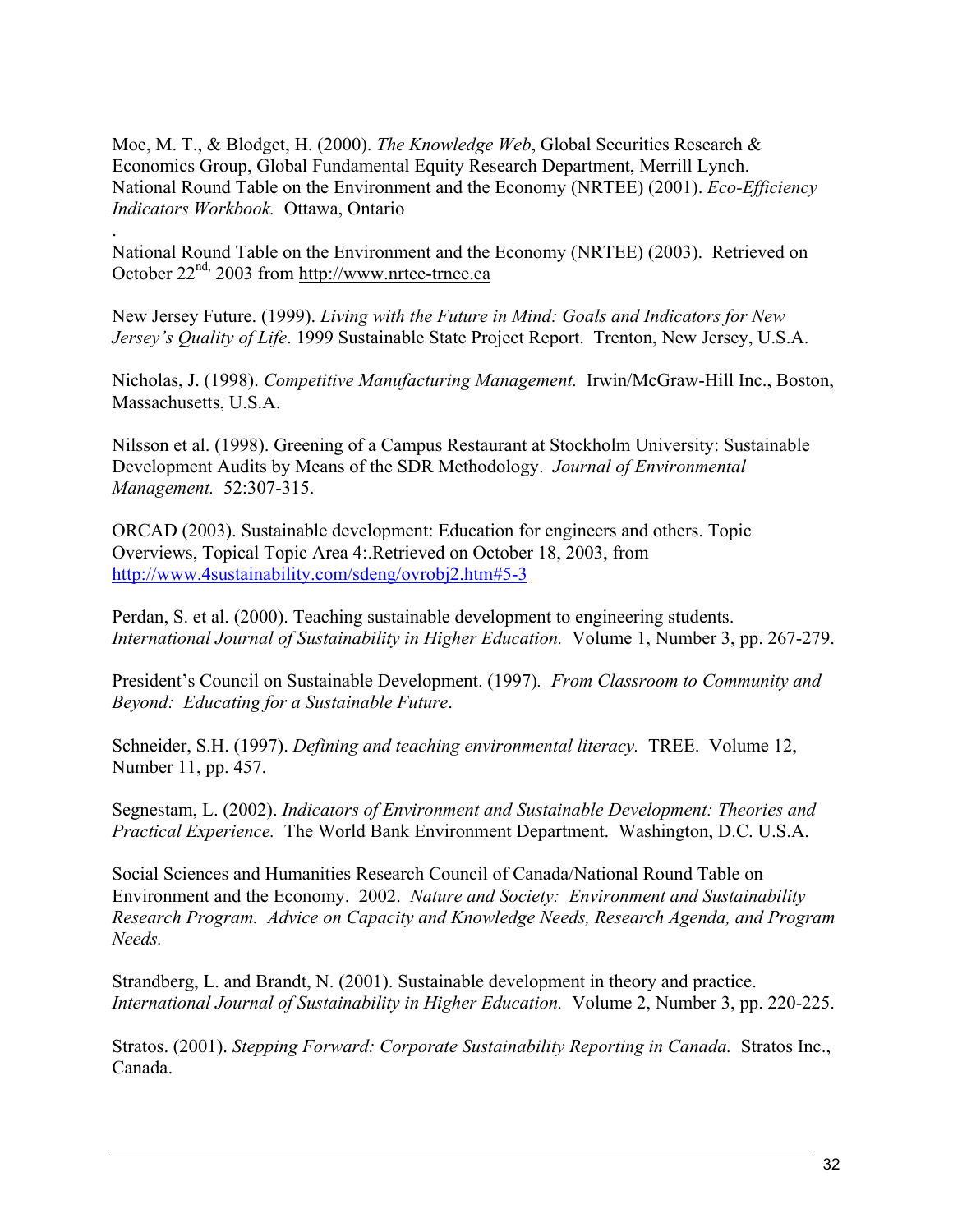Sustainable Calgary. (2002). *Sustainable Calgary: 2001 State of Our City Report.* Calgary, Alberta.

Todd, J.A et al. (1999). *Streamlined Life-Cycle Assessment: A Final Report from the SETAC North America Streamlined LCA Workgroup.* Society of Environmental Toxicology and Chemistry (SETAC), Pensacola, Florida, USA.

United National Conference on Environment and Development (UNCED). (1992). *Earth Charter*.

United Nations (2003) Success stories – 1998 (Education and Awareness). National environmental education and training program. Division of sustainable development. Retrieved on October 18, 2003 from http://www.un.org/esa/sustdev/mgroups/success/env\_edu.htm United Nations Environment Program.  $(2003)$ . Retrieved October  $20<sup>th</sup>$ , 2003 from http://www.unep.org.

Vargas, C.M. (2000). Sustainable development education: averting or mitigating cultural collision. *International Journal of Educational Development.* Volume 20, pp. 377-396.

Wackernagel, M. et al. (2002). *Sustainability starts in your community: A community indicators guide.* Redefining Progress and Earth Day Network.

WCED (1987). *Our common Future*, The Brunt Land Report. The World Commission on Environment and Development, New York, Oxford University Press.

Winnipeg Free Press (2003). *New faces of Canada: Racism alive as number of first-generation immigrants swells*. Tuesday, September 2003, p. B1.

World Business Council for Sustainable Development. (1998). *Trade, Environment and Sustainable Development: A Briefing Manual.* World Business Council for Sustainable Development, Geneva, Switzerland.

World Business Council for Sustainable Development. (1999). *Eco-Efficiency Indicators: Executive Brief.* World Business Council for Sustainable Development, Geneva, Switzerland.

World Business Council for Sustainable Development. (2000). *Corporate Social Responsibility: Meeting Changing Expectations.* World Business Council for Sustainable Development. Geneva, Switzerland.

World Business Council for Sustainable Development. (2001). *The Business Case for Sustainable Development.* World Business Council for Sustainable Development. Geneva, Switzerland.

World Business Council for Sustainable Development. (2002). *Corporate social responsibility: the WBCSD's journey.* World Business Council for Sustainable Development. Geneva, Switzerland.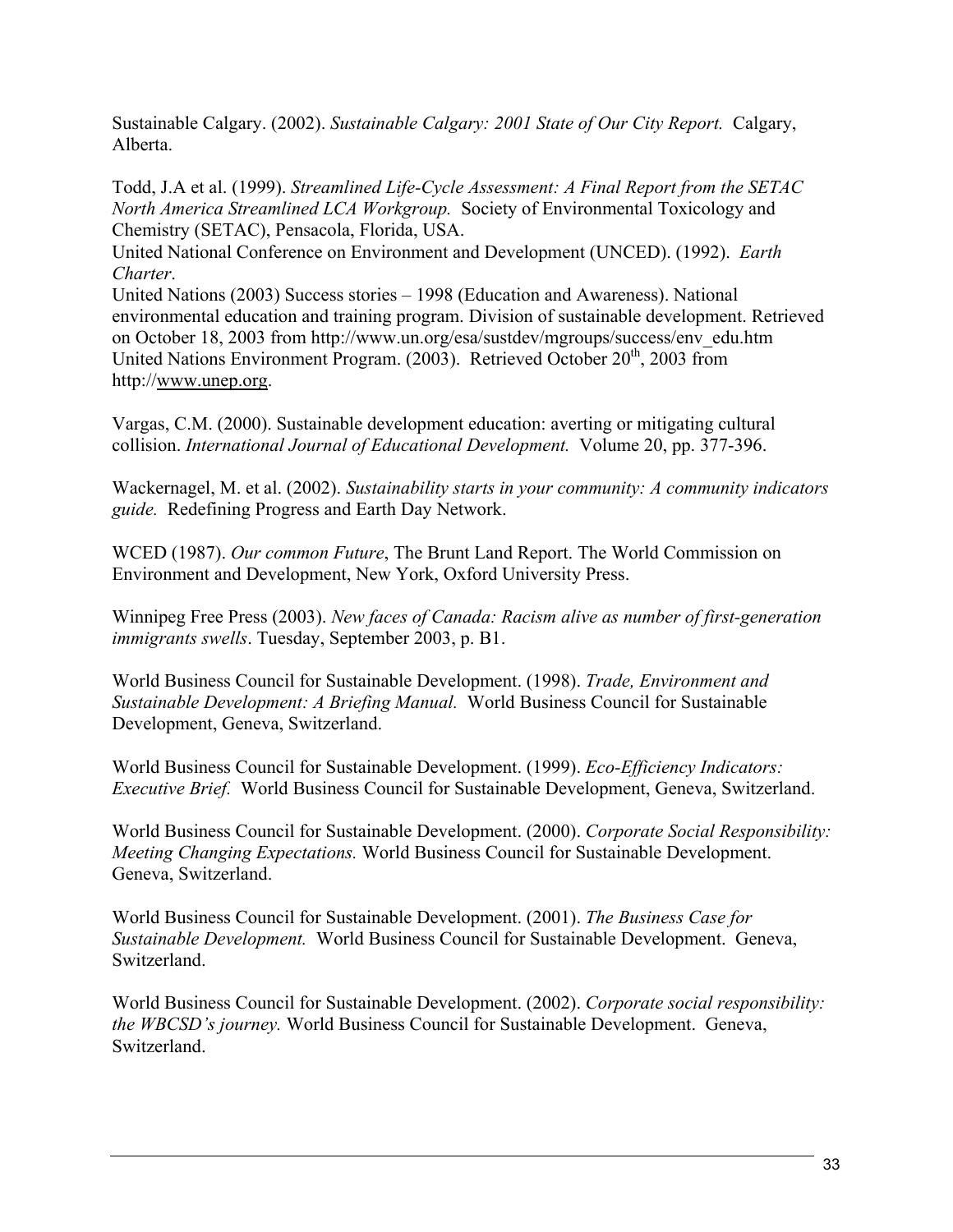World Business Council for Sustainable Development. (2002). *Innovation, technology, sustainability, and society.* World Business Council for Sustainable Development. Geneva, Switzerland.

World Business Council for Sustainable Development. (2002). *Sustainable Development Reporting: Striking the Balance.* World Business Council for Sustainable Development. Geneva, Switzerland.

World Business Council for Sustainable Development. (2003). *Cross-cutting themes.* World Business Council for Sustainable Development, Geneva, Switzerland.

World Commission on Environment and Development (WCED). (1987). *Our Common Future (The Brundtland Report).* Oxford University Press, Oxford.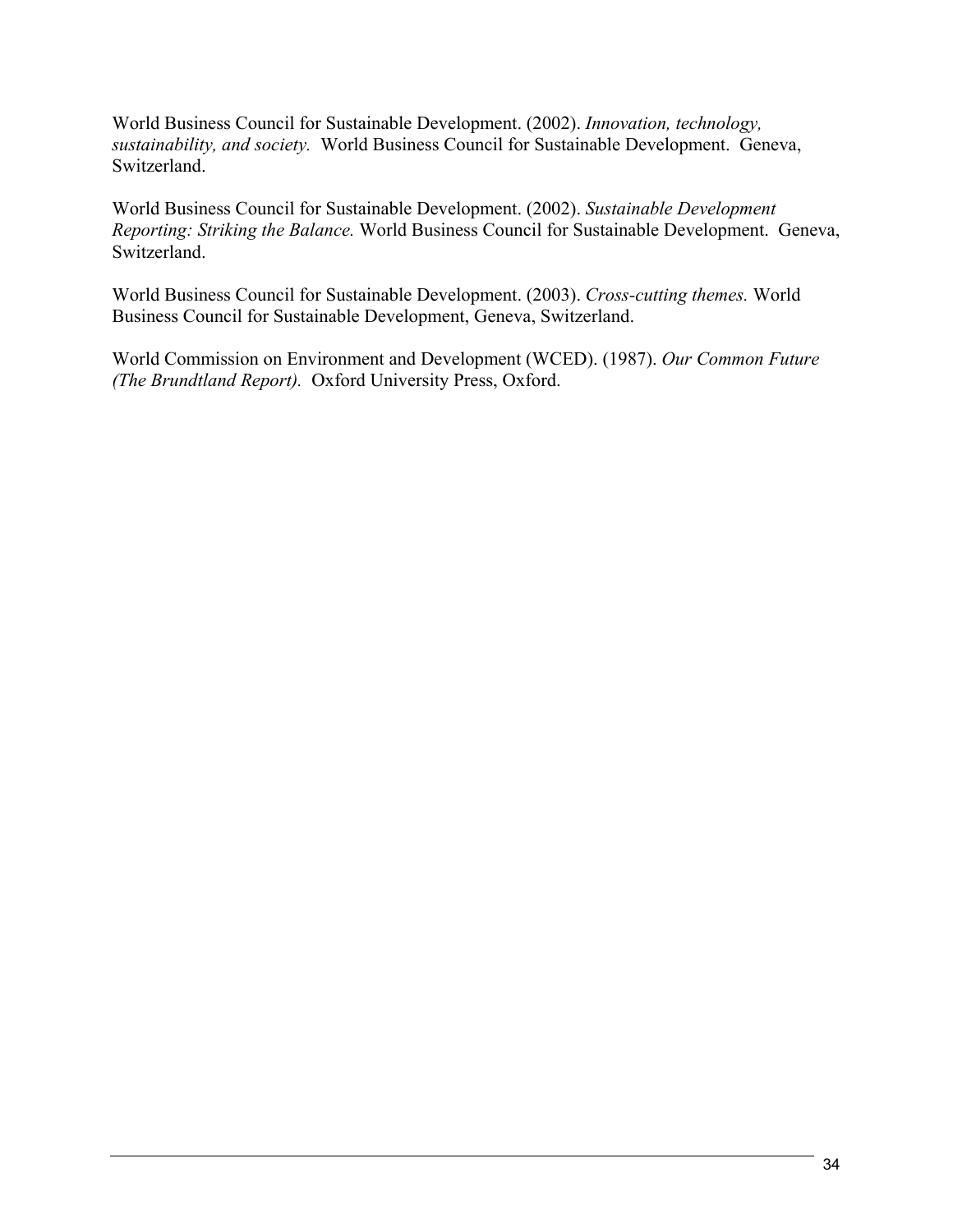# **APPENDIX A**

| <b>Name</b>         | Organization                                        |
|---------------------|-----------------------------------------------------|
| Barto, William      | Manitoba Conservation                               |
| Chiarella, Teresita | City of Winnipeg                                    |
| Cook, Jason         | <b>UNEVOC Canada</b>                                |
| Doern, Fred         | <b>Red River College</b>                            |
| Doyle, John         | Manitoba Federation of Labour                       |
| Eckstein, Brett     | <b>Manitoba Conservation</b>                        |
| Fitznor, Laara      | University of Manitoba                              |
| Fradette, Jean-Paul | Employment Projects of Winnipeg Inc.                |
| Gibson, Tammy       | Manitoba Conservation                               |
| Gorvie, Emma        | Manitoba Hydro                                      |
| Hamilton, Nicole    | <b>Management Consultant</b>                        |
| Harapiak, Leonard   | <b>Winnipeg Technical College</b>                   |
| Heanault, Francois  | <b>HRDC</b>                                         |
| Henley, Thomas      | National Resources Institute UofM                   |
| Matanga, Zephania   | <b>ACDCA</b>                                        |
| Menzies, Eleanor    | <b>Manitoba Quality Network</b>                     |
| Mercier, Gabe       | <b>Mountain View School Division</b>                |
| Narth, Peter        | Louis Riel Arts and Technology                      |
| Nepihak, Darryl     | UNEVOC Canada                                       |
| Riffell, Margaret   | <b>Red River College</b>                            |
| Robson, Marla       | <b>UNEVOC Canada</b>                                |
| Roy, Marlene        | International Institute for Sustainable Development |
| Sammons, Jonas      | <b>Workforce Education Manitoba</b>                 |
| Schroeder, Roger    | <b>Manitoba Conservation</b>                        |

### **PARTICIPANTS IN FOCUS GROUP CONSULTATION**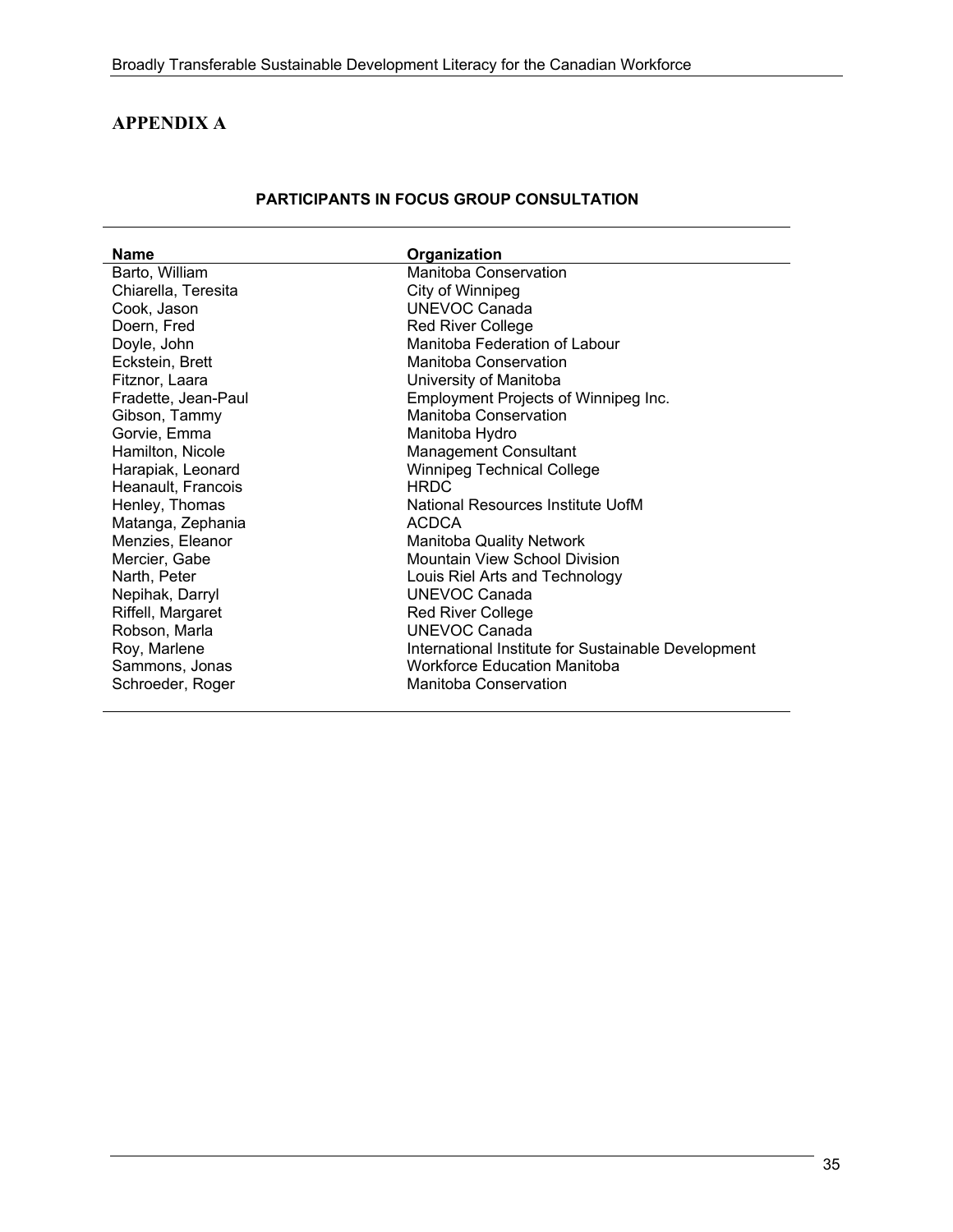# **APPENDIX B**

## **AGENDA FOR FOCUS GROUP CONSULTATION**

| $9:00 - 9:10$ a.m.  | Greetings: Jonas Sammons                                                                                                                                                                       |
|---------------------|------------------------------------------------------------------------------------------------------------------------------------------------------------------------------------------------|
| $9:10 - 9:20$ a.m.  | HRDC Sustainable Development Strategy: Francois Henault                                                                                                                                        |
| $9:20 - 9:30$ a.m.  | Research Framework and Methodology: Chris Chinien                                                                                                                                              |
| $9:30 - 9:40$ a.m.  | Focus Group Procedures: Sheldon McLeod                                                                                                                                                         |
| $9:45 - 12:00$ p.m. | Small Group Breakouts for Validating the Profiles<br>Group 1 - Ecological Literacy: Christina McDonald<br>Group 2 - Social Literacy: France Boutin<br>Group 3 - Economic Literacy: Cory Searcy |
| $12:00 - 1:00$ p.m. | Lunch                                                                                                                                                                                          |
| $1:00 - 2:15$ p.m.  | <b>Complete Validation of Profiles</b>                                                                                                                                                         |
| $2:15 - 2:45$ p.m.  | Report of Breakout Groups on Validation in Plenary Session                                                                                                                                     |
| $2:45 - 3:00$ p.m.  | Establishing Priority for Sectors to be Addressed                                                                                                                                              |
| $3:00 - 4:00$ p.m.  | Discussion of Implications for HRDC                                                                                                                                                            |
| 4:00 p.m.           | Adjournment                                                                                                                                                                                    |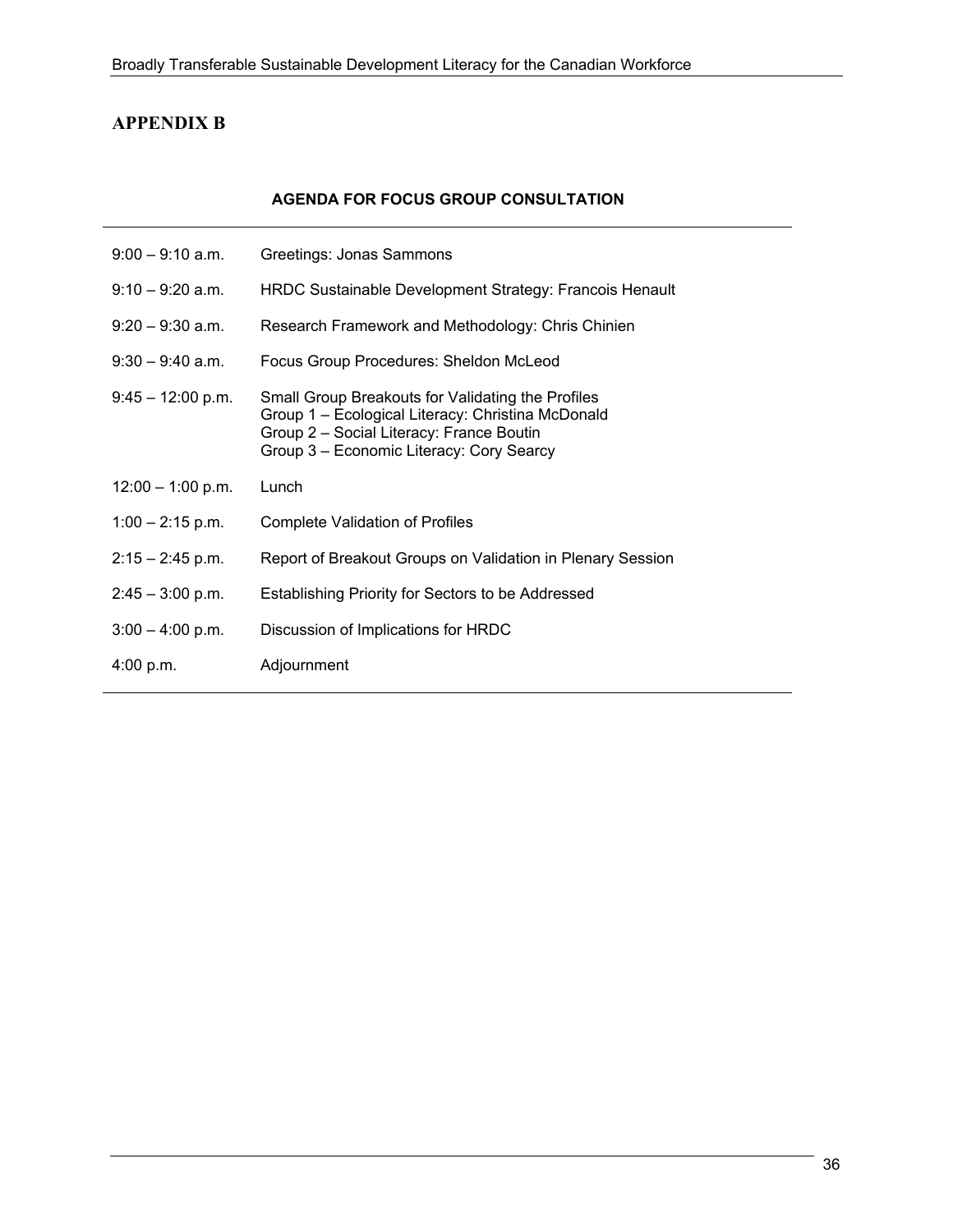## **APPENDIX C**

#### **PARTICIPANTS IN HRP BRIEFING SESSION**

**Name** Title

Clemenson, Heather Doiron, Michel Dick, Shirley Gillespie, Brian Henault, Francois Lemieux-Nault, Evelyne Nadon, Luke Nixon, Marie Parisien, Eric Pelletier, Marie-Claude Smith, Mary Tocchi, Silvano Walford, Kathy Wilson, Patty Wise, Nick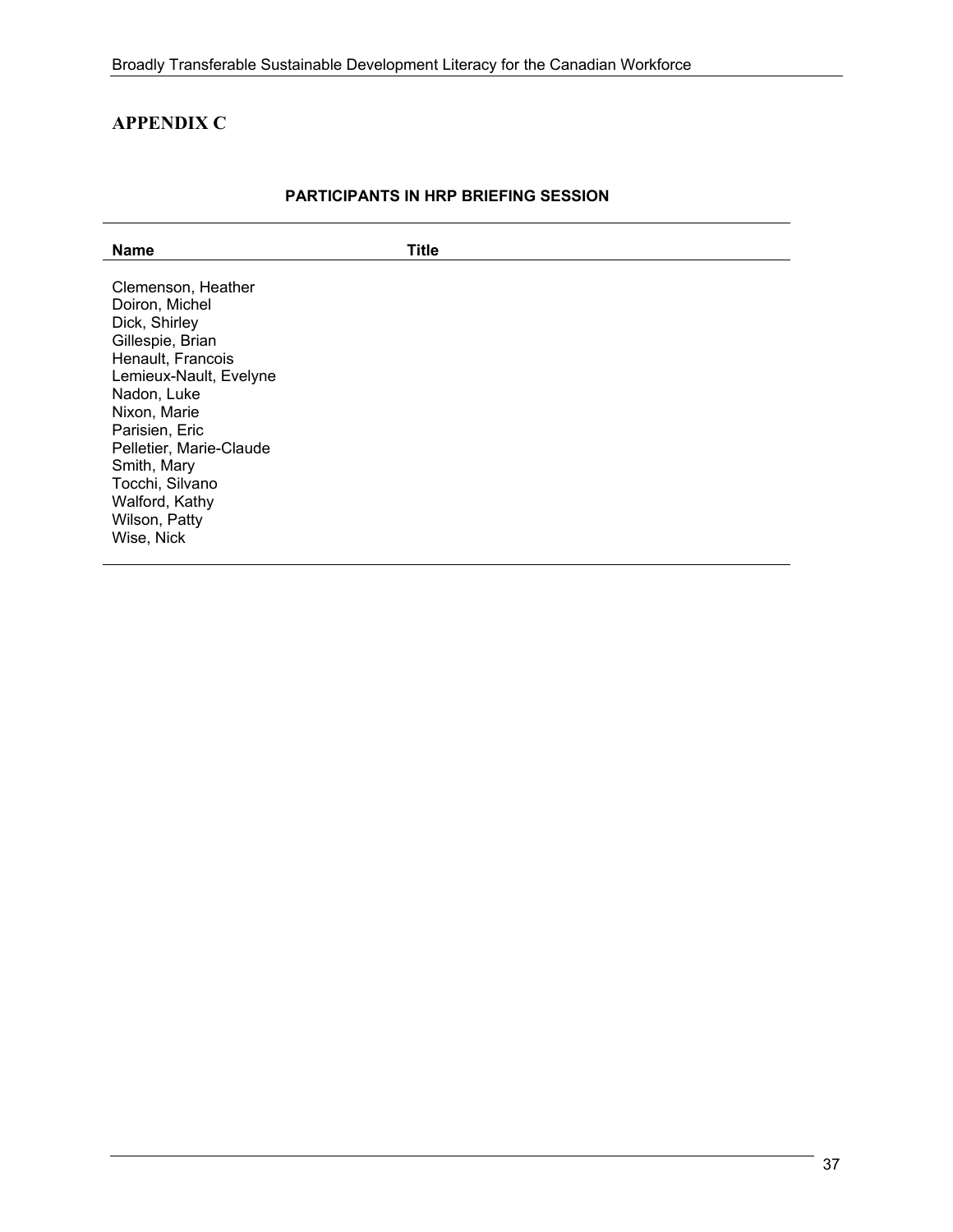## **APPENDIX D**

#### **AGENDA FOR HRP MEETING**

| $9:00 - 9:05$ a.m.   | Greetings: Eric Parisien                                                                                          |
|----------------------|-------------------------------------------------------------------------------------------------------------------|
| $9:05 - 9:15$ a.m.   | HRDC Sustainable Development Strategy: Francois Henault                                                           |
| $9:15 - 9:30$ a.m.   | Research Framework and Methodology: Chris Chinien                                                                 |
| $9:30 - 10:00$ a.m.  | <b>Results: Cory Searcy</b>                                                                                       |
| $10:00 - 10:30$ a.m. | Question Period on Methodology and Results                                                                        |
| $10:30 - 10:45$ a.m. | <b>Break</b>                                                                                                      |
| $10:45 - 11:30$ a.m. | Roundtable Discussion Focused on the Implications, Opportunities, and<br>Challenges of the Study Results for HRDC |
| $11:30 - 12:00$ a.m. | Drafting Recommendations. Establishing Priorities for Implementing<br>Recommendations                             |
| 12:00 p.m.           | Adjournment                                                                                                       |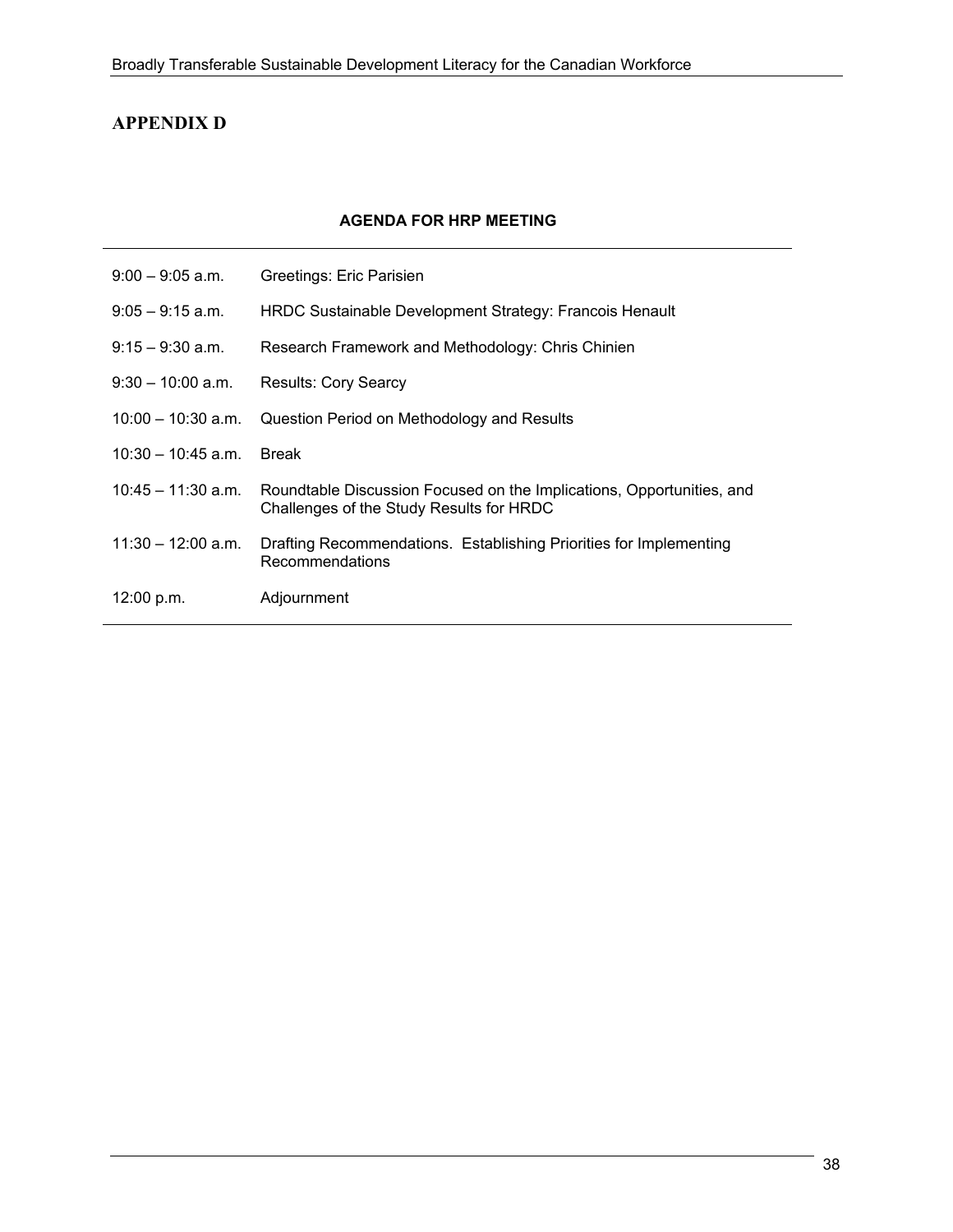### **APPENDIX E**

#### **ENVIRONMENT-SOCIETY-ECONOMY FRAMEWORK**

As noted in Section 3.0, the sustainable development-related knowledge, skills, and attitudes were originally organized around a framework based on the three most widely accepted elements of sustainable development, namely the environment, society, and the economy. The clusters of knowledge, skills, and attitudes used are provided below.

#### **CLUSTER #1 DEVELOP ECOLOGICAL LITERACY TO CONTRIBUTE TO ENVIRONMENTAL PROTECTION**

- 1.1 Awareness of how ecological systems and cycles work.
- 1.2 Understanding that the resources of our planet are finite.
- 1.3 Understanding the need to use natural resources wisely to enable a sustainable supply for future generations.
- 1.4 Awareness of major ecological problems and their cause and effects.
- 1.5 Understanding the importance of complying with environmental regulations

#### **CLUSTER #2 SOCIAL LITERACY TO CONTRIBUTE TO HUMAN HEALTH AND WELL-BEING**

- 2.1 Understand the Need for Equity, Inclusion, Human Rights, Social Justice, and Peace
	- 2.2 Commit to a Healthy Lifestyle
	- 2.3 Develop and Maintain Essential Cognitive Skills
	- 2.4 Acquire and Maintain Essential Skills
	- 2.5 Develop and Maintain ICT Literary Skills
	- 2.6 Develop and Maintain Technological Literacy Skills
	- 2.7 Practice Health and Safety at Work

#### **CLUSTER #3 ECONOMIC LITERACY TO SUSTAINABLY MEET HUMAN NEEDS**

- 3.1 An awareness of how economic systems work
- 3.2 Understand the need to efficiently use resources
- 3.3 Understand the need for continuous improvement
- 3.4 Understand the importance of life-cycle considerations for products and services
- 3.5 Awareness of the importance of eco-management

The KSAs embodied in each of the sub-clusters are identified in the following skill inventories.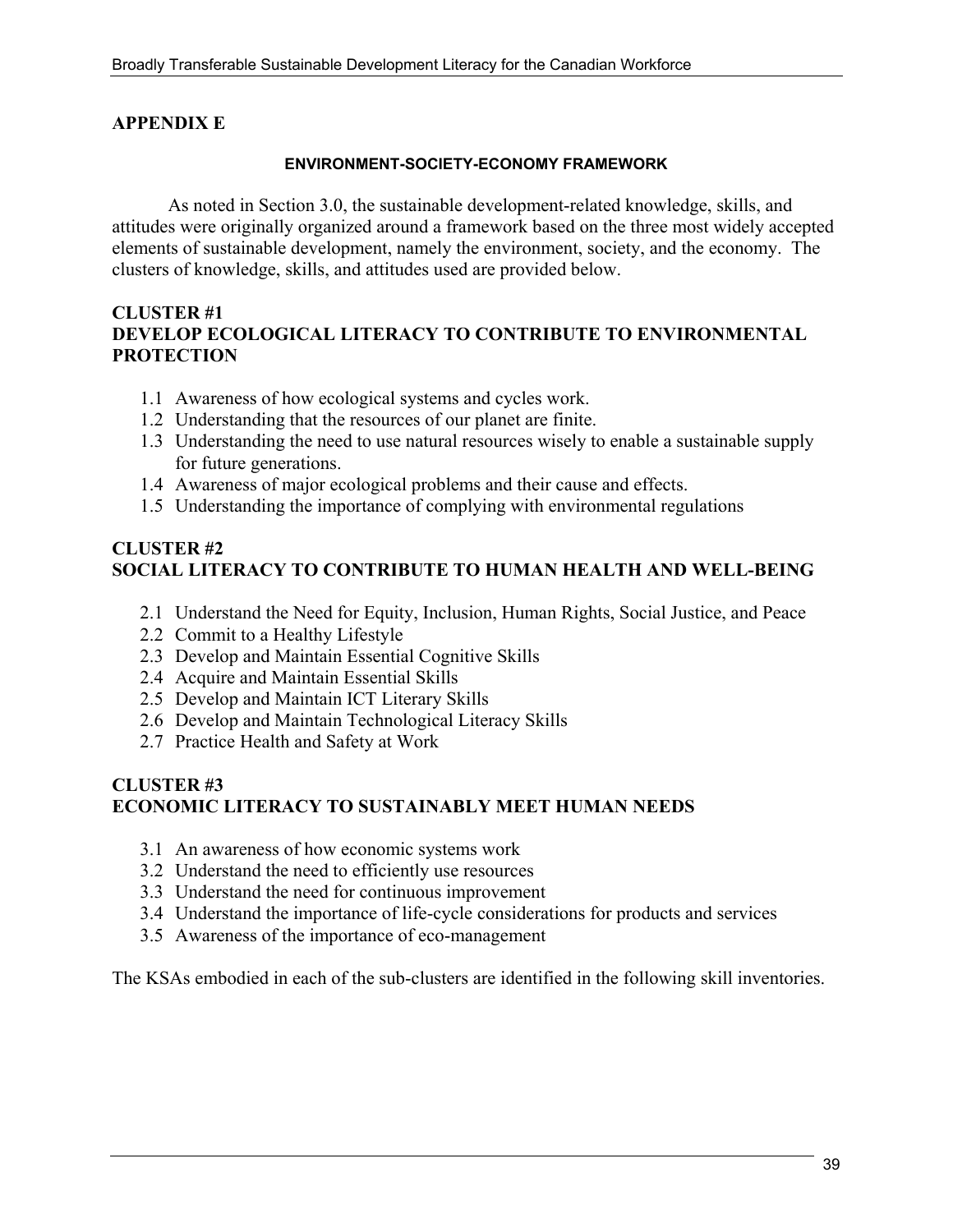| <b>1. DEVELOP ECOLOGICAL LITERACY TO CONTRIBUTE TO ENVIRONMENTAL PROTECTION</b> |                |                                                                                                                        |                               |                                                                                                                                             |                  |                                                                                                                                            |  |  |
|---------------------------------------------------------------------------------|----------------|------------------------------------------------------------------------------------------------------------------------|-------------------------------|---------------------------------------------------------------------------------------------------------------------------------------------|------------------|--------------------------------------------------------------------------------------------------------------------------------------------|--|--|
| Sub-Cluster 1.1                                                                 |                |                                                                                                                        |                               |                                                                                                                                             |                  |                                                                                                                                            |  |  |
| Awareness of how ecological systems and cycles work                             |                |                                                                                                                        |                               |                                                                                                                                             |                  |                                                                                                                                            |  |  |
| <b>Sustainable</b>                                                              |                | Knowledge                                                                                                              |                               | <b>Skills</b>                                                                                                                               |                  | <b>Values</b>                                                                                                                              |  |  |
| Development                                                                     |                |                                                                                                                        |                               |                                                                                                                                             |                  |                                                                                                                                            |  |  |
| Environment                                                                     | 1.1.1<br>1.1.2 | Environmental protection is<br>an integral part of achieving<br>sustainable development<br>There is a need to preserve | 1.1.7                         | Bring environmentally damaging<br>activities under control, to restore<br>and protect the integrity of the<br>Earth's systems upon which we | 1.1.19           | Concern for and appreciation of all<br>living things, their needs and<br>interrelationships                                                |  |  |
|                                                                                 |                | ecosystem structure,<br>function and behaviour                                                                         | 1.1.8                         | depend<br>Conduct development activities in                                                                                                 |                  |                                                                                                                                            |  |  |
|                                                                                 | 1.1.3          | Human beings are<br>dependent on ecosystems<br>for life and sustenance.                                                | 1.1.9                         | a manner that maintains essential<br>ecological processes<br>Recognize that the success of the                                              |                  |                                                                                                                                            |  |  |
|                                                                                 | 1.1.4          | Ecological cycles act as<br>feedback loops                                                                             |                               | whole system depends on<br>individual components working<br>together                                                                        |                  |                                                                                                                                            |  |  |
|                                                                                 |                |                                                                                                                        | 1.1.10                        | Demonstrate behaviors that<br>contribute to the well being of the<br>environment                                                            |                  |                                                                                                                                            |  |  |
|                                                                                 |                |                                                                                                                        | 1.1.11                        | Identify links between<br>environmental impacts and<br>natural cycles                                                                       |                  |                                                                                                                                            |  |  |
| Social                                                                          | 1.1.5          | Building partnerships with<br>key stakeholders is an<br>essential component in<br>implementing SD principles           | $\overline{1.1.12}$<br>1.1.13 | Reflect critically on one's lifestyle<br>and choices in light of<br>interdependence<br>Recognize our responsibility as                      | 1.1.20           | Appreciation of the diversity of<br>human beings, of species, habitats<br>and communities within<br>ecosystems                             |  |  |
|                                                                                 | 1.1.6          | Sustainability is a continual<br>process, not a fixed end<br>point                                                     | 1.1.14                        | an individual in achieving a<br>sustainable future for human<br>beings and other living things<br>Practice good networking skills           | 1.1.21           | Appreciation that each and every<br>one of us is a member of a larger<br>community of living things, whose<br>home is the global biosphere |  |  |
|                                                                                 |                |                                                                                                                        | 1.1.15<br>1.1.16<br>1.1.17    | Practice resolving conflicts<br>Respect the views of others<br>Develop effective interpersonal                                              | 1.1.22           | Realization that a sustainable<br>society is characterized by people<br>who live in harmony with one                                       |  |  |
|                                                                                 |                |                                                                                                                        |                               | skills                                                                                                                                      | 1.1.23<br>1.1.24 | another both locally and globally<br>Appreciation that maintaining<br>effective relationships is important<br>for sustainability           |  |  |
|                                                                                 |                |                                                                                                                        |                               |                                                                                                                                             |                  | Appreciation that participating in a                                                                                                       |  |  |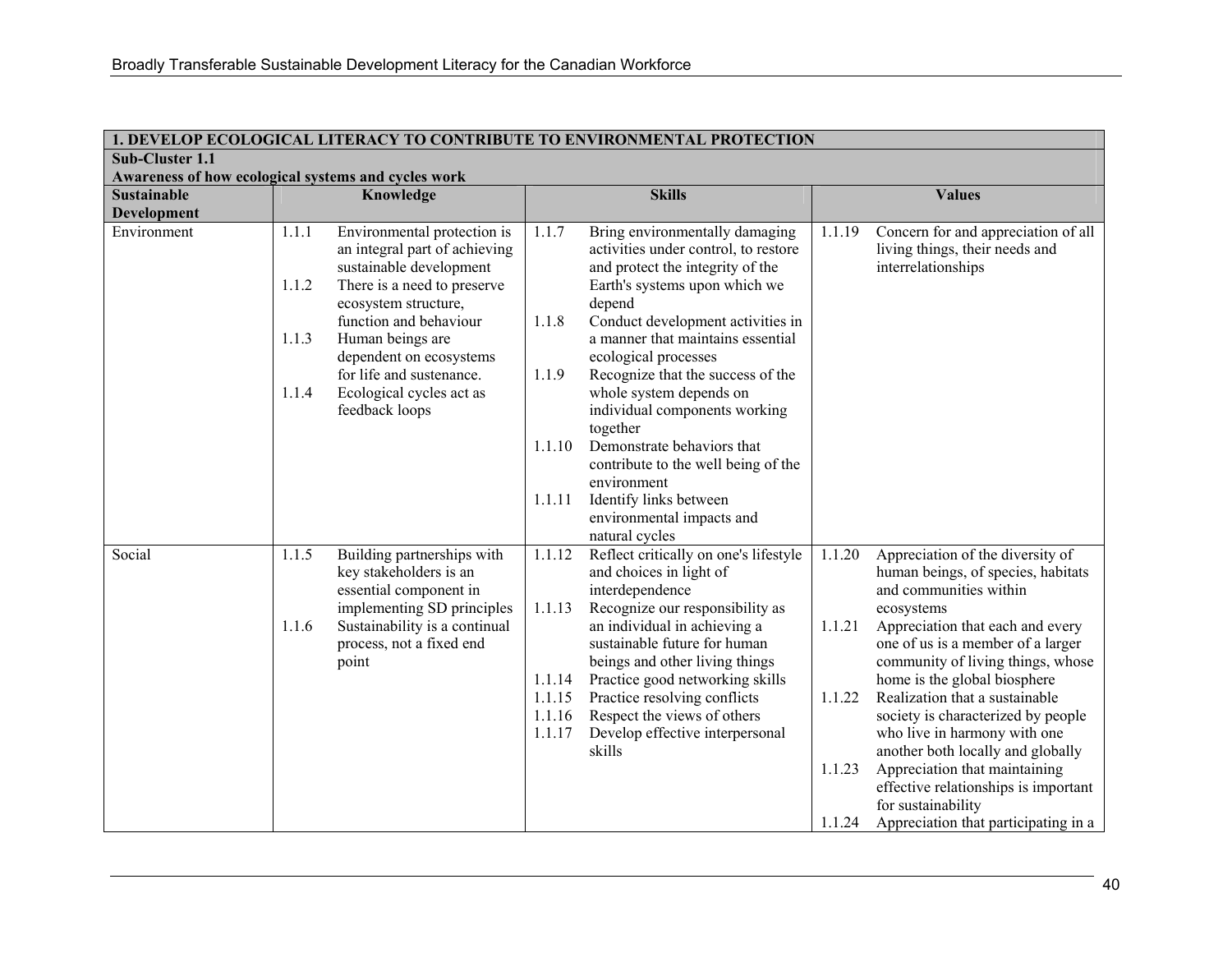#### **1. DEVELOP ECOLOGICAL LITERACY TO CONTRIBUTE TO ENVIRONMENTAL PROTECTION**

**Sub-Cluster 1.1** 

#### **Awareness of how ecological systems and cycles work**

|                    | $\overline{a}$ awareness of now ecological systems and everes work |                                       |                                   |  |  |  |  |
|--------------------|--------------------------------------------------------------------|---------------------------------------|-----------------------------------|--|--|--|--|
| <b>Sustainable</b> | Knowledge                                                          | <b>Skills</b>                         | <b>Values</b>                     |  |  |  |  |
| <b>Development</b> |                                                                    |                                       |                                   |  |  |  |  |
|                    |                                                                    |                                       | democracy is important to move to |  |  |  |  |
|                    |                                                                    |                                       | a sustainable future              |  |  |  |  |
| Economic           |                                                                    | Create methods for valuing,<br>1.1.18 |                                   |  |  |  |  |
|                    |                                                                    | accounting, and accessing the         |                                   |  |  |  |  |
|                    |                                                                    | health, value, economics and use      |                                   |  |  |  |  |
|                    |                                                                    | of Canada's ecosystem                 |                                   |  |  |  |  |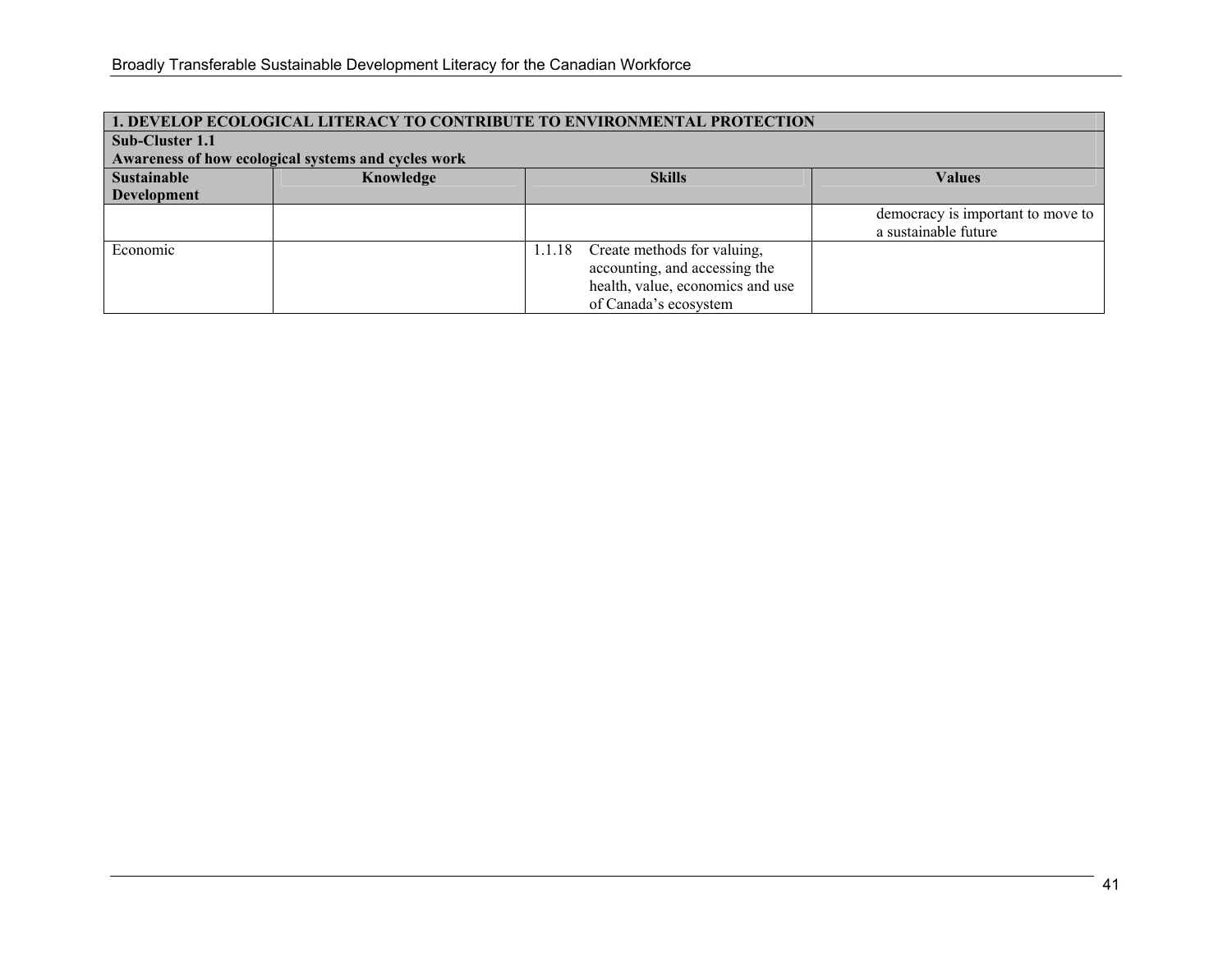| <u>1. DEVELOP ECOLOGICAL LITERACY TO CONTRIBUTE TO ENVIRONMENTAL PROTECTION</u> |                                  |                                                                                                                                                                                                                                                                                                                                                                                                   |                |                                                                                                                                                                                |                            |                                                                                                                                                                                                                                                                                              |  |
|---------------------------------------------------------------------------------|----------------------------------|---------------------------------------------------------------------------------------------------------------------------------------------------------------------------------------------------------------------------------------------------------------------------------------------------------------------------------------------------------------------------------------------------|----------------|--------------------------------------------------------------------------------------------------------------------------------------------------------------------------------|----------------------------|----------------------------------------------------------------------------------------------------------------------------------------------------------------------------------------------------------------------------------------------------------------------------------------------|--|
| Sub-Cluster 1.2                                                                 |                                  |                                                                                                                                                                                                                                                                                                                                                                                                   |                |                                                                                                                                                                                |                            |                                                                                                                                                                                                                                                                                              |  |
| Understanding that the resources of our planet are finite.                      |                                  |                                                                                                                                                                                                                                                                                                                                                                                                   |                |                                                                                                                                                                                |                            |                                                                                                                                                                                                                                                                                              |  |
| <b>Sustainable Development</b>                                                  |                                  | Knowledge                                                                                                                                                                                                                                                                                                                                                                                         |                | <b>Skills</b>                                                                                                                                                                  |                            | <b>Values</b>                                                                                                                                                                                                                                                                                |  |
| Environment                                                                     | 1.2.1<br>1.2.2<br>1.2.3<br>1.2.4 | The earth's ability to assimilate<br>waste is finite<br>The earth's ability to provide<br>food and energy is finite<br>Canada has the responsibility to<br>ensure that activities within our<br>jurisdiction or control do not<br>cause damage to the<br>environment of other<br>jurisdictions<br>The carrying capacity of the<br>earth as a whole is limited by<br>natural systems and resources | 1.2.8<br>1.2.9 | Manage resources more<br>efficiently<br>Give priority to efficient use<br>of energy, water and other<br>materials, including the<br>expansion of conservation<br>and recycling | 1.2.12<br>1.2.13<br>1.2.14 | Appreciation that human life<br>depends on the earth's<br>ecosystems<br>Appreciation that the quality of<br>life of future generations is<br>endangered or enhanced by<br>action that we take now<br>Appreciation of the need to<br>purchase/use products less<br>harmful to the environment |  |
| Social                                                                          | 1.2.5<br>1.2.6                   | The earth's resources are finite,<br>and access to them is unequal<br>The impact of consumption<br>patterns on a global scale                                                                                                                                                                                                                                                                     | 1.2.10         | Consider present<br>consumption patterns                                                                                                                                       | 1.2.15                     | Appreciation that consumption<br>patterns in Canada affect other<br>jurisdictions in the world                                                                                                                                                                                               |  |
| Economic                                                                        | 1.2.7                            | Awareness of the economic<br>factors affecting recycling                                                                                                                                                                                                                                                                                                                                          |                | 1.2.11 Recognize that<br>economic factors<br>encourage recycling                                                                                                               |                            | 1.2.16 Preference for eco-labels                                                                                                                                                                                                                                                             |  |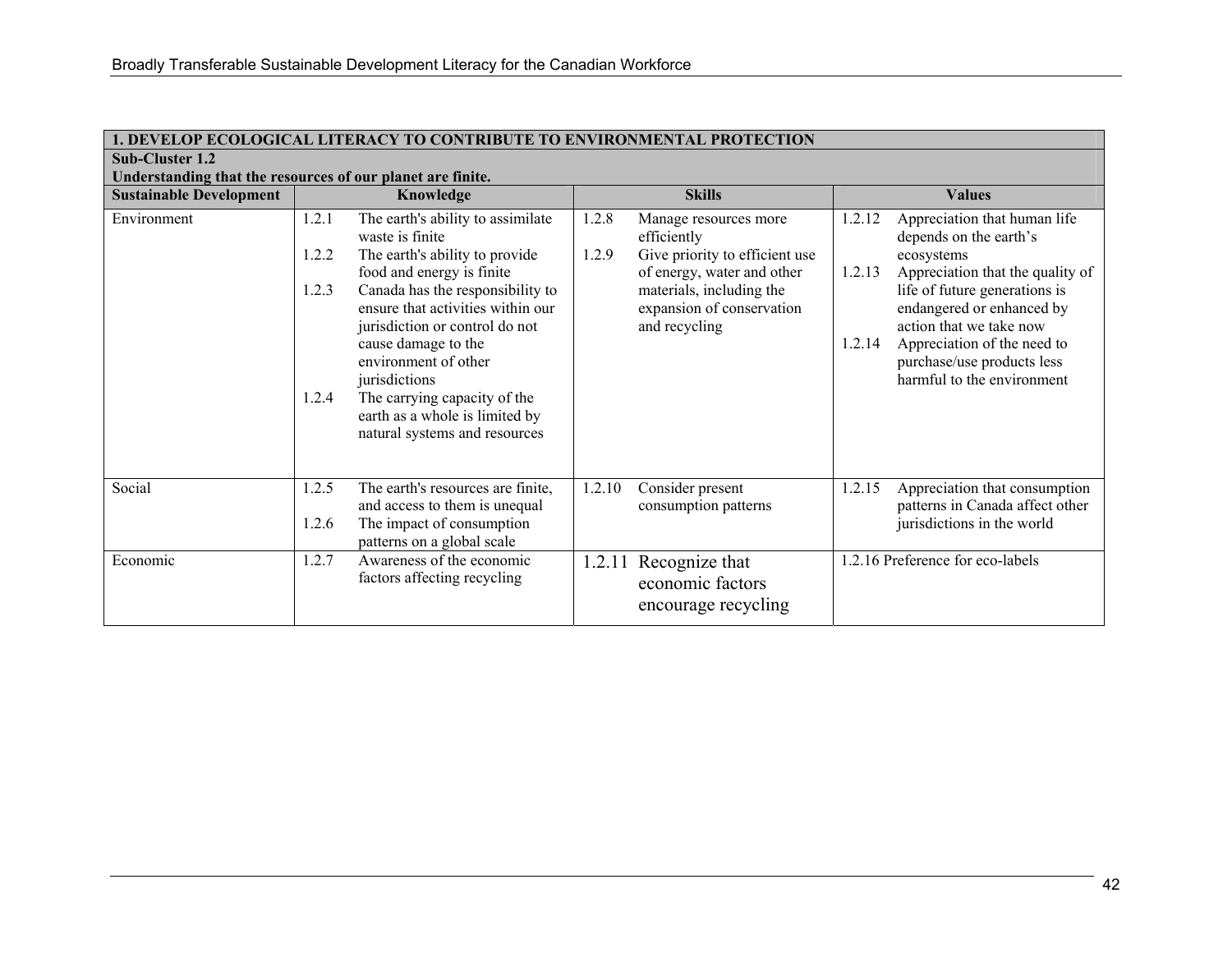| <b>1. DEVELOP ECOLOGICAL LITERACY TO CONTRIBUTE TO ENVIRONMENTAL PROTECTION</b> |                                                                                                                                                                                                                                                                                                                                                                                                                                                                                                                                                                                           |                                                                                                                                                                                                                                                                                                                                                                                                                                                                        |                                                                                                                                                                                                                                                                                                                                                                                             |  |  |  |  |
|---------------------------------------------------------------------------------|-------------------------------------------------------------------------------------------------------------------------------------------------------------------------------------------------------------------------------------------------------------------------------------------------------------------------------------------------------------------------------------------------------------------------------------------------------------------------------------------------------------------------------------------------------------------------------------------|------------------------------------------------------------------------------------------------------------------------------------------------------------------------------------------------------------------------------------------------------------------------------------------------------------------------------------------------------------------------------------------------------------------------------------------------------------------------|---------------------------------------------------------------------------------------------------------------------------------------------------------------------------------------------------------------------------------------------------------------------------------------------------------------------------------------------------------------------------------------------|--|--|--|--|
| Sub-Cluster 1.3                                                                 | Understanding the need to use eco-systems wisely to enable a sustainable supply for future generations                                                                                                                                                                                                                                                                                                                                                                                                                                                                                    |                                                                                                                                                                                                                                                                                                                                                                                                                                                                        |                                                                                                                                                                                                                                                                                                                                                                                             |  |  |  |  |
|                                                                                 | <b>Skills</b><br>Knowledge                                                                                                                                                                                                                                                                                                                                                                                                                                                                                                                                                                |                                                                                                                                                                                                                                                                                                                                                                                                                                                                        | <b>Values</b>                                                                                                                                                                                                                                                                                                                                                                               |  |  |  |  |
| <b>Sustainable</b><br><b>Development</b>                                        |                                                                                                                                                                                                                                                                                                                                                                                                                                                                                                                                                                                           |                                                                                                                                                                                                                                                                                                                                                                                                                                                                        |                                                                                                                                                                                                                                                                                                                                                                                             |  |  |  |  |
| Environment                                                                     | 1.3.1<br>Existing natural resources can<br>be used more effectively than<br>they are now<br>Conservation, efficiency and<br>1.3.2<br>restraint in the use of resources<br>is necessary to ensure quality of<br>life in the future                                                                                                                                                                                                                                                                                                                                                         | Make wise and effective use of<br>1.3.13<br>renewable and non-renewable<br>resources<br>Maximize conservation of<br>1.3.14<br>renewable resources<br>1.3.15<br>Harvest renewable resources on<br>a sustained yield basis<br>Promote the development and<br>1.3.16<br>use of substitutes for scarce<br>resources<br>1.3.17<br>Evaluate the impact and<br>consequences of actions<br>Recognize the long-term<br>1.3.18<br>implications of decisions and<br>actions taken | 1.3.25<br>Appreciation that there is a<br>range of possible approaches to<br>sustainable development<br>Willingness to act as a<br>1.3.26<br>responsible citizen<br>Willingness to learn from and<br>1.3.27<br>work with others<br>1.3.28<br>Personal acceptance of<br>sustainable lifestyles and a<br>commitment to participating in<br>change<br>1.3.29<br>Willingness to share resources |  |  |  |  |
| Social                                                                          | 1.3.3<br>Human beings are part of a web<br>of life for sustainable<br>development<br>1.3.4<br>Improved ecological literacy is<br>required<br>Understanding and respect for<br>1.3.5<br>different social customs, norms,<br>values, and traditions, with<br>respect to resource use<br>1.3.6<br>There are inequalities in the<br>distribution of global resources<br>Canada's is a high consumption<br>1.3.7<br>society and has a responsibility<br>to lead reduction initiatives<br>1.3.8<br>Understand that over<br>consumption has an impact<br>1.3.9<br>Environmental exploitation has | Become ecologically literate<br>1.3.19<br>through formal and non-formal<br>education and training<br>Encourage sustainable<br>1.3.20<br>activities/practices<br>1.3.21<br>Develop opportunities for<br>workers to acquire skills and<br>apply knowledge<br>1.3.22<br>Work towards negotiated<br>consensus and cooperative<br>conflict resolution.<br>Practice full environmental<br>1.3.23<br>costing of decisions and<br>developments                                 | 1.3.30<br>Willingness to share resources<br>and knowledge<br>Willingness to maintain a<br>1.3.31<br>sustainable lifestyle and<br>participate in change                                                                                                                                                                                                                                      |  |  |  |  |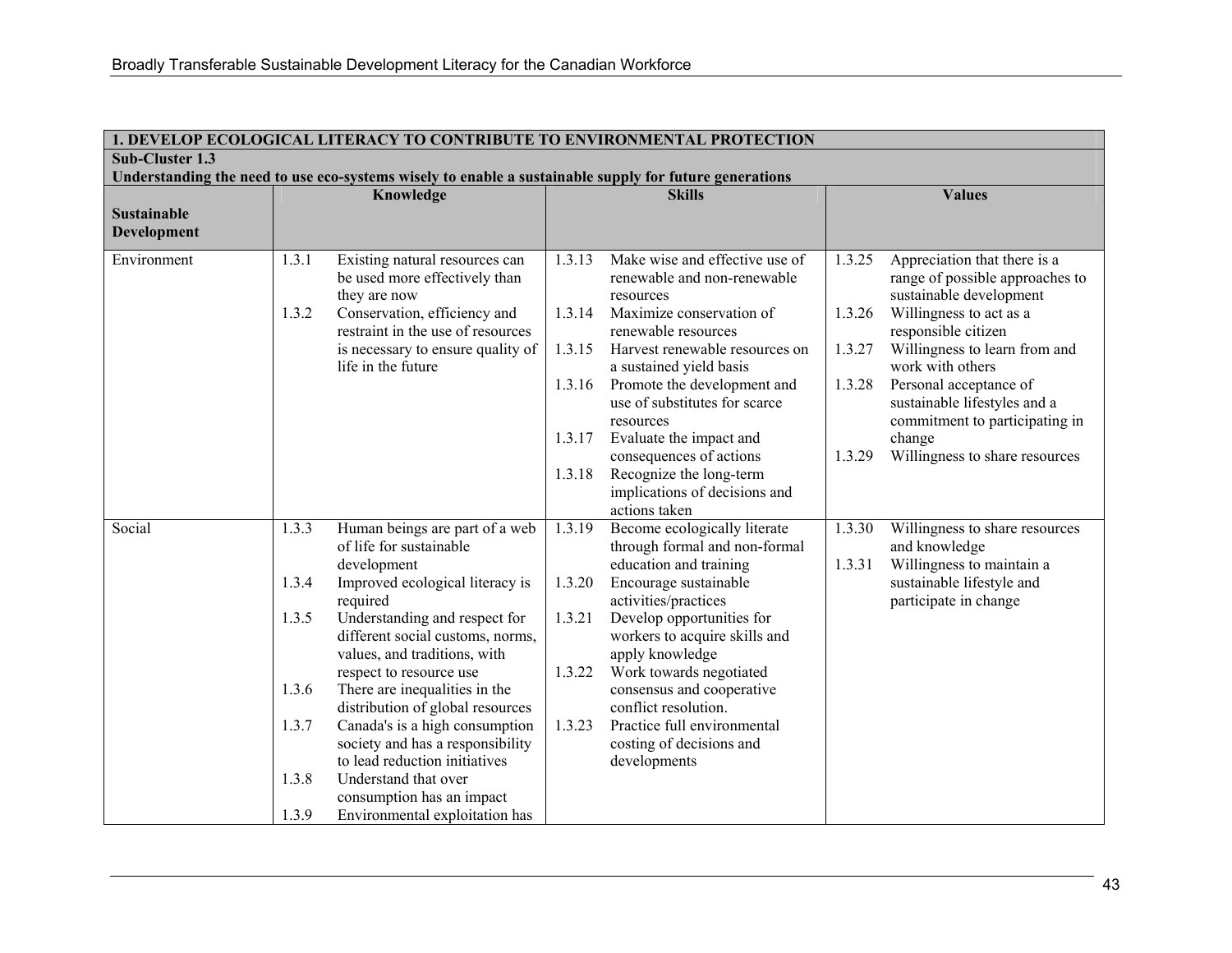| <b>1. DEVELOP ECOLOGICAL LITERACY TO CONTRIBUTE TO ENVIRONMENTAL PROTECTION</b> |                                                                                                                                                                                                                                                                          |                                                                                             |                                                             |  |  |  |  |  |  |
|---------------------------------------------------------------------------------|--------------------------------------------------------------------------------------------------------------------------------------------------------------------------------------------------------------------------------------------------------------------------|---------------------------------------------------------------------------------------------|-------------------------------------------------------------|--|--|--|--|--|--|
| Sub-Cluster 1.3                                                                 |                                                                                                                                                                                                                                                                          |                                                                                             |                                                             |  |  |  |  |  |  |
|                                                                                 | Understanding the need to use eco-systems wisely to enable a sustainable supply for future generations                                                                                                                                                                   |                                                                                             |                                                             |  |  |  |  |  |  |
|                                                                                 | Knowledge                                                                                                                                                                                                                                                                | <b>Skills</b>                                                                               | <b>Values</b>                                               |  |  |  |  |  |  |
| <b>Sustainable</b>                                                              |                                                                                                                                                                                                                                                                          |                                                                                             |                                                             |  |  |  |  |  |  |
| <b>Development</b>                                                              |                                                                                                                                                                                                                                                                          |                                                                                             |                                                             |  |  |  |  |  |  |
|                                                                                 | consequences for present and<br>future generations<br>Humans have an ethical<br>1.3.10<br>responsibility to protect other<br>species<br>The perceptions and values that<br>1.3.11<br>workers hold regarding natural<br>resources have a profound<br>impact on ecosystems |                                                                                             |                                                             |  |  |  |  |  |  |
| Economic                                                                        | A sustainable economy works in<br>1.3.12<br>harmony with the environment,<br>rather than against it                                                                                                                                                                      | 1.3.24<br>Evaluate wants and needs in<br>light of using resources<br>efficiently and wisely | A sense of the need to balance<br>1.3.32<br>wants and needs |  |  |  |  |  |  |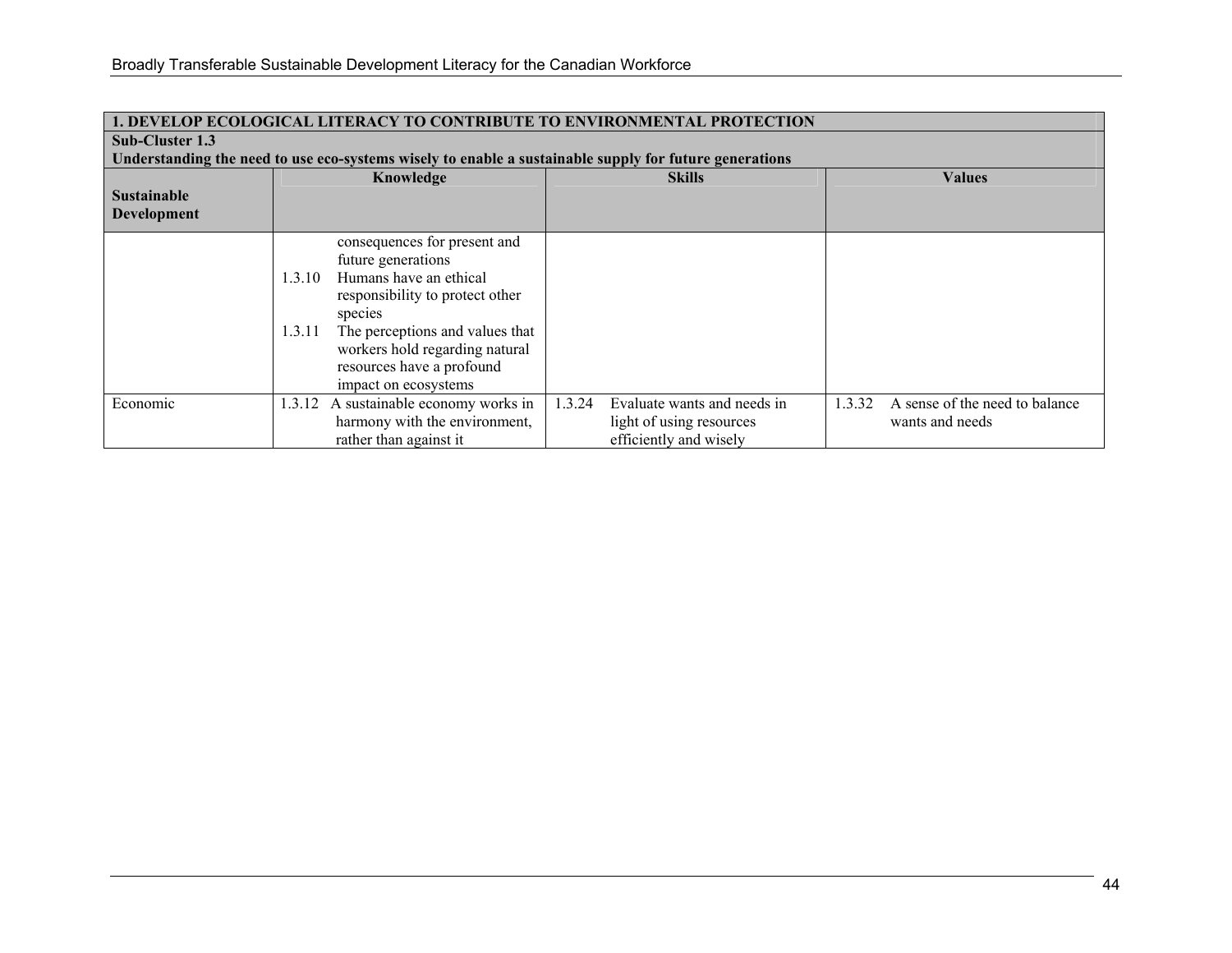| <b>1. DEVELOP ECOLOGICAL LITERACY TO CONTRIBUTE TO ENVIRONMENTAL PROTECTION</b>                |                                                                                                                                                                                                                                                                                                                                                                                                                                                                                                                                                                                                                                                                  |                                                                                                                                                                                                                                                                                                                                                                                                                                                                                                                                                                                                                                                |                                                                                                                                                                                                                                                                                                    |  |  |  |
|------------------------------------------------------------------------------------------------|------------------------------------------------------------------------------------------------------------------------------------------------------------------------------------------------------------------------------------------------------------------------------------------------------------------------------------------------------------------------------------------------------------------------------------------------------------------------------------------------------------------------------------------------------------------------------------------------------------------------------------------------------------------|------------------------------------------------------------------------------------------------------------------------------------------------------------------------------------------------------------------------------------------------------------------------------------------------------------------------------------------------------------------------------------------------------------------------------------------------------------------------------------------------------------------------------------------------------------------------------------------------------------------------------------------------|----------------------------------------------------------------------------------------------------------------------------------------------------------------------------------------------------------------------------------------------------------------------------------------------------|--|--|--|
| <b>Sub-Cluster 1.4</b><br>Awareness of major ecological problems and their causes and effects. |                                                                                                                                                                                                                                                                                                                                                                                                                                                                                                                                                                                                                                                                  |                                                                                                                                                                                                                                                                                                                                                                                                                                                                                                                                                                                                                                                |                                                                                                                                                                                                                                                                                                    |  |  |  |
|                                                                                                | Knowledge                                                                                                                                                                                                                                                                                                                                                                                                                                                                                                                                                                                                                                                        | <b>Skills</b>                                                                                                                                                                                                                                                                                                                                                                                                                                                                                                                                                                                                                                  | <b>Values</b>                                                                                                                                                                                                                                                                                      |  |  |  |
| <b>Sustainable</b><br>Development                                                              |                                                                                                                                                                                                                                                                                                                                                                                                                                                                                                                                                                                                                                                                  |                                                                                                                                                                                                                                                                                                                                                                                                                                                                                                                                                                                                                                                |                                                                                                                                                                                                                                                                                                    |  |  |  |
| Environment                                                                                    | Understanding and accepting that<br>1.4.1<br>we can make an ecosystem more<br>fragile when we alter it<br>Awareness of current global<br>1.4.2<br>environmental issues<br>1.4.3<br>Human decisions influence<br>environmental quality<br>Human activities inflict damage<br>1.4.4<br>to the environment and critical<br>resources<br>1.4.5<br>Developed nations are the largest<br>polluters in the world today<br>The acts of one country may have<br>1.4.6<br>unknown impacts on others<br>1.4.7<br>Damage done to one section of<br>the environment has<br>repercussions in others<br>Recognition that there are no<br>1.4.8<br>boundaries to our environment | 1.4.12<br>Exercise precautionary<br>principles in decision making<br>when impacts are unknown<br>Enhance the long-term<br>1.4.13<br>productive capability of our<br>ecosystems<br>1.4.14<br>Propose creative options to<br>solve problems and consider<br>all impacts associated with a<br>decision<br>1.4.15<br>Through a consultative<br>process consider the best<br>course of action<br>1.4.16<br>Develop, implement and<br>evaluate action plan for<br>sustainable solution<br>1.4.17<br>Communicate with<br>stakeholders<br>Think globally act locally<br>1.4.18<br>Endeavor to restore damaged<br>1.4.19<br>or degraded environments to | Appreciation of the urgency of<br>1.4.23<br>the challenges facing the global<br>community<br>Recognition that long-term<br>1.4.24<br>planning is desirable in building<br>a sustainable future<br>1.4.25<br>Appreciation of the need care<br>about local, national and global<br>ecological issues |  |  |  |
| Social                                                                                         | Workers of all vocations require<br>1.4.9<br>training to build sustainability<br>into their jobs                                                                                                                                                                                                                                                                                                                                                                                                                                                                                                                                                                 | beneficial uses<br>1.4.20<br>Promote increased awareness<br>of sustainability<br>1.4.21<br>Provide incentives for<br>employees who develop<br>sustainable solutions<br>1.4.22<br>Develop and improve<br>training programs pertaining<br>to sustainability                                                                                                                                                                                                                                                                                                                                                                                      | 1.4.27<br>Appreciation of diverse views<br>Willingness to support for<br>1.4.28<br>sustainable development<br>initiatives                                                                                                                                                                          |  |  |  |
| Economic                                                                                       | All economic activities affect the<br>1.4.10<br>environment                                                                                                                                                                                                                                                                                                                                                                                                                                                                                                                                                                                                      |                                                                                                                                                                                                                                                                                                                                                                                                                                                                                                                                                                                                                                                | Respect for all life on earth<br>1.4.29                                                                                                                                                                                                                                                            |  |  |  |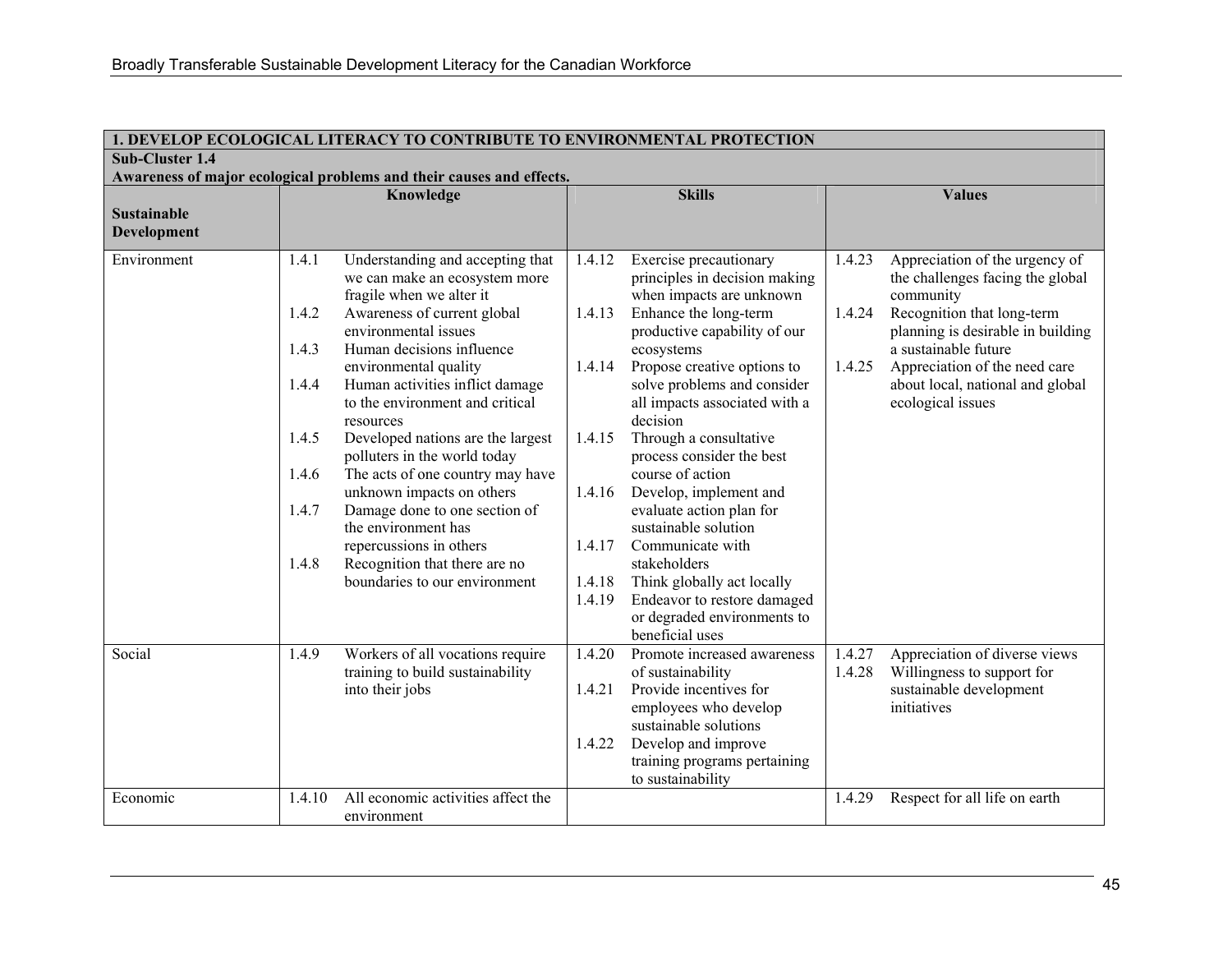| 1. DEVELOP ECOLOGICAL LITERACY TO CONTRIBUTE TO ENVIRONMENTAL PROTECTION |                                                                                                                              |  |  |  |  |  |  |  |
|--------------------------------------------------------------------------|------------------------------------------------------------------------------------------------------------------------------|--|--|--|--|--|--|--|
| <b>Sub-Cluster 1.4</b>                                                   |                                                                                                                              |  |  |  |  |  |  |  |
|                                                                          | Awareness of major ecological problems and their causes and effects.                                                         |  |  |  |  |  |  |  |
|                                                                          | Knowledge<br><b>Skills</b><br><b>Values</b>                                                                                  |  |  |  |  |  |  |  |
| <b>Sustainable</b><br><b>Development</b>                                 |                                                                                                                              |  |  |  |  |  |  |  |
|                                                                          | Through recycling, conservation,<br>1.4.11<br>and sustainable measures, the life<br>of nonrenewable resources be<br>extended |  |  |  |  |  |  |  |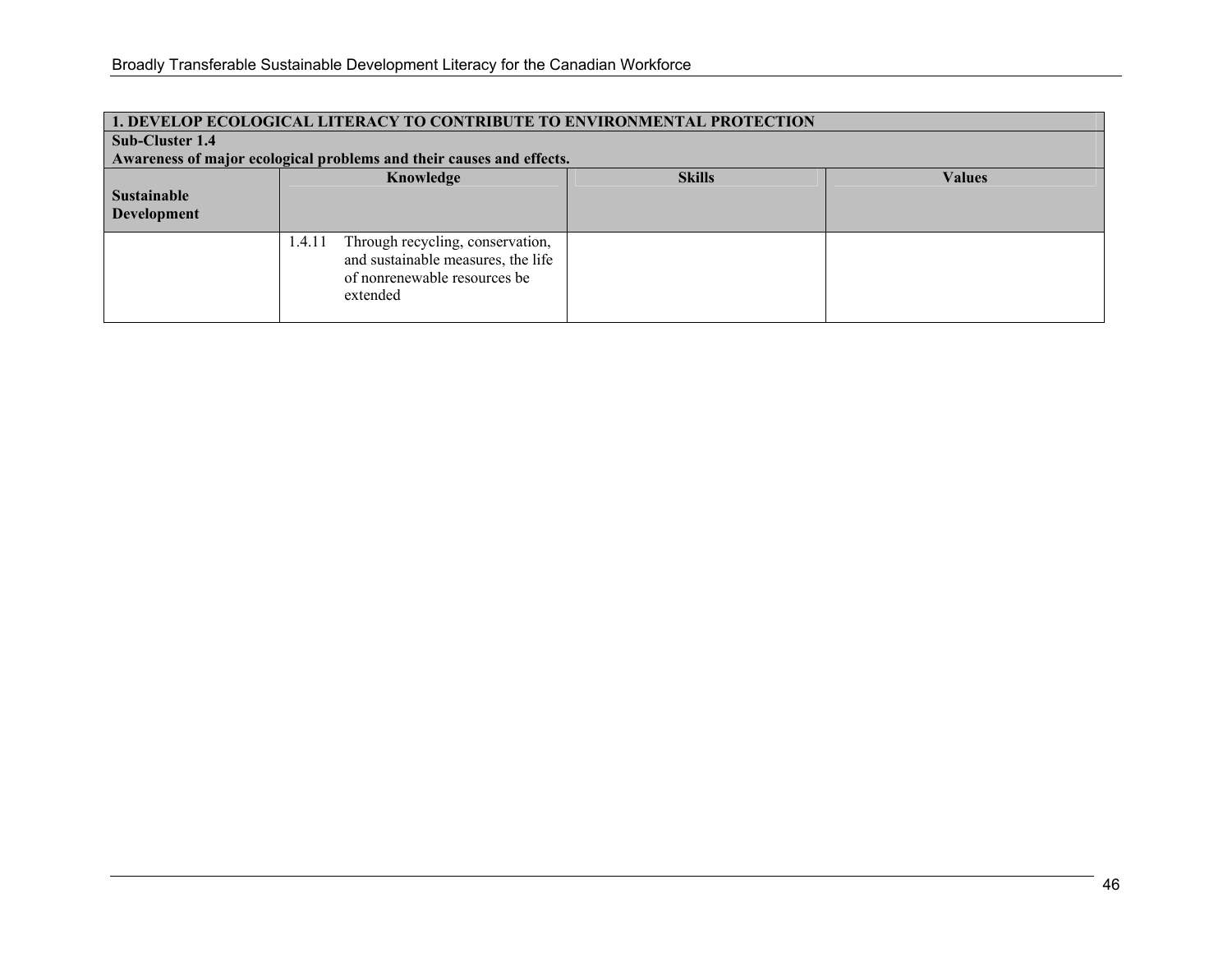| 1. DEVELOP ECOLOGICAL LITERACY TO CONTRIBUTE TO ENVIRONMENTAL PROTECTION |                                                                                                                                                                                                                                                                                                                                                                                             |                                                                                                                                                                                                                                                                                                                                    |                                                                                                                                                                                                                                   |  |  |  |  |  |
|--------------------------------------------------------------------------|---------------------------------------------------------------------------------------------------------------------------------------------------------------------------------------------------------------------------------------------------------------------------------------------------------------------------------------------------------------------------------------------|------------------------------------------------------------------------------------------------------------------------------------------------------------------------------------------------------------------------------------------------------------------------------------------------------------------------------------|-----------------------------------------------------------------------------------------------------------------------------------------------------------------------------------------------------------------------------------|--|--|--|--|--|
| <b>Sub-Cluster 1.5</b>                                                   |                                                                                                                                                                                                                                                                                                                                                                                             |                                                                                                                                                                                                                                                                                                                                    |                                                                                                                                                                                                                                   |  |  |  |  |  |
|                                                                          | Understanding the importance of environmental regulations.                                                                                                                                                                                                                                                                                                                                  |                                                                                                                                                                                                                                                                                                                                    |                                                                                                                                                                                                                                   |  |  |  |  |  |
| <b>Sustainable Development</b>                                           | Knowledge                                                                                                                                                                                                                                                                                                                                                                                   | <b>Skills</b>                                                                                                                                                                                                                                                                                                                      | <b>Values</b>                                                                                                                                                                                                                     |  |  |  |  |  |
| Environment                                                              | Understanding what<br>1.5.1<br>environmental legislation is<br>Understanding of how laws and<br>1.5.2<br>regulations are enforced or not<br>enforced<br>Knowledge of relevant<br>1.5.3<br>environmental legislation<br>Environmental standards,<br>1.5.4<br>management objectives and<br>priorities reflect the local<br>environmental and<br>developmental contexts in which<br>they apply | 1.5.8<br>Identify sources of data<br>1.5.9<br>Identify types and uses of<br>environmental reports<br>Identify tools for accessing<br>1.5.10<br>environmental legislation,<br>regulations<br>Comply with environmental<br>1.5.11<br>regulations<br>1.5.12<br>Learn how to conduct an<br>environmental risk<br>assessment and audits | 1.5.15<br>Appreciation of the importance<br>of adhering to environmental<br>regulations for environmental<br>protection                                                                                                           |  |  |  |  |  |
| Social                                                                   | Dispute resolution contributes to<br>1.5.5<br>environmental problem-solving<br>and management<br>Sustainable development laws<br>1.5.6<br>and regulations should be<br>available to all workers                                                                                                                                                                                             | 1.5.13<br>Analyze moral/ethical<br>dilemmas<br>Develop policies related to<br>1.5.14<br>sustainable development                                                                                                                                                                                                                    | Appreciation that our actions<br>1.5.16<br>may have unforeseen<br>consequences even when<br>environmental regulations are<br>met<br>Willingness to advocate for<br>1.5.17<br>legislation/policies that protect<br>the environment |  |  |  |  |  |
| Economic                                                                 | There are consequences for<br>1.5.7<br>failing to comply with<br>environmental regulations                                                                                                                                                                                                                                                                                                  |                                                                                                                                                                                                                                                                                                                                    |                                                                                                                                                                                                                                   |  |  |  |  |  |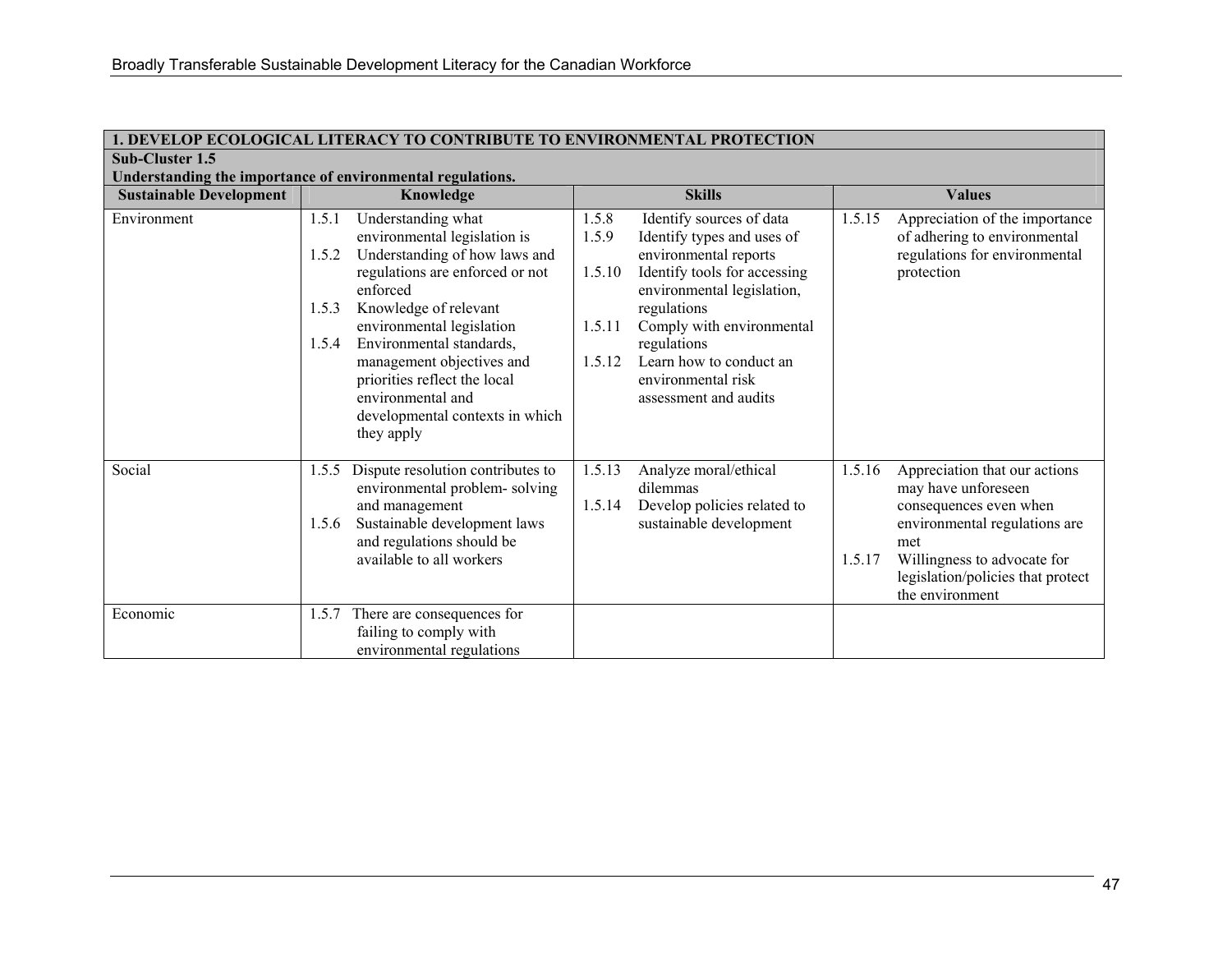| 2. SOCIAL LITERACY TO CONTRIBUTE TO HUMAN HEALTH AND WELL-BEING |        |                                                                                    |        |                                                                             |        |                                                       |  |  |  |
|-----------------------------------------------------------------|--------|------------------------------------------------------------------------------------|--------|-----------------------------------------------------------------------------|--------|-------------------------------------------------------|--|--|--|
| <b>Sub-Cluster 2.1</b>                                          |        |                                                                                    |        |                                                                             |        |                                                       |  |  |  |
|                                                                 |        | Understand the need for Equity, Inclusion, Human Rights, Social Justice and Peace. |        |                                                                             |        |                                                       |  |  |  |
| <b>Sustainable</b><br><b>Development</b>                        |        | Knowledge                                                                          |        | <b>Skills</b>                                                               |        | <b>Attitude</b>                                       |  |  |  |
| Environmental                                                   | 2.1.1  | Equity, social justice, and peace                                                  | 2.1.15 | Identify and raise equity issues among                                      | 2.1.44 | Demonstrate an openness to an                         |  |  |  |
|                                                                 |        | are essential features of                                                          |        | social groups                                                               |        | environmentally friendly lifestyle                    |  |  |  |
|                                                                 |        | environmental protection                                                           | 2.1.16 | Promote an inclusive and sustainable                                        | 2.1.45 | Value the contributions of                            |  |  |  |
|                                                                 | 2.1.2  | Relationship of Aboriginal                                                         |        | society                                                                     |        | individuals and groups promoting                      |  |  |  |
|                                                                 |        | people with the environment                                                        | 2.1.17 | Learn from the successes/failures of                                        |        | environmentally conscious                             |  |  |  |
|                                                                 | 2.1.3  | Significance of traditional                                                        |        | other cultures                                                              |        | decisions                                             |  |  |  |
|                                                                 |        | knowledge for environmental                                                        | 2.1.18 | Promote the need for a healthy                                              | 2.1.46 | Respect and empathy toward other                      |  |  |  |
|                                                                 |        | protection                                                                         |        | environment for all                                                         |        | cultures                                              |  |  |  |
|                                                                 | 2.1.4  | Destructive effects of human                                                       | 2.1.19 | Ensure awareness of applicable laws                                         | 2.1.47 | Respect human rights and human                        |  |  |  |
|                                                                 |        | rights violations on the                                                           |        | and regulations                                                             |        | dignity                                               |  |  |  |
|                                                                 |        | environment                                                                        | 2.1.20 | Apply principles to promote a culture                                       | 2.1.48 | Appreciation of the value of                          |  |  |  |
|                                                                 | 2.1.5  | Environmental laws and                                                             |        | of peace                                                                    |        | traditional knowledge                                 |  |  |  |
|                                                                 |        | regulations                                                                        | 2.1.21 | Protect the rights and customs of                                           |        |                                                       |  |  |  |
|                                                                 | 2.1.6  | War has a degrading effect on<br>the environment                                   |        | Aboriginal people                                                           |        |                                                       |  |  |  |
|                                                                 | 2.1.7  | Legal and constitutional rights                                                    |        |                                                                             |        |                                                       |  |  |  |
|                                                                 |        | of Aboriginal people                                                               |        |                                                                             |        |                                                       |  |  |  |
|                                                                 | 2.1.8  | Earth's natural resources are                                                      |        |                                                                             |        |                                                       |  |  |  |
|                                                                 |        | finite                                                                             |        |                                                                             |        |                                                       |  |  |  |
| Social                                                          | 2.1.9  | The socio-economic conditions                                                      | 2.1.22 | Identify the economic and social                                            | 2.1.49 | Acceptance and embracement of                         |  |  |  |
|                                                                 |        | experienced by disadvantaged                                                       |        | contributions of immigrants and other                                       |        | Canada as a cultural mosaic                           |  |  |  |
|                                                                 |        | minority target groups can                                                         |        | disadvantaged target groups to                                              |        | (multicultural society)                               |  |  |  |
|                                                                 |        | prevent them from meeting                                                          |        | Canadian prosperity                                                         | 2.1.50 | Empathy toward disadvantaged                          |  |  |  |
|                                                                 |        | their basic needs                                                                  | 2.1.23 | Contribute to the promotion of an                                           |        | target groups                                         |  |  |  |
|                                                                 | 2.1.10 | Social inequality is reproduced<br>across generations and within                   | 2.1.24 | inclusive workforce                                                         | 2.1.51 | Sensitivity and understanding<br>toward all Canadians |  |  |  |
|                                                                 |        | certain segments of the                                                            |        | Recognize Canada as a multicultural<br>society working toward a common goal | 2.1.52 | Acceptance of all social groups as                    |  |  |  |
|                                                                 |        | population                                                                         | 2.1.25 | Contribute to the promotion of an                                           |        | key contributors to the workplace                     |  |  |  |
|                                                                 | 2.1.11 | Social welfare programs can                                                        |        | inclusive society                                                           |        | and to society                                        |  |  |  |
|                                                                 |        | assist disadvantaged segments                                                      | 2.1.26 | Recognize the importance of diversity                                       | 2.1.53 | Not constrained by existing ways                      |  |  |  |
|                                                                 |        | of the populations attain an                                                       |        | in the workforce                                                            |        | of thinking                                           |  |  |  |
|                                                                 |        | adequate standard of living                                                        | 2.1.27 | Recognize the importance of preparing                                       | 2.1.54 | Commitment to and acceptance of                       |  |  |  |
|                                                                 | 2.1.12 | Certain segments of the                                                            |        | Canadian youth for employment                                               |        | social improvement initiatives                        |  |  |  |
|                                                                 |        | Canadian population unfairly                                                       | 2.1.28 | Recognize the pros/cons of delayed                                          | 2.1.55 | Acceptance of all persons as                          |  |  |  |
|                                                                 |        | experience inequities in salary                                                    |        | retirement                                                                  |        | productive co-workers as well as                      |  |  |  |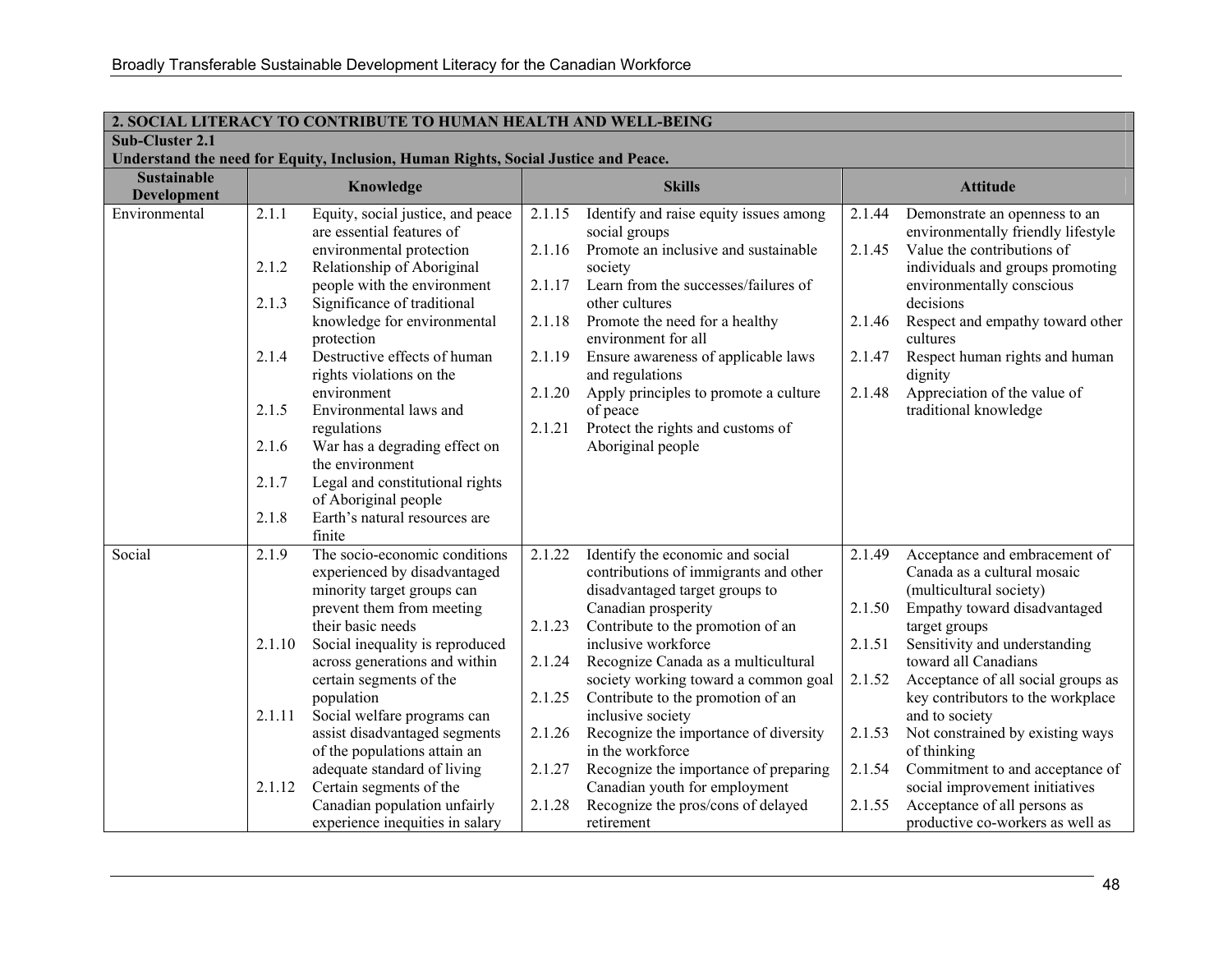| 2. SOCIAL LITERACY TO CONTRIBUTE TO HUMAN HEALTH AND WELL-BEING |        |                                                                                    |        |                                               |        |                                                 |  |  |  |
|-----------------------------------------------------------------|--------|------------------------------------------------------------------------------------|--------|-----------------------------------------------|--------|-------------------------------------------------|--|--|--|
| <b>Sub-Cluster 2.1</b>                                          |        |                                                                                    |        |                                               |        |                                                 |  |  |  |
|                                                                 |        | Understand the need for Equity, Inclusion, Human Rights, Social Justice and Peace. |        |                                               |        |                                                 |  |  |  |
| <b>Sustainable</b>                                              |        | Knowledge                                                                          |        | <b>Skills</b>                                 |        | <b>Attitude</b>                                 |  |  |  |
| <b>Development</b>                                              |        | and benefits                                                                       | 2.1.29 | Identify and eliminate discriminatory         |        | co-citizens                                     |  |  |  |
|                                                                 | 2.1.13 | The reduction of poverty is one                                                    |        | barriers to employment                        | 2.1.56 | Sensitivity on the part of society              |  |  |  |
|                                                                 |        | of the most urgent challenges                                                      | 2.1.30 | Improve the availability and                  |        | that barriers exist and changes                 |  |  |  |
|                                                                 |        | facing the global community                                                        |        | accessibility of educational and              |        | need to take effect                             |  |  |  |
|                                                                 | 2.1.14 | Demographic changes in the                                                         |        | training opportunities for                    | 2.1.57 | Acceptance that all segments of                 |  |  |  |
|                                                                 |        | population can drastically effect                                                  |        | disadvantaged and minority target             |        | the population deserve equal                    |  |  |  |
|                                                                 |        | social programs                                                                    |        | groups                                        |        | access to education and training                |  |  |  |
|                                                                 |        |                                                                                    | 2.1.31 | Think critically about issues relating to     | 2.1.58 | Commitment to fostering an equal                |  |  |  |
|                                                                 |        |                                                                                    |        | social exclusion                              |        | and open society                                |  |  |  |
|                                                                 |        |                                                                                    | 2.1.32 | Develop legislation                           | 2.1.59 | Acceptance of change and growth                 |  |  |  |
|                                                                 |        |                                                                                    | 2.1.33 | Interpret legislation                         |        | throughout one's life                           |  |  |  |
|                                                                 |        |                                                                                    |        | 2.1.34 Analyze basic statistical data         |        |                                                 |  |  |  |
|                                                                 |        |                                                                                    |        | 2.1.35 Maintain balanced work and life roles  |        |                                                 |  |  |  |
|                                                                 |        |                                                                                    | 2.1.36 | Think critically about existing social        |        |                                                 |  |  |  |
|                                                                 |        |                                                                                    |        | structures                                    |        |                                                 |  |  |  |
| Economic                                                        |        |                                                                                    | 2.1.37 | recognize the benefits that can be            | 2.1.60 | Acceptance of social programming                |  |  |  |
|                                                                 |        |                                                                                    |        | achieved by ensuring all Canadians            |        | designed to assist disadvantaged                |  |  |  |
|                                                                 |        |                                                                                    |        | enjoy an adequate standard of living          |        | segments of the populations                     |  |  |  |
|                                                                 |        |                                                                                    | 2.1.38 | Recognize low socio-economic status           | 2.1.61 | Acceptance of initiatives offering              |  |  |  |
|                                                                 |        |                                                                                    |        | as a major determinant of social<br>exclusion |        | equal access to education and                   |  |  |  |
|                                                                 |        |                                                                                    | 2.1.39 | Develop and implement initiatives             | 2.1.62 | training<br>Support for initiatives designed to |  |  |  |
|                                                                 |        |                                                                                    |        | offering disadvantaged target groups          |        | alleviate income disparities                    |  |  |  |
|                                                                 |        |                                                                                    |        | equal access to opportunities                 | 2.1.63 | Acceptance that comparable levels               |  |  |  |
|                                                                 |        |                                                                                    | 2.1.40 | Recognize the presence of income and          |        | of work deserve comparable levels               |  |  |  |
|                                                                 |        |                                                                                    |        | advancement disparities experienced           |        | of pay                                          |  |  |  |
|                                                                 |        |                                                                                    |        | by disadvantaged target groups                | 2.1.64 | Willingness to learn from the                   |  |  |  |
|                                                                 |        |                                                                                    | 2.1.41 | Learn from the experiences of others          |        | experience of other cultures                    |  |  |  |
|                                                                 |        |                                                                                    |        | when dealing with similar issues              | 2.1.65 | Acceptance of collective thinking               |  |  |  |
|                                                                 |        |                                                                                    | 2.1.42 | Maintain and expand universal social          |        | as opposed to self-interest                     |  |  |  |
|                                                                 |        |                                                                                    |        | programs                                      | 2.1.66 | Tolerance of the need for                       |  |  |  |
|                                                                 |        |                                                                                    | 2.1.43 | Identify current and future                   |        | redistributions of wealth                       |  |  |  |
|                                                                 |        |                                                                                    |        | demographic trends                            |        |                                                 |  |  |  |

49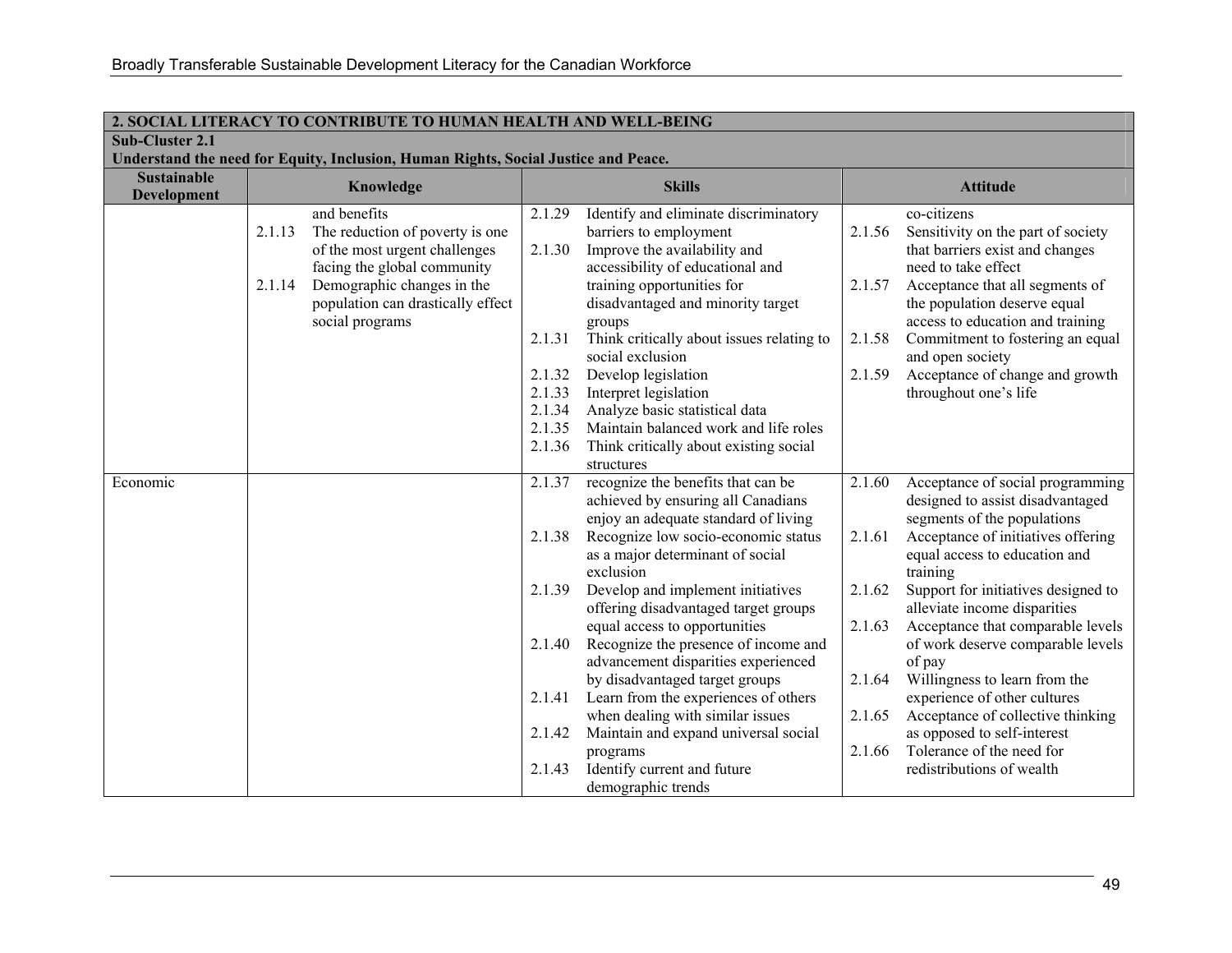| 2.<br>SOCIAL LITERACY TO CONTRIBUTE TO HUMAN HEALTH AND WELL-BEING |                         |                                                                                                                                                                                                                          |                |                                                                                                |                            |                                                                                                                                                                                                     |  |  |  |
|--------------------------------------------------------------------|-------------------------|--------------------------------------------------------------------------------------------------------------------------------------------------------------------------------------------------------------------------|----------------|------------------------------------------------------------------------------------------------|----------------------------|-----------------------------------------------------------------------------------------------------------------------------------------------------------------------------------------------------|--|--|--|
| <b>Sub-Cluster 2.2</b><br><b>Commit to a healthy lifestyle</b>     |                         |                                                                                                                                                                                                                          |                |                                                                                                |                            |                                                                                                                                                                                                     |  |  |  |
| <b>Sustainable</b><br><b>Development</b>                           |                         | Knowledge                                                                                                                                                                                                                |                | <b>Skills</b>                                                                                  |                            | <b>Attitude</b>                                                                                                                                                                                     |  |  |  |
| Environment                                                        | 2.2.1<br>2.2.2          | Canadians are all affected by<br>environmental degradation<br>Environmental regulations are<br>necessary to ensure that public<br>health is protected                                                                    | 2.2.8<br>2.2.9 | Comply with environmental and health<br>regulations<br>Promote and practice healthy lifestyles | 2.2.12                     | Appreciation that a healthy<br>ecosystem benefits human health<br>now and in the future                                                                                                             |  |  |  |
| Social                                                             | 2.2.3<br>2.2.4          | Universal healthcare in an<br>inclusive society is critical<br>There is a direct correlation<br>between socio-economic status<br>and health                                                                              | 2.2.10         | Promote equal access to quality<br>healthcare                                                  | 2.2.13<br>2.2.14<br>2.2.15 | Appreciation of the importance of<br>a healthy lifestyle<br>Care for and respect for one<br>another<br>Appreciation that a society's health<br>status is a function of the<br>individuals within it |  |  |  |
| Economic                                                           | 2.2.5<br>2.2.6<br>2.2.7 | Income level is an important<br>measure of health<br>Literacy level is an important<br>determinant factor in locating<br>employment and in effect, health<br>status<br>An unhealthy life style has an<br>economic impact |                | 2.2.11 Invest money and effort in reducing<br>disparities                                      | 2.2.16<br>2.2.17           | Appreciation that safety is an<br>important component of human<br>health<br>Appreciation that jobs are an<br>important consideration in<br>promoting a healthy lifestyle                            |  |  |  |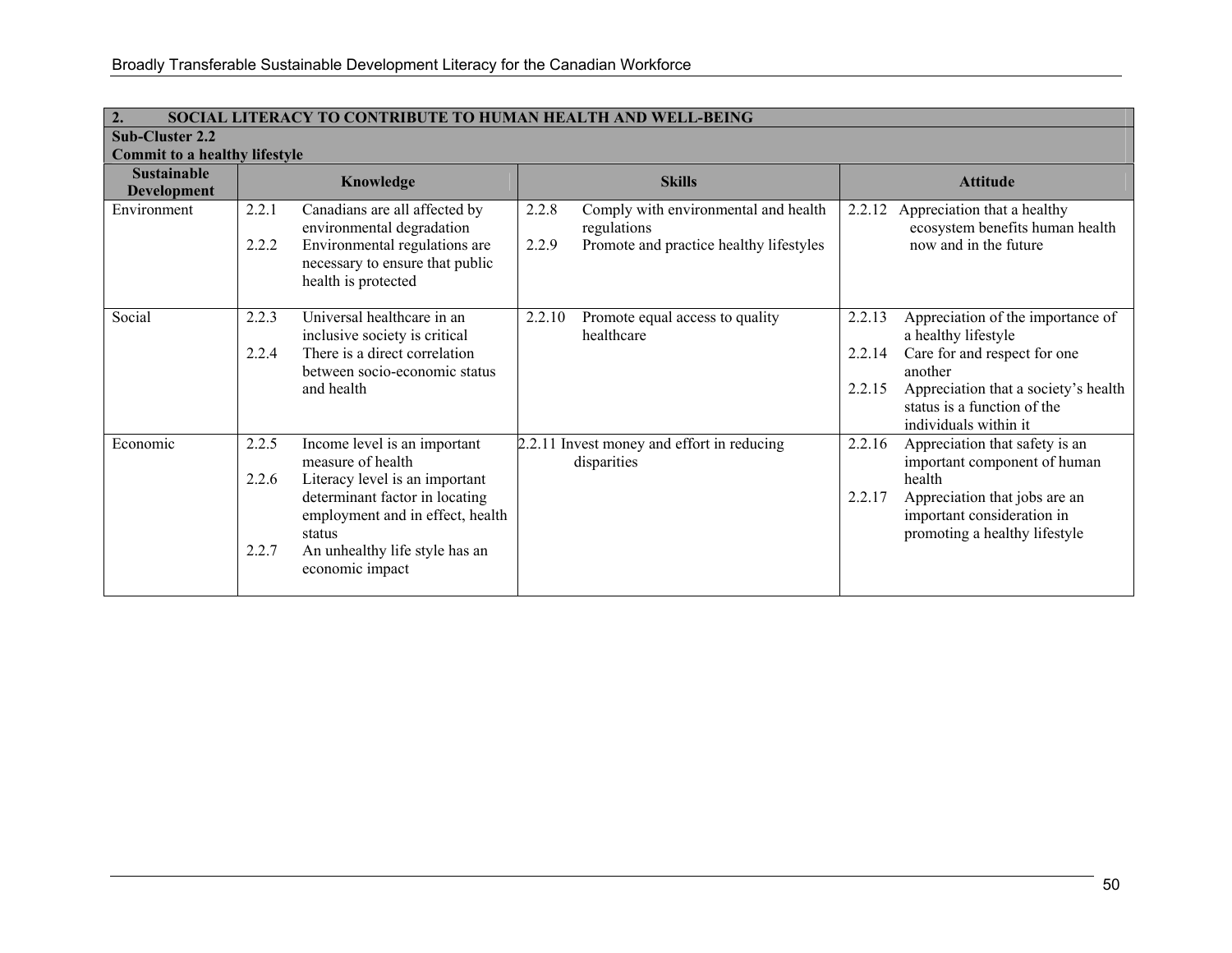| 2.                                       |                                                                                            | SOCIAL LITERACY TO CONTRIBUTE TO HUMAN HEALTH AND WELL-BEING                                                                                                                                                                                     |                                                                                                                                |                                                                                                                                                                                                                                                                                                                                                                                                                                                                                                                                                                           |                                                          |                                                                                                                                                                                                                                                                                                                                                                                                                         |
|------------------------------------------|--------------------------------------------------------------------------------------------|--------------------------------------------------------------------------------------------------------------------------------------------------------------------------------------------------------------------------------------------------|--------------------------------------------------------------------------------------------------------------------------------|---------------------------------------------------------------------------------------------------------------------------------------------------------------------------------------------------------------------------------------------------------------------------------------------------------------------------------------------------------------------------------------------------------------------------------------------------------------------------------------------------------------------------------------------------------------------------|----------------------------------------------------------|-------------------------------------------------------------------------------------------------------------------------------------------------------------------------------------------------------------------------------------------------------------------------------------------------------------------------------------------------------------------------------------------------------------------------|
| <b>Sub-Cluster 2.3</b>                   |                                                                                            | Develop and Maintain Essential Cognitive Skills.                                                                                                                                                                                                 |                                                                                                                                |                                                                                                                                                                                                                                                                                                                                                                                                                                                                                                                                                                           |                                                          |                                                                                                                                                                                                                                                                                                                                                                                                                         |
| <b>Sustainable</b><br><b>Development</b> |                                                                                            | Knowledge                                                                                                                                                                                                                                        |                                                                                                                                | <b>Skills</b>                                                                                                                                                                                                                                                                                                                                                                                                                                                                                                                                                             |                                                          | <b>Attitude</b>                                                                                                                                                                                                                                                                                                                                                                                                         |
| Environmental                            | 2.3.1<br>2.3.2<br>2.3.3                                                                    | Multiple perspectives<br>Self-directed learning<br>Transformative learning                                                                                                                                                                       | 2.3.16<br>2.3.17<br>2.3.18<br>2.3.19<br>2.3.20<br>2.3.21<br>2.3.22<br>2.3.23<br>2.3.24<br>2.3.25<br>2.3.26<br>2.3.27<br>2.3.28 | Listen to a range of voices and opinions<br>Critically evaluate a range of voices<br>and opinions<br>Learn from a range of voices and<br>opinions<br>Gather and synthesize relevant<br>information<br>Choose among alternatives and<br>advocate a position<br>Work with ill-defined problems<br>Assess one's preference for learning<br>Develop learning strategies<br>Develop lifelong learning plan<br>Learn independently<br>Learn to learn<br>Apply learning to initiate change<br>Demonstrate individualism and<br>autonomy                                          | 2.3.47<br>2.3.48<br>2.3.49<br>2.3.50<br>2.3.51<br>2.3.52 | Appreciation of the contribution<br>made by different interest groups<br>Objectivity in assessing<br>information from multiple sources<br>Commitment to learn<br>independently and<br>interdependently<br>Confidence in applying knowledge<br>and skills to new and unfamiliar<br>situation<br>Openness to ambiguity<br>Confidence and self-determination<br>in applying knowledge to initiate<br>change and innovation |
| Social                                   | 2.3.4<br>2.3.5<br>2.3.6<br>2.3.7<br>2.3.8<br>2.3.9<br>2.3.10<br>2.3.11<br>2.3.12<br>2.3.13 | Information processing<br>Analytical thinking<br>Focusing skills<br>Reflective thinking skill<br>Strategic thinking skill<br>Complex thinking skill<br>Comparative analysis skill<br>Open to ambiguity<br>Systems thinking<br>Synthesizing skill | 2.3.29<br>2.3.30<br>2.3.31<br>2.3.32<br>2.3.33<br>2.3.34<br>2.3.35                                                             | Acquire, process, store and retrieve<br>information to solve problems<br>Analyze weaknesses in information<br>processing to enhance one's cognitive<br>skills<br>Think critically<br>Use systems thinking strategy<br>Recognize the various components of a<br>given problem as distinct and unique<br>pieces comprising the whole<br>Maintain attention to the specific and<br>important part in the problem and<br>disregard all irrelevant data<br>Take sufficient amount of time to make<br>a complete and accurate comparison<br>between the given problem and prior | 2.3.53<br>2.3.54                                         | Appreciation of why equity and<br>justice are necessary to a<br>sustainable society<br>Willingness to apply knowledge to<br>remove barriers                                                                                                                                                                                                                                                                             |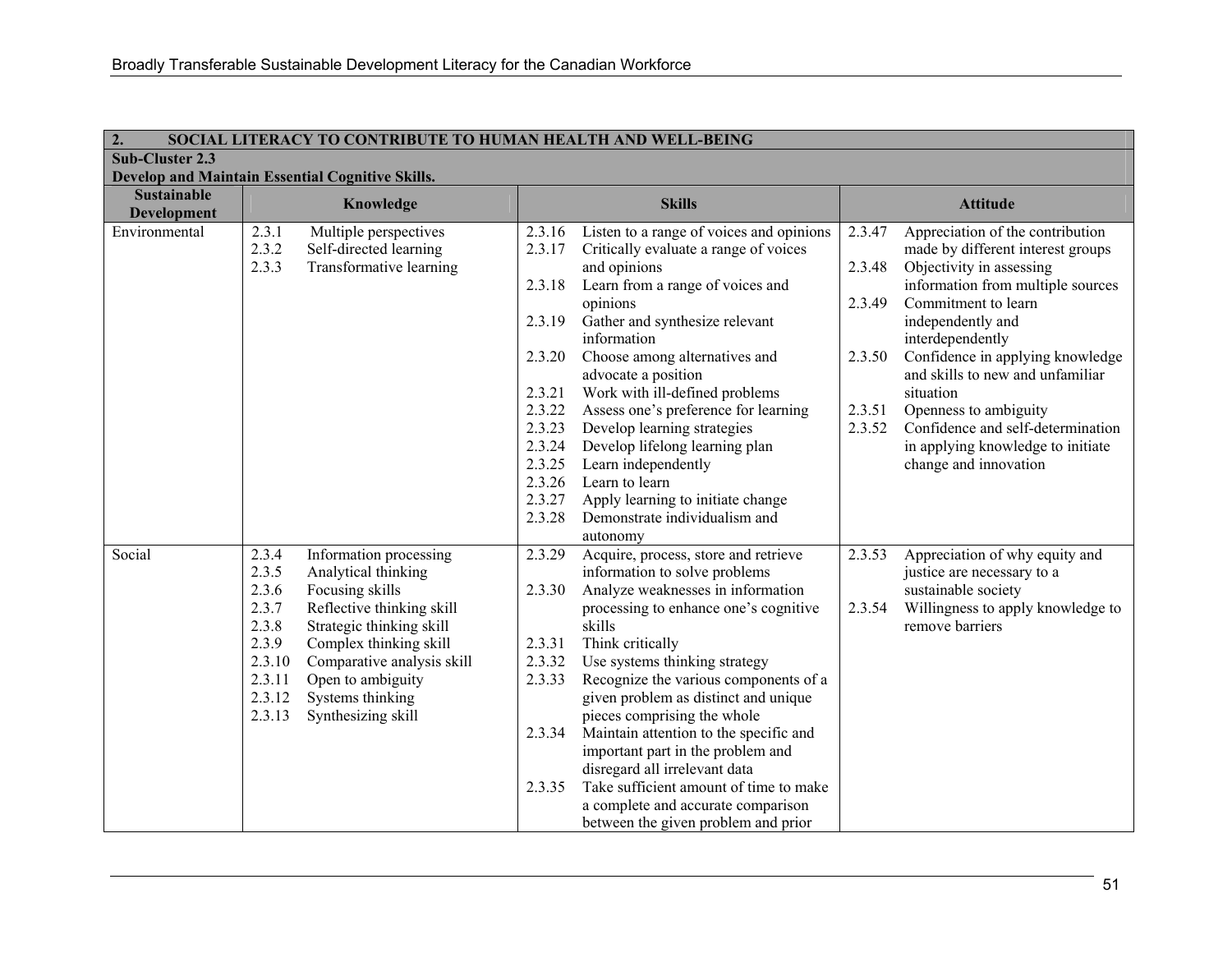| 2.<br>SOCIAL LITERACY TO CONTRIBUTE TO HUMAN HEALTH AND WELL-BEING |                                                                                                                           |                                                                                                                                                                                                                                                                                                                                                                                                                                                                                                                                                                                                                                                                                                                                                                                                                                                                                                  |                                                                                                                                                                                                                                                                                                                                                                                                                                                                                                                                                                                                                     |  |  |  |  |  |  |
|--------------------------------------------------------------------|---------------------------------------------------------------------------------------------------------------------------|--------------------------------------------------------------------------------------------------------------------------------------------------------------------------------------------------------------------------------------------------------------------------------------------------------------------------------------------------------------------------------------------------------------------------------------------------------------------------------------------------------------------------------------------------------------------------------------------------------------------------------------------------------------------------------------------------------------------------------------------------------------------------------------------------------------------------------------------------------------------------------------------------|---------------------------------------------------------------------------------------------------------------------------------------------------------------------------------------------------------------------------------------------------------------------------------------------------------------------------------------------------------------------------------------------------------------------------------------------------------------------------------------------------------------------------------------------------------------------------------------------------------------------|--|--|--|--|--|--|
| <b>Sub-Cluster 2.3</b>                                             |                                                                                                                           |                                                                                                                                                                                                                                                                                                                                                                                                                                                                                                                                                                                                                                                                                                                                                                                                                                                                                                  |                                                                                                                                                                                                                                                                                                                                                                                                                                                                                                                                                                                                                     |  |  |  |  |  |  |
| <b>Sustainable</b>                                                 | Develop and Maintain Essential Cognitive Skills.                                                                          |                                                                                                                                                                                                                                                                                                                                                                                                                                                                                                                                                                                                                                                                                                                                                                                                                                                                                                  |                                                                                                                                                                                                                                                                                                                                                                                                                                                                                                                                                                                                                     |  |  |  |  |  |  |
| Development                                                        | Knowledge                                                                                                                 | <b>Skills</b>                                                                                                                                                                                                                                                                                                                                                                                                                                                                                                                                                                                                                                                                                                                                                                                                                                                                                    | <b>Attitude</b>                                                                                                                                                                                                                                                                                                                                                                                                                                                                                                                                                                                                     |  |  |  |  |  |  |
| Economic                                                           | 2.3.14<br>Innovative thinking<br>2.3.15<br>Realization that knowledge<br>makes a contribution to<br>products and services | problems<br>2.3.36<br>Select a solution that most accurately<br>satisfies the problem task, from a range<br>of alternative solution strategies<br>Define a problem accurately for the<br>2.3.37<br>purpose of selecting appropriate<br>solutions<br>Compare a problem with others in a<br>2.3.38<br>similar category<br>Apply solution procedures that have<br>2.3.39<br>been successful in the past<br>2.3.40<br>Demonstrate the ability and willingness<br>to deal with information that may not<br>be consistent with previous knowledge<br>and experience<br>2.3.41<br>Explore novel approaches to learning<br>2.3.42<br>Generate new ways to solve problems<br>2.3.43<br>Think outside the box<br>2.3.44<br>Transfer skills and knowledge to solve<br>problems<br>Use knowledge with wisdom and<br>2.3.45<br>ingenuity in the problem solving<br>process<br>Learn from experience<br>2.3.46 | 2.3.55<br>Tolerance to ill-defined problems<br>2.3.56<br>Openness to constructive criticism<br>Positive views regarding<br>2.3.57<br>innovation and change<br>Respect and support for ideas,<br>2.3.58<br>approaches and contributions made<br>by others<br>Willingness to experiment with<br>2.3.59<br>new ideas<br>Recognition of the value of<br>2.3.60<br>learning from experience<br>Openness to opportunities for<br>2.3.61<br>change<br>Accept and provide feedback and<br>2.3.62<br>guidance in a constructive way<br>Adoption and promotion of a "can-<br>2.3.63<br>do" attitude<br>2.3.64<br>Be tenacious |  |  |  |  |  |  |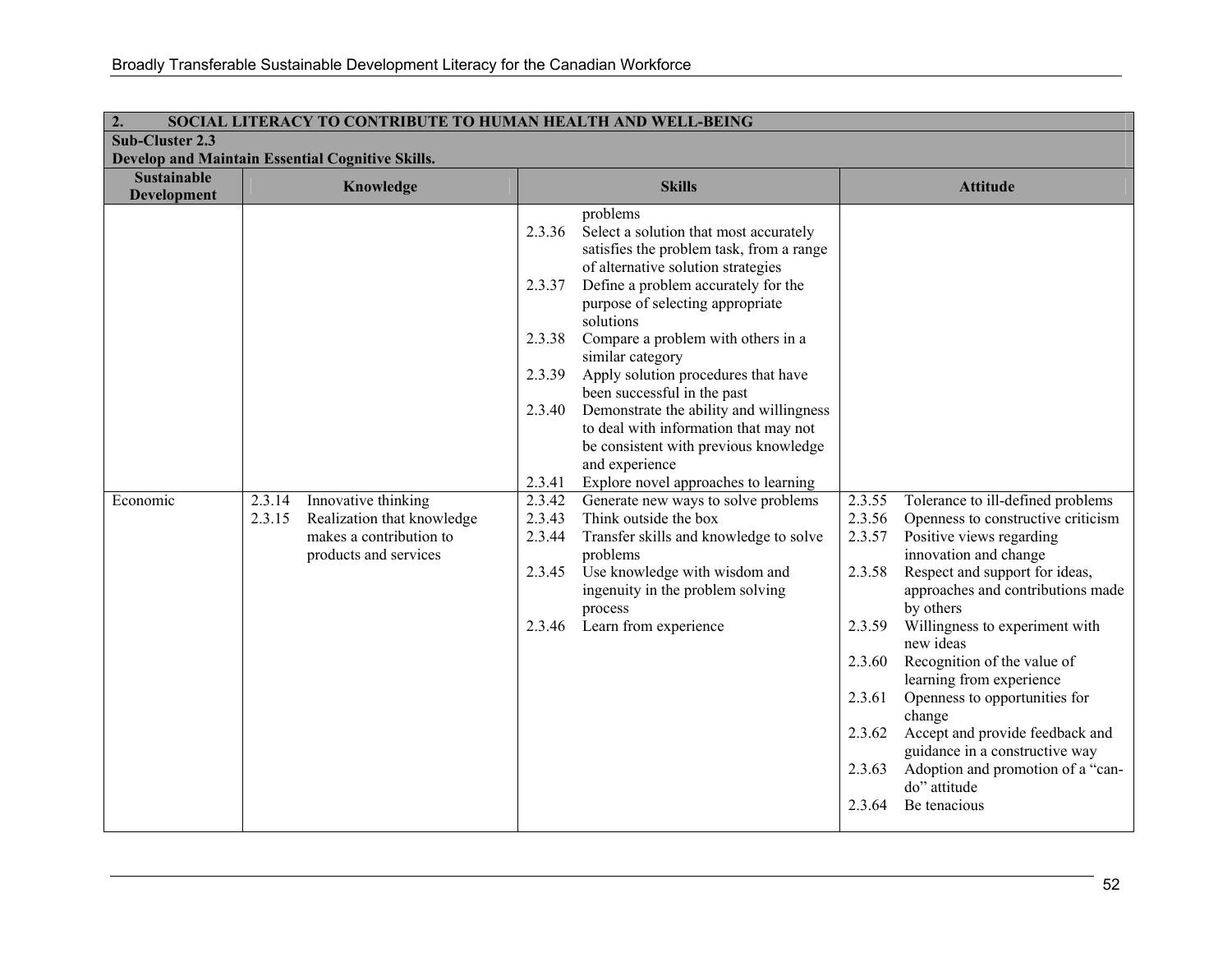| 2.<br>SOCIAL LITERACY TO CONTRIBUTE TO HUMAN HEALTH AND WELL-BEING |                                                              |                                                                                                                                                                                                                      |                                                          |                                                                                                                                                                                                                                                                                              |                                                |                                                                                                                                                                                                                                                                     |  |  |  |
|--------------------------------------------------------------------|--------------------------------------------------------------|----------------------------------------------------------------------------------------------------------------------------------------------------------------------------------------------------------------------|----------------------------------------------------------|----------------------------------------------------------------------------------------------------------------------------------------------------------------------------------------------------------------------------------------------------------------------------------------------|------------------------------------------------|---------------------------------------------------------------------------------------------------------------------------------------------------------------------------------------------------------------------------------------------------------------------|--|--|--|
| <b>Sub-Cluster 2.4</b>                                             | Understand the need to acquire and maintain essential skills |                                                                                                                                                                                                                      |                                                          |                                                                                                                                                                                                                                                                                              |                                                |                                                                                                                                                                                                                                                                     |  |  |  |
| <b>Sustainable</b><br><b>Development</b>                           |                                                              | Knowledge                                                                                                                                                                                                            |                                                          | <b>Skills</b>                                                                                                                                                                                                                                                                                |                                                | <b>Attitude</b>                                                                                                                                                                                                                                                     |  |  |  |
| Environmental                                                      | 2.4.1<br>2.4.2<br>2.4.3                                      | Systematic thinking<br>Communication about<br>sustainable development<br>issues<br>Collaborative work group                                                                                                          | 2.4.11<br>2.4.12<br>2.4.13<br>2.4.14<br>2.4.15           | Participate in decision-making to solve<br>sustainable development related problems<br>Express ideas orally<br>Find information related to sustainable<br>development<br>Memorize and access key information<br>Work in collaborative teams                                                  | 2.4.29<br>2.4.30<br>2.4.31                     | Tolerance for complex and<br>ambiguous situations<br>Willingness to demonstrate<br>ecological, social and economic<br>consciousness<br>Willingness to demonstrate<br>trustworthiness and team spirit                                                                |  |  |  |
| Social                                                             | 2.4.4<br>2.4.5                                               | Learning to learn<br>Learning style                                                                                                                                                                                  | 2.4.16<br>2.4.17<br>2.4.18<br>2.4.19                     | Learn independently within both formal<br>and informal settings<br>Select most appropriate strategy to learn<br>Select most appropriate input to maximize<br>learning outcomes<br>Gain access to a variety of materials,<br>resources and learning opportunities                             | 2.4.32<br>2.4.33<br>2.4.34<br>2.4.35           | Have respect for others<br>Be sensitive to the needs of others<br>Demonstrate a learning culture<br>Values learning and skill<br>development                                                                                                                        |  |  |  |
| Economic                                                           | 2.4.6<br>2.4.7<br>2.4.8                                      | Information acquisition by<br>reading labels, prints, non-<br>print media, paragraph-length<br>text in charts, tables and<br>graphs<br>Procedure for completing<br>forms<br>Writing strategies for text<br>materials | 2.4.20<br>2.4.21<br>2.4.22<br>2.4.23<br>2.4.24<br>2.4.25 | Read for information<br>Read to perform job tasks<br>Perform job tasks using various<br>types of document formats<br>Communicate in both writing long hand<br>and with the use of a computer<br>Read, interpret, write and complete<br>documents<br>Check off items on a list of tasks, plot | 2.4.36<br>2.4.37<br>2.4.38<br>2.4.39<br>2.4.40 | Appreciate the need for accurate<br>interpretation of information<br>Demonstrate objectivity and<br>reliability<br>Demonstrate a positive attitude<br>toward technology<br>Recognize and appreciate the need<br>for accuracy<br>Willingness to integrate the use of |  |  |  |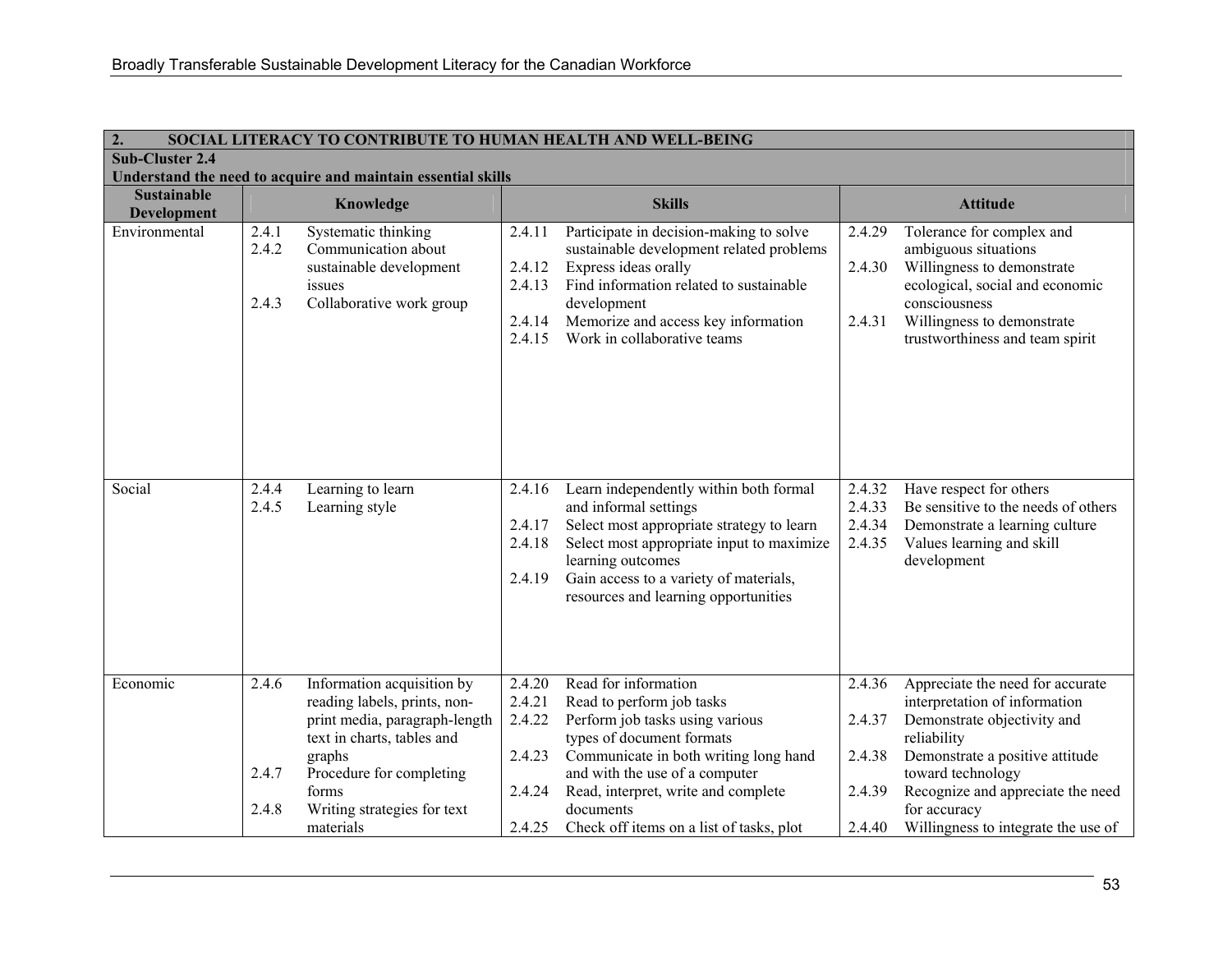| SOCIAL LITERACY TO CONTRIBUTE TO HUMAN HEALTH AND WELL-BEING |                              |                                                  |                       |  |  |  |  |  |  |
|--------------------------------------------------------------|------------------------------|--------------------------------------------------|-----------------------|--|--|--|--|--|--|
| <b>Sub-Cluster 2.4</b>                                       |                              |                                                  |                       |  |  |  |  |  |  |
| Understand the need to acquire and maintain essential skills |                              |                                                  |                       |  |  |  |  |  |  |
| <b>Sustainable</b>                                           |                              | <b>Skills</b>                                    | <b>Attitude</b>       |  |  |  |  |  |  |
| <b>Development</b>                                           | Knowledge                    |                                                  |                       |  |  |  |  |  |  |
|                                                              | Related mathematics<br>2.4.9 | information on a graph, and enter                | ICT in work practices |  |  |  |  |  |  |
|                                                              | Computer literacy<br>2.4.10  | information on an activity schedule              |                       |  |  |  |  |  |  |
|                                                              |                              | 2.4.26 Select and perform basic mathematical     |                       |  |  |  |  |  |  |
|                                                              |                              | functions                                        |                       |  |  |  |  |  |  |
|                                                              |                              | Use print and non-print media<br>2.4.27          |                       |  |  |  |  |  |  |
|                                                              |                              | Use computers to perform related tasks<br>2.4.28 |                       |  |  |  |  |  |  |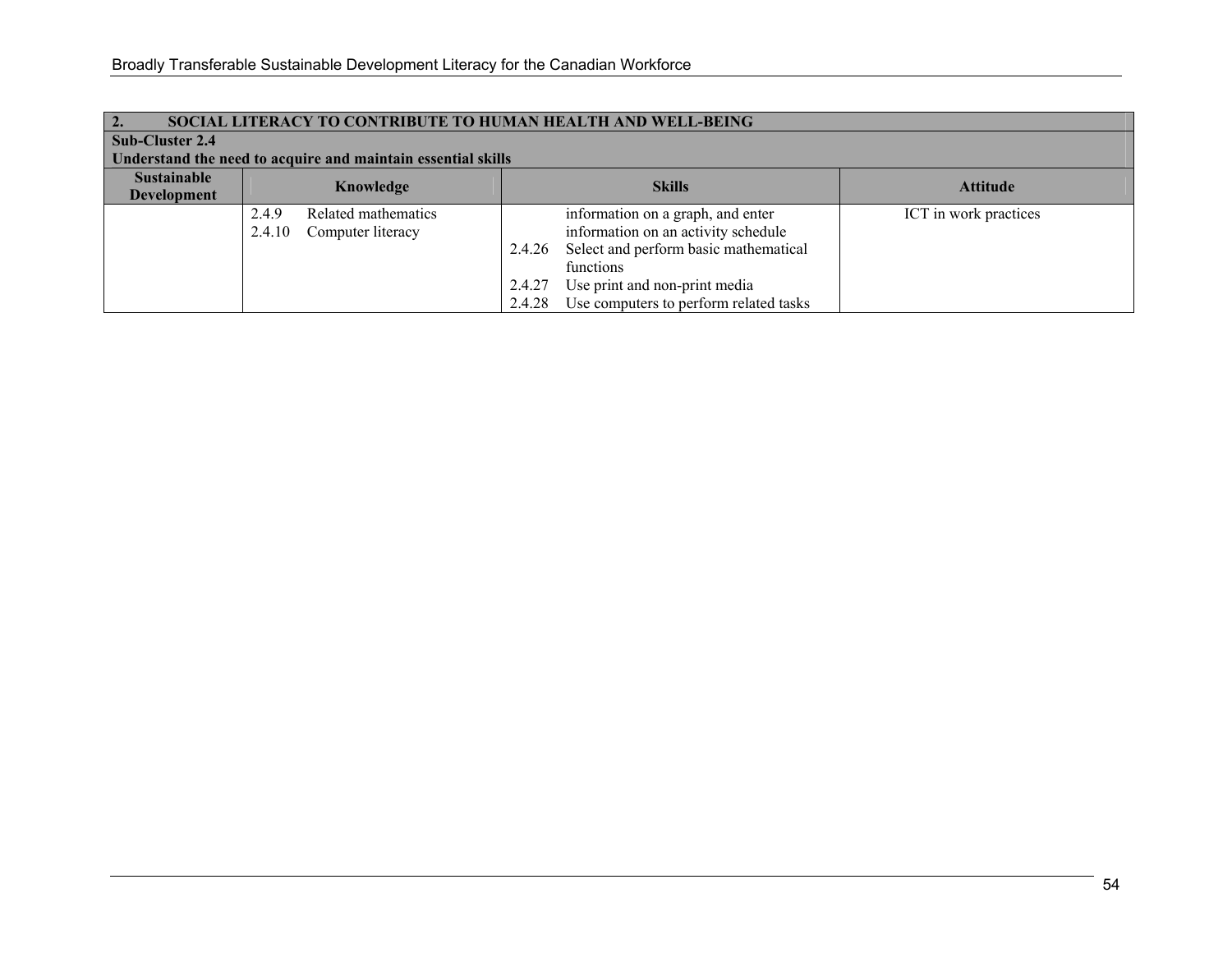| 2.<br>SOCIAL LITERACY TO CONTRIBUTE TO HUMAN HEALTH AND WELL-BEING |       |                                                                             |                                                              |                                                                                                                                                                                                                                                                               |                            |                                                                                                                                                                                                               |  |  |  |  |
|--------------------------------------------------------------------|-------|-----------------------------------------------------------------------------|--------------------------------------------------------------|-------------------------------------------------------------------------------------------------------------------------------------------------------------------------------------------------------------------------------------------------------------------------------|----------------------------|---------------------------------------------------------------------------------------------------------------------------------------------------------------------------------------------------------------|--|--|--|--|
| Sub-Cluster 2.5<br><b>Develop and Maintain ICT Literary Skills</b> |       |                                                                             |                                                              |                                                                                                                                                                                                                                                                               |                            |                                                                                                                                                                                                               |  |  |  |  |
| <b>Sustainable</b><br><b>Development</b>                           |       | Knowledge                                                                   |                                                              | <b>Skills</b>                                                                                                                                                                                                                                                                 |                            | <b>Attitude</b>                                                                                                                                                                                               |  |  |  |  |
| Environmental                                                      | 2.5.1 | The use of various sources of<br>information is preferable                  | 2.5.3                                                        | Access online information and data<br>bases                                                                                                                                                                                                                                   | 2.5.11<br>2.5.12<br>2.5.13 | Value ICT as a learning tool<br>Demonstrate an openness for the<br>use of learning technology<br>Objectivity in assessing<br>information from multiple sources                                                |  |  |  |  |
| Social                                                             | 2.5.2 | ICT can be used effectively for<br>personal use and performing job<br>tasks | 2.5.4<br>2.5.5<br>2.5.6<br>2.5.7<br>2.5.8<br>2.5.9<br>2.5.10 | Collect, retrieve and format<br>information<br>Apply an existing organizational or<br>classification scheme to collect,<br>retrieve and format information<br>Access information<br>Manage information<br>Integrate information<br>Evaluate information<br>Create information | 2.5.14<br>2.5.15<br>2.5.16 | Demonstrate concern for the<br>quality and accuracy of<br>information<br>Demonstrate ethical behaviors in<br>the use and dissemination of<br>information<br>Be sensitive toward the privacy of<br>information |  |  |  |  |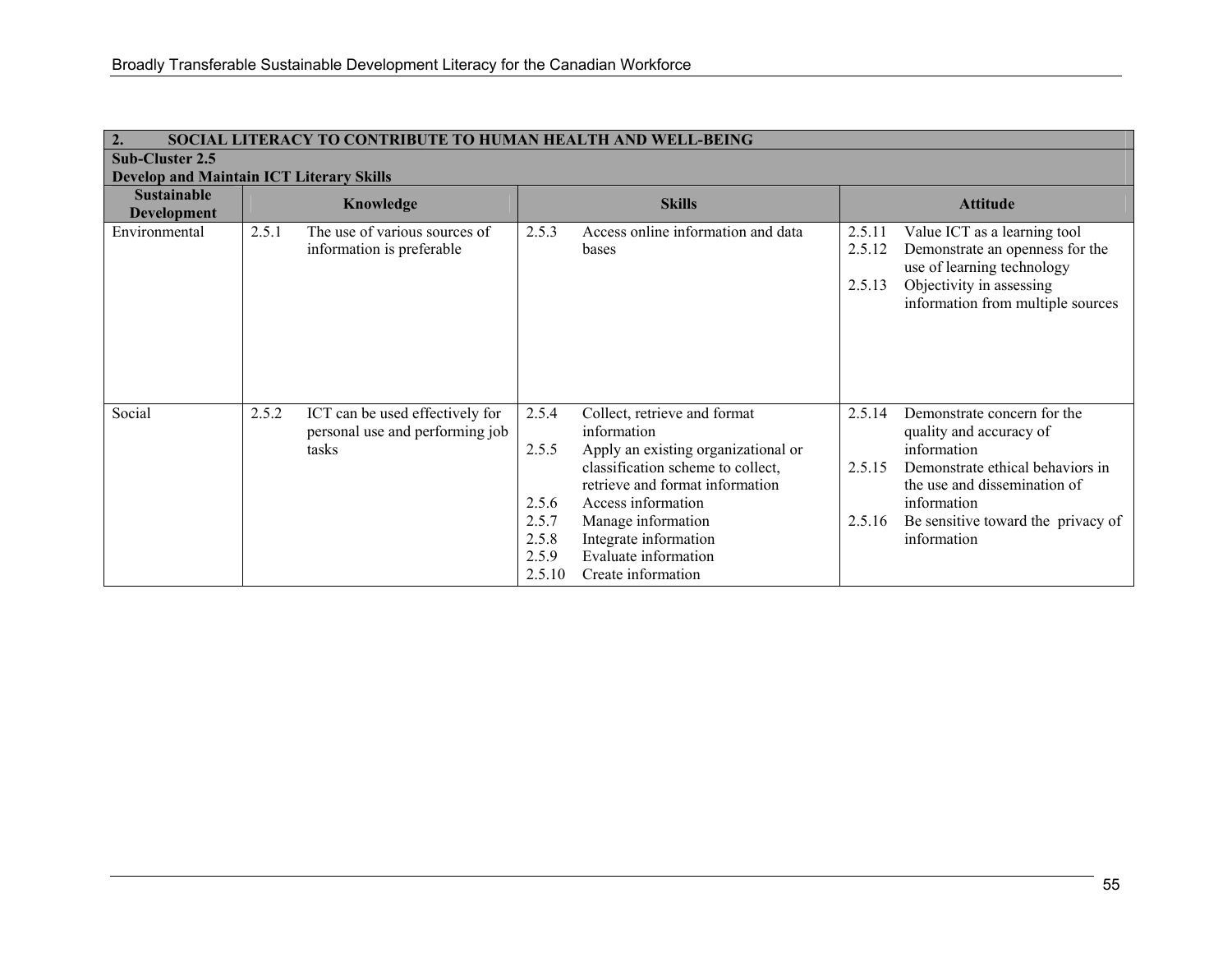| 2.                                                                           | SOCIAL LITERACY TO CONTRIBUTE TO HUMAN HEALTH AND WELL-BEING                                                                  |                                                                                                                                                           |                                                                                                                                                          |  |  |  |  |  |  |  |
|------------------------------------------------------------------------------|-------------------------------------------------------------------------------------------------------------------------------|-----------------------------------------------------------------------------------------------------------------------------------------------------------|----------------------------------------------------------------------------------------------------------------------------------------------------------|--|--|--|--|--|--|--|
| <b>Sub-Cluster 2.6</b><br>Develop and Maintain Technological Literacy Skills |                                                                                                                               |                                                                                                                                                           |                                                                                                                                                          |  |  |  |  |  |  |  |
| <b>Sustainable</b><br><b>Development</b>                                     | Knowledge                                                                                                                     | <b>Skills</b>                                                                                                                                             | <b>Attitude</b>                                                                                                                                          |  |  |  |  |  |  |  |
| Environmental                                                                | 2.6.1 Impact of technological<br>development                                                                                  | Identify positive and adverse impacts<br>2.6.5<br>of technology on the environment,<br>society and the economy                                            | 2.6.8<br>Willingness to update general<br>knowledge about technology                                                                                     |  |  |  |  |  |  |  |
| Society                                                                      | Technology offers both benefits<br>2.6.2<br>and threats to human kind and<br>other living organisms                           |                                                                                                                                                           | Objectivity in assessing the impact<br>2.6.9<br>of technology on society<br>Ethical use of technology<br>2.6.10                                          |  |  |  |  |  |  |  |
| Economy                                                                      | 2.6.3<br>Research, and development are<br>important factors in the use of<br>technology<br>Impact on jobs and skills<br>2.6.4 | 2.6.6<br>Identify the contribution of technology<br>to various sectors of the economy<br>Identify changes in workplace and skill<br>2.6.7<br>requirements | 2.6.11<br>Openness in discussing the<br>benefits, issues and concerns<br>related to technology applications<br>Willingness to implement change<br>2.6.12 |  |  |  |  |  |  |  |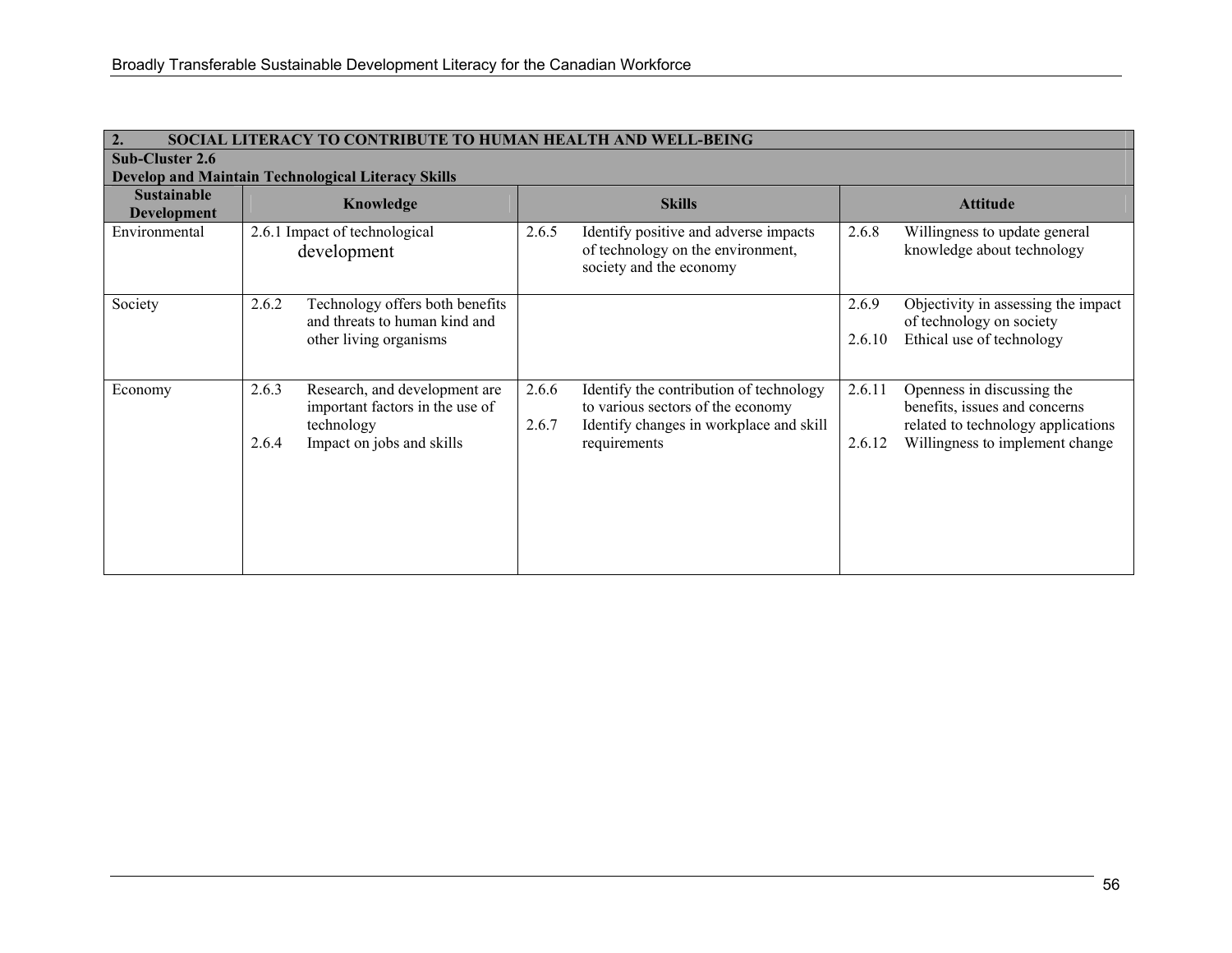| $\overline{2}$ .                          | SOCIAL LITERACY TO CONTRIBUTE TO HUMAN HEALTH AND WELL-BEING |                                                                                                                                                                                                                                                                                                                                           |                                                                              |                                                                                                                                                                                                                                                                                        |                            |                                                                                               |  |  |  |
|-------------------------------------------|--------------------------------------------------------------|-------------------------------------------------------------------------------------------------------------------------------------------------------------------------------------------------------------------------------------------------------------------------------------------------------------------------------------------|------------------------------------------------------------------------------|----------------------------------------------------------------------------------------------------------------------------------------------------------------------------------------------------------------------------------------------------------------------------------------|----------------------------|-----------------------------------------------------------------------------------------------|--|--|--|
| <b>Sub-Cluster 2.7</b>                    |                                                              |                                                                                                                                                                                                                                                                                                                                           |                                                                              |                                                                                                                                                                                                                                                                                        |                            |                                                                                               |  |  |  |
| <b>Practice Health and Safety at Work</b> |                                                              |                                                                                                                                                                                                                                                                                                                                           |                                                                              |                                                                                                                                                                                                                                                                                        |                            |                                                                                               |  |  |  |
| <b>Sustainable</b><br>Development         |                                                              | Knowledge                                                                                                                                                                                                                                                                                                                                 |                                                                              | <b>Skills</b>                                                                                                                                                                                                                                                                          | <b>Attitude</b>            |                                                                                               |  |  |  |
| Environmental                             | 2.7.1<br>2.7.2<br>2.7.3                                      | Environmental conditions for a<br>healthy workplace<br>Effects of hazardous materials on<br>the environment and living<br>organisms<br>Workplace, Health, and Safety<br>regulations                                                                                                                                                       | 2.7.15<br>2.7.16<br>2.7.17<br>2.7.18                                         | Identify hazardous materials<br>Handle hazardous materials safely<br>Dispose of hazardous materials safely<br>Abide by applicable regulations                                                                                                                                          | 2.7.31<br>2.7.32<br>2.7.33 | Safety consciousness<br>Environmentally conscious<br>Act as a role model to novice<br>workers |  |  |  |
| Social                                    | 2.7.4<br>2.7.5<br>2.7.6<br>2.7.7<br>2.7.8                    | Healthy lifestyle, healthy diet,<br>regular exercise<br>Consequences of alcohol and<br>substance abuse<br>Effects of environmental<br>degradation to health and safety<br>Effects of hazardous materials on<br>the health and safety of the public<br>Effects of accidents on society,<br>the family, the individual and the<br>workplace | 2.7.19<br>2.7.20<br>2.7.21<br>2.7.22                                         | Exercise regularly<br>Choose and follow a healthy diet<br>Assess the negative effects of<br>hazardous materials on the<br>environment, society, and the economy<br>Assess the negative impact of accidents<br>on the environment, society, and the<br>economy                          | 2.7.34<br>2.7.35           | Safety consciousness<br>Demonstrate an interest in accident<br>prevention                     |  |  |  |
| Economic                                  | 2.7.9<br>2.7.10<br>2.7.11<br>2.7.12<br>2.7.13<br>2.7.14      | Importance of safe work practices<br>Elimination or reduction of<br>workplace hazards<br>Workplace Hazardous Material<br>Information System (WHMIS)<br>Environmental, social and<br>economic impact of accidents<br>Consequences of accidents on<br>productivity and competitiveness<br>Rising costs of the health systems                | 2.7.23<br>2.7.24<br>2.7.25<br>2.7.26<br>2.7.27<br>2.7.28<br>2.7.29<br>2.7.30 | Perform tasks according to safe work<br>practices<br>Use tools safely<br>Operate equipment safely<br>Remove, control, mitigate workplace<br>hazards<br>Use and wear protective devices<br>Conduct safety audits<br>Perform task safety analysis<br>Maintain safe workplace environment | 2.7.36<br>2.7.37           | Demonstrates safety consciousness<br>Show regard for the safety of co-<br>workers             |  |  |  |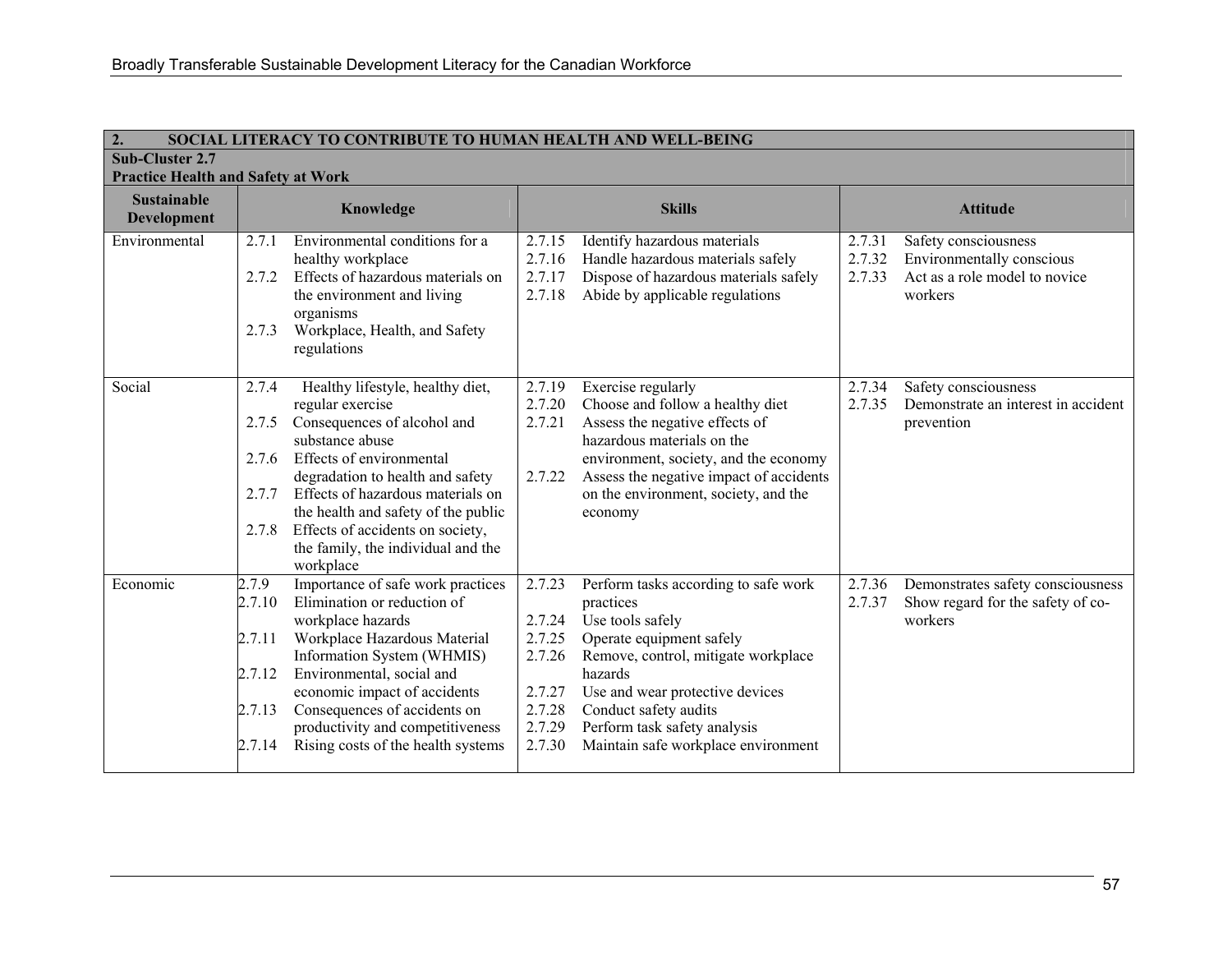| 3.<br>ECONOMIC LITERACY TO SUSTAINABLY MEET HUMAN NEEDS |        |                                                                                                            |                  |                                                                                                                                                              |                  |                                                                                                                   |  |  |  |
|---------------------------------------------------------|--------|------------------------------------------------------------------------------------------------------------|------------------|--------------------------------------------------------------------------------------------------------------------------------------------------------------|------------------|-------------------------------------------------------------------------------------------------------------------|--|--|--|
| Sub-Cluster 3.1                                         |        |                                                                                                            |                  |                                                                                                                                                              |                  |                                                                                                                   |  |  |  |
| An awareness of how economic systems work               |        |                                                                                                            |                  |                                                                                                                                                              |                  |                                                                                                                   |  |  |  |
| <b>Sustainable</b><br>Development                       |        | Knowledge                                                                                                  |                  | <b>Skills</b>                                                                                                                                                |                  | <b>Attitudes</b>                                                                                                  |  |  |  |
| Environmental                                           | 3.1.1  | A sustainable economy<br>occurs when development<br>decisions, policies, and<br>practices of people do not | 3.1.24<br>3.1.25 | Utilize resources according to the<br>principles of development rather than<br>growth<br>Develop systems to recognize the                                    | 3.1.38<br>3.1.39 | An appreciation that economic<br>decisions have environmental<br>consequences<br>An appreciation for the power of |  |  |  |
|                                                         | 3.1.2  | exhaust the Earth's resources<br>Economic growth is not<br>sustainable if it degrades the<br>environment   | 3.1.26           | relationship between environmental<br>stewardship and economic development<br>Protect the environment and promote<br>environmental stewardship in day-to-day |                  | the human beings to modify the<br>environment                                                                     |  |  |  |
|                                                         | 3.1.3  | Recreational use of nature<br>generates significant<br>economic activity                                   | 3.1.27           | activities<br>Recognize the benefits of nature-related<br>activities to the economy                                                                          |                  |                                                                                                                   |  |  |  |
| Social                                                  | 3.1.4  | A sustainable economy<br>cannot succeed in societies<br>that fail                                          | 3.1.28<br>3.1.29 | Establish policies and programs to combat<br>poverty<br>Distinguish between wants and needs                                                                  | 3.1.40<br>3.1.41 | Appreciation of why equity is<br>essential to a sustainable society<br>A concern for economic and social          |  |  |  |
|                                                         | 3.1.5  | There are basic human needs<br>that are universal                                                          | 3.1.30           | Recognize the need for appropriate<br>development both locally and globally                                                                                  | 3.1.42           | inequities<br>A sense of fairness                                                                                 |  |  |  |
|                                                         | 3.1.6  | Poverty is a significant<br>barrier to sustainability                                                      | 3.1.31<br>3.1.32 | Provide equitable access to employment<br>Provide access to low-interest loans                                                                               | 3.1.43<br>3.1.44 | Strong sense of community<br>Realization of the effects of                                                        |  |  |  |
|                                                         | 3.1.7  | In the emerging knowledge-<br>based economy, appropriate<br>education and training is<br>crucial           |                  |                                                                                                                                                              |                  | sustainable or unsustainable<br>development on work, the<br>community, and private lives                          |  |  |  |
|                                                         | 3.1.8  | A variety of entry, middle,<br>and high level jobs are<br>essential to economic vitality                   |                  |                                                                                                                                                              |                  |                                                                                                                   |  |  |  |
|                                                         | 3.1.9  | Wages should, at a minimum,<br>provide workers with the<br>means to meet their basic<br>needs              |                  |                                                                                                                                                              |                  |                                                                                                                   |  |  |  |
|                                                         | 3.1.10 | Unions can play an role in<br>ensuring the rights of<br>workers are protected                              |                  |                                                                                                                                                              |                  |                                                                                                                   |  |  |  |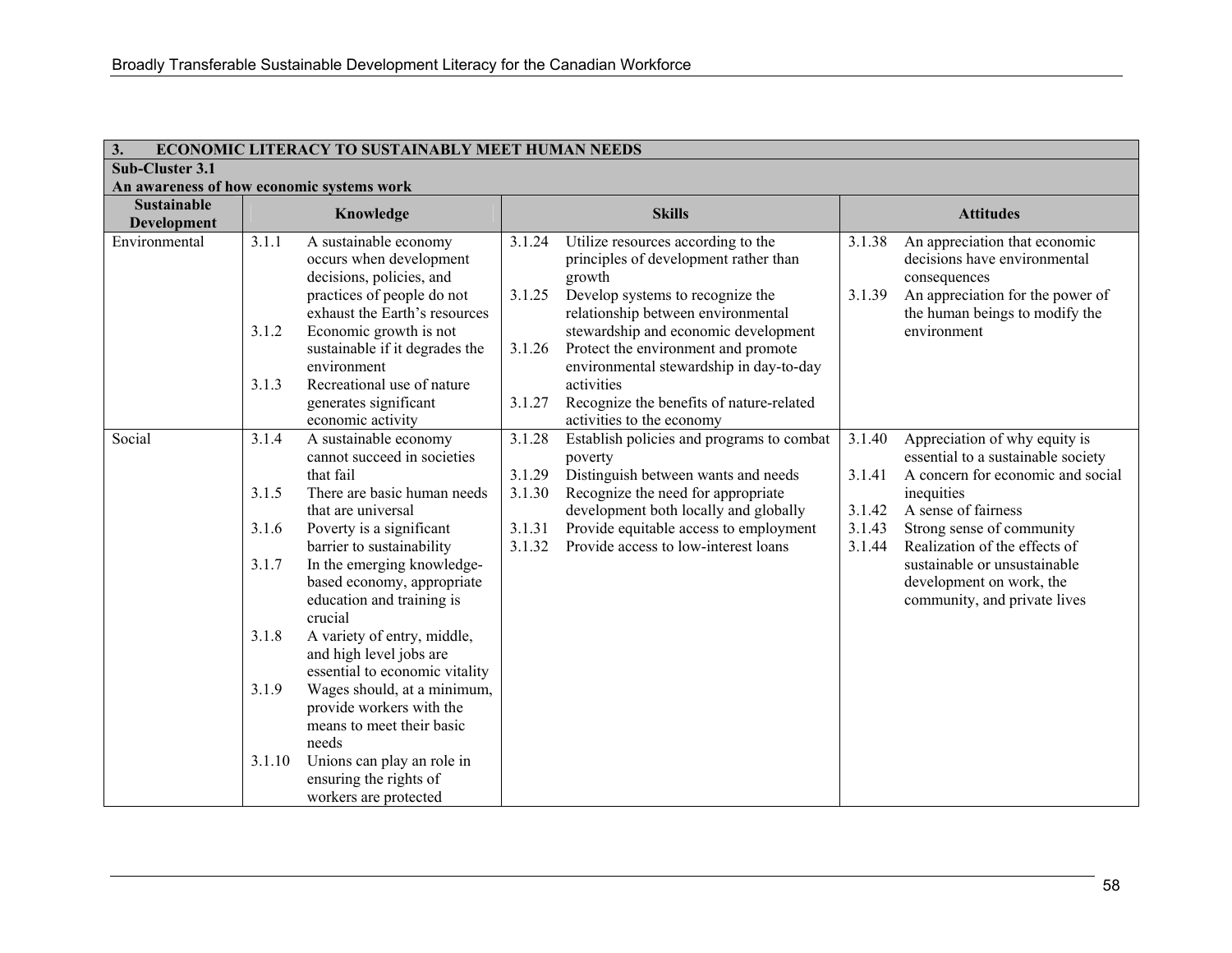| 3.<br>ECONOMIC LITERACY TO SUSTAINABLY MEET HUMAN NEEDS |           |                                            |               |                                        |        |                                     |  |  |
|---------------------------------------------------------|-----------|--------------------------------------------|---------------|----------------------------------------|--------|-------------------------------------|--|--|
| Sub-Cluster 3.1                                         |           |                                            |               |                                        |        |                                     |  |  |
| An awareness of how economic systems work               |           |                                            |               |                                        |        |                                     |  |  |
| <b>Sustainable</b><br>Development                       | Knowledge |                                            | <b>Skills</b> |                                        |        | <b>Attitudes</b>                    |  |  |
| Economic                                                | 3.1.11    | The economy is an                          | 3.1.33        | Distinguish between growth and         | 3.1.45 | Appreciate the need for sustainable |  |  |
|                                                         |           | inseparable part of society as             |               | development                            |        | economic development                |  |  |
|                                                         |           | a whole                                    | 3.1.34        | Devise or adopt new measures of        | 3.1.46 | Realization of the need to adopt a  |  |  |
|                                                         | 3.1.12    | Economic development                       |               | measuring economic and human progress  |        | global perspective                  |  |  |
|                                                         |           | gained as a result of                      | 3.1.35        | Recognize the importance of generating |        |                                     |  |  |
|                                                         |           | exploitation is not sustainable            |               | wealth                                 |        |                                     |  |  |
|                                                         | 3.1.13    | An understanding of basic                  | 3.1.36        | Recognize consequences of actions      |        |                                     |  |  |
|                                                         |           | economic principles and                    | 3.1.37        | Think in terms of local and global     |        |                                     |  |  |
|                                                         |           | ethics is a necessity                      |               | awareness                              |        |                                     |  |  |
|                                                         | 3.1.14    | An understanding of the                    |               |                                        |        |                                     |  |  |
|                                                         |           | concept of globalization and               |               |                                        |        |                                     |  |  |
|                                                         |           | current economic issues                    |               |                                        |        |                                     |  |  |
|                                                         | 3.1.15    | The exchange of goods and                  |               |                                        |        |                                     |  |  |
|                                                         |           | the delivery of services are               |               |                                        |        |                                     |  |  |
|                                                         |           | the economy's two primary                  |               |                                        |        |                                     |  |  |
|                                                         | 3.1.16    | components<br>Volunteerism is an important |               |                                        |        |                                     |  |  |
|                                                         |           | component of a sustainable                 |               |                                        |        |                                     |  |  |
|                                                         |           | economy                                    |               |                                        |        |                                     |  |  |
|                                                         | 3.1.17    | International trade                        |               |                                        |        |                                     |  |  |
|                                                         |           | agreements and organizations               |               |                                        |        |                                     |  |  |
|                                                         |           | influence decisions made in                |               |                                        |        |                                     |  |  |
|                                                         |           | Canada                                     |               |                                        |        |                                     |  |  |
|                                                         | 3.1.18    | Diversity is a requirement of              |               |                                        |        |                                     |  |  |
|                                                         |           | a sustainable economy                      |               |                                        |        |                                     |  |  |
|                                                         | 3.1.19    | Adherence to the rule of law               |               |                                        |        |                                     |  |  |
|                                                         |           | is an essential component of               |               |                                        |        |                                     |  |  |
|                                                         |           | a sustainable economy                      |               |                                        |        |                                     |  |  |
|                                                         | 3.1.20    | Economic growth is not                     |               |                                        |        |                                     |  |  |
|                                                         |           | necessarily the same as                    |               |                                        |        |                                     |  |  |
|                                                         |           | economic development                       |               |                                        |        |                                     |  |  |
|                                                         | 3.1.21    | The GDP measure flows of                   |               |                                        |        |                                     |  |  |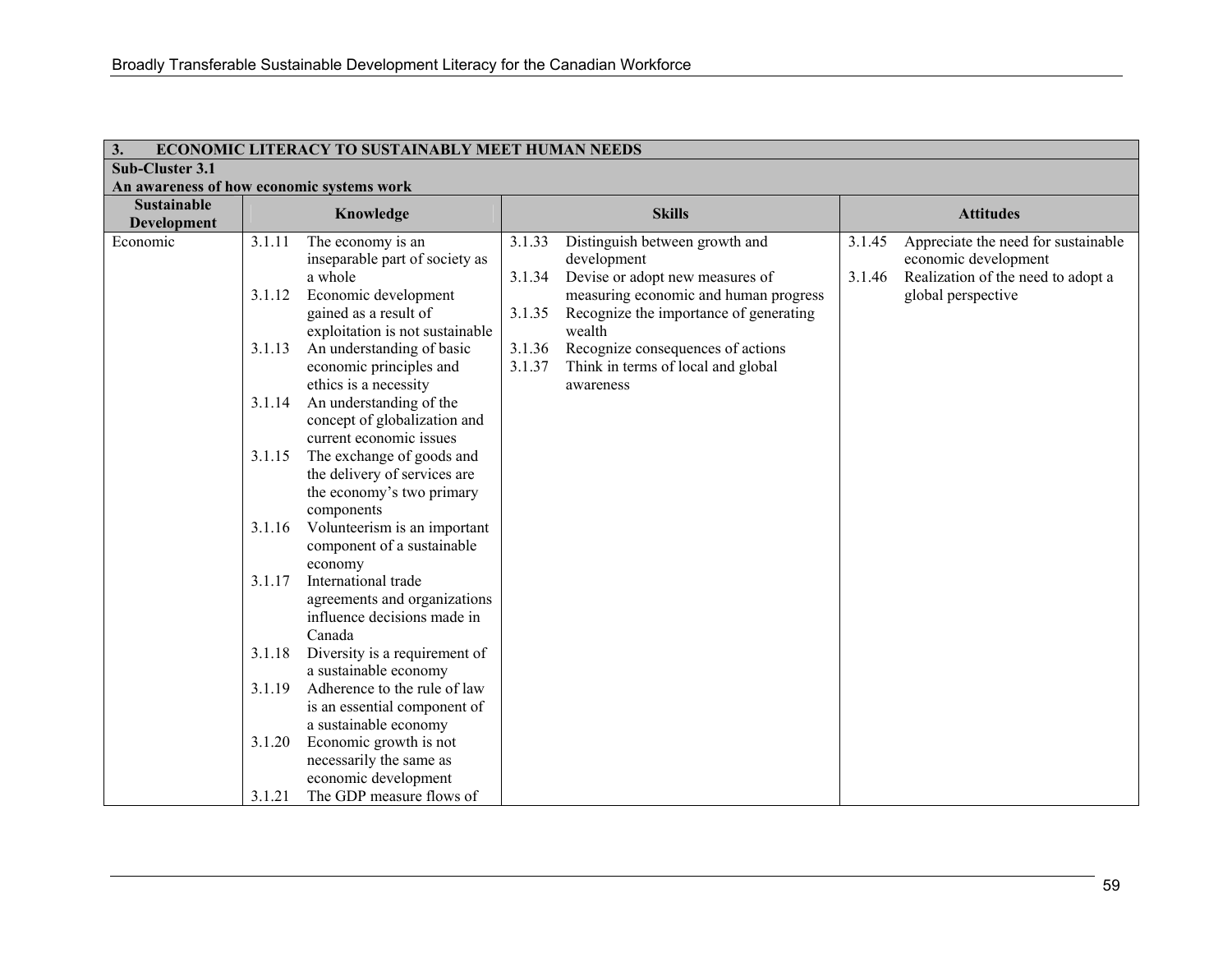| ECONOMIC LITERACY TO SUSTAINABLY MEET HUMAN NEEDS<br>3. |                  |                                                                                                                                                                                                                                                                           |               |                  |  |  |  |  |  |
|---------------------------------------------------------|------------------|---------------------------------------------------------------------------------------------------------------------------------------------------------------------------------------------------------------------------------------------------------------------------|---------------|------------------|--|--|--|--|--|
| Sub-Cluster 3.1                                         |                  |                                                                                                                                                                                                                                                                           |               |                  |  |  |  |  |  |
| An awareness of how economic systems work               |                  |                                                                                                                                                                                                                                                                           |               |                  |  |  |  |  |  |
| Sustainable<br><b>Development</b>                       |                  | Knowledge                                                                                                                                                                                                                                                                 | <b>Skills</b> | <b>Attitudes</b> |  |  |  |  |  |
|                                                         | 3.1.22<br>3.1.23 | money; it does not measure<br>economic, environmental, or<br>social welfare<br>Goods and services must<br>deliver on their promises<br>Sustainability initiatives<br>provide opportunities for<br>product differentiation, a key<br>component of competitive<br>advantage |               |                  |  |  |  |  |  |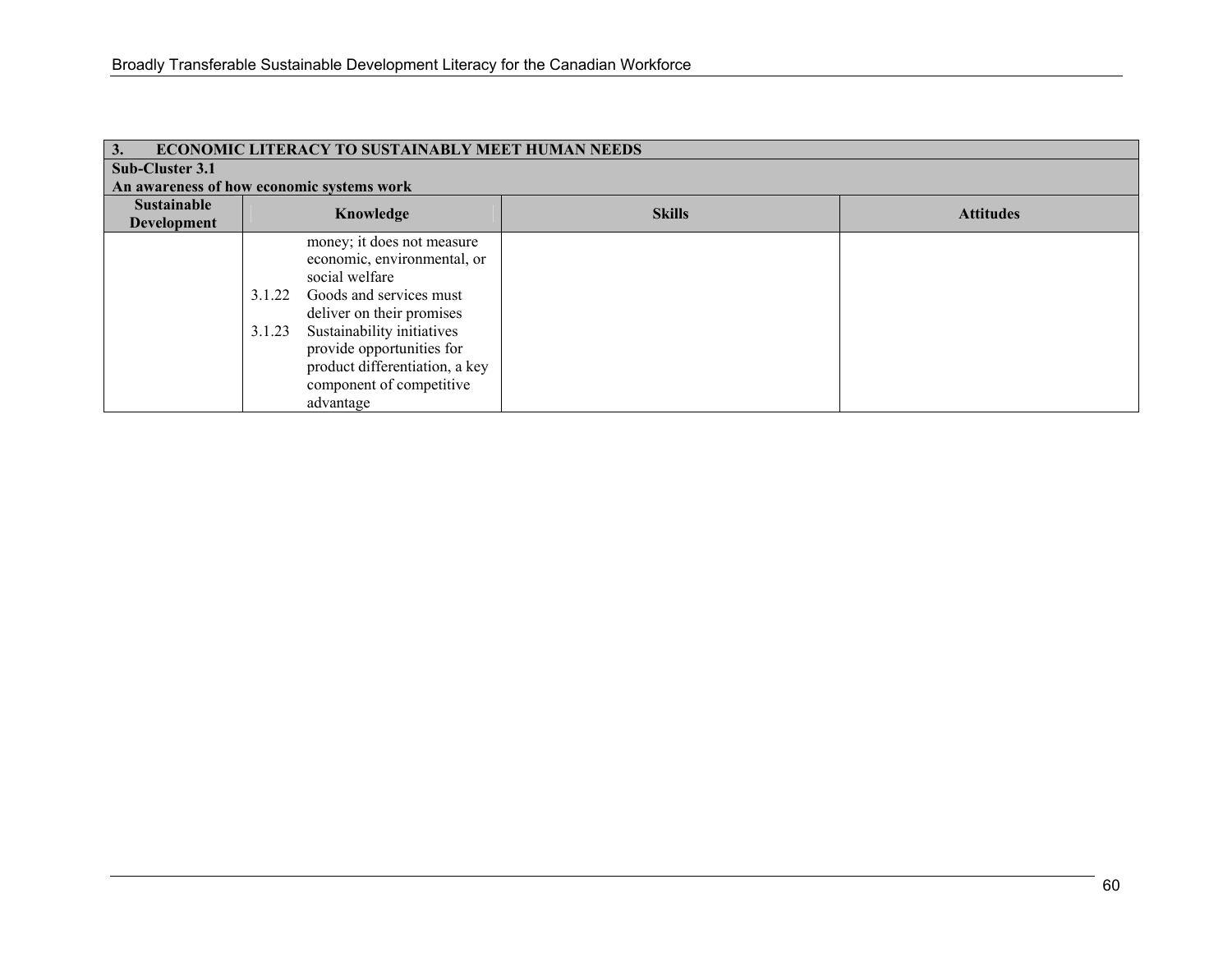#### **3. ECONOMIC LITERACY TO SUSTAINABLY MEET HUMAN NEEDS**

#### **Sub-Cluster 3.2**

**Understand the need to efficiently use resources** 

| Understand the need to emerginy use resources |                |                                                                                                                        |                  |                                                                                                                                                    |        |                                                                                                                                     |  |
|-----------------------------------------------|----------------|------------------------------------------------------------------------------------------------------------------------|------------------|----------------------------------------------------------------------------------------------------------------------------------------------------|--------|-------------------------------------------------------------------------------------------------------------------------------------|--|
| <b>Sustainable</b><br><b>Development</b>      |                | Knowledge                                                                                                              |                  | <b>Skills</b>                                                                                                                                      |        | <b>Attitudes</b>                                                                                                                    |  |
| Environmental                                 | 3.2.1<br>3.2.2 | Resources can be used in a<br>more effective and efficient<br>manner<br>More value must be created                     | 3.2.8<br>3.2.9   | Minimize the use of energy, materials,<br>water, and land<br>Eliminate or reduce air emissions, water<br>dispersions, and waste disposals          | 3.2.17 | Appreciate that the quality of life<br>of present and future generations is<br>endangered or enhanced by the<br>actions we take now |  |
|                                               |                | with less environmental<br>impact                                                                                      | 3.2.10           | Maximize the use of renewable materials                                                                                                            |        |                                                                                                                                     |  |
| Social                                        | 3.2.3          | Improve social conditions<br>using fewer resources                                                                     | 3.2.11<br>3.2.12 | Create conditions that reward efficiency<br>Reflect critically on one's lifestyle in the<br>light of interdependence                               | 3.2.18 | Personal acceptance of a<br>sustainable lifestyle and a<br>commitment to participation in<br>change                                 |  |
| Economic                                      | 3.2.4          | Sustainable consumption is<br>not only about consuming<br>less, but consuming<br>differently: consuming<br>efficiently | 3.2.13<br>3.2.14 | Make fair and efficient use of resources<br>with respect to meeting basic human<br>needs<br>Reduce material requirements for goods<br>and services | 3.2.19 | A sense of balance in deciding<br>among conflicting priorities                                                                      |  |
|                                               | 3.2.5          | Efficiency can help reduce<br>risk, find additional savings,<br>and identify economic<br>opportunities                 | 3.2.15<br>3.2.16 | Strive for zero waste<br>Focus on selling functions that customers<br>actually need                                                                |        |                                                                                                                                     |  |
|                                               | 3.2.6          | Enhanced resource<br>productivity makes<br>economies more competitive                                                  |                  |                                                                                                                                                    |        |                                                                                                                                     |  |
|                                               | 3.2.7          | It is possible to increase the<br>quality of life without<br>depleting our natural<br>resources                        |                  |                                                                                                                                                    |        |                                                                                                                                     |  |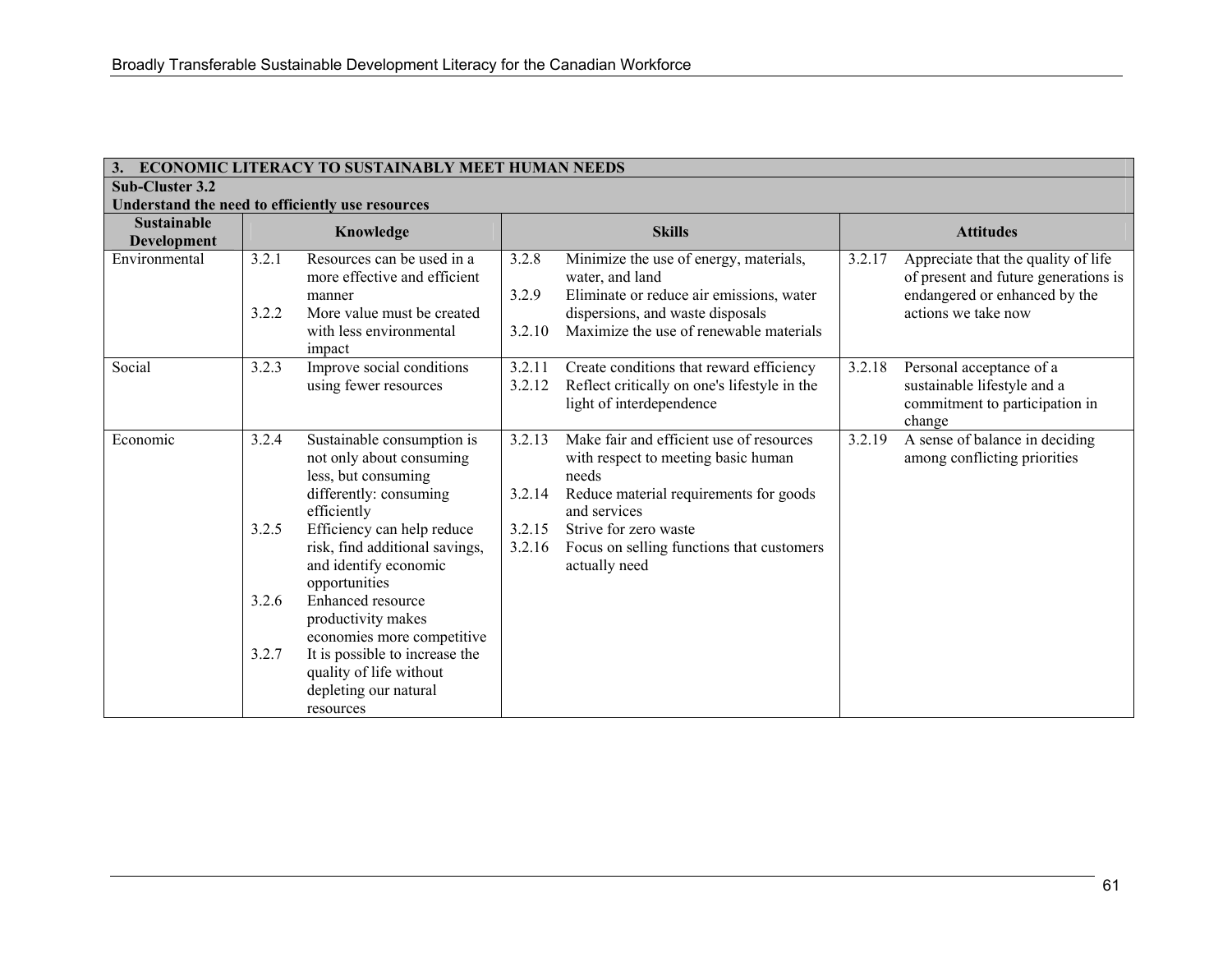| 3.<br>ECONOMIC LITERACY TO SUSTAINABLY MEET HUMAN NEEDS |           |                                                                                                                                        |                 |                                                                                                                                           |                  |                                                                                                               |  |  |
|---------------------------------------------------------|-----------|----------------------------------------------------------------------------------------------------------------------------------------|-----------------|-------------------------------------------------------------------------------------------------------------------------------------------|------------------|---------------------------------------------------------------------------------------------------------------|--|--|
| Sub-Cluster 3.3                                         |           |                                                                                                                                        |                 |                                                                                                                                           |                  |                                                                                                               |  |  |
| Understand the need for continuous improvement          |           |                                                                                                                                        |                 |                                                                                                                                           |                  |                                                                                                               |  |  |
| <b>Sustainable</b>                                      | Knowledge |                                                                                                                                        | <b>Skills</b>   |                                                                                                                                           | <b>Attitudes</b> |                                                                                                               |  |  |
| Development                                             |           |                                                                                                                                        |                 |                                                                                                                                           |                  |                                                                                                               |  |  |
| Environmental                                           | 3.3.1     | We must continuously<br>improve our capacity and our<br>systems for sustainably<br>managing environmental                              | 3.3.7           | Design and implement systems for<br>managing environmental resources                                                                      | 3.3.12<br>3.3.13 | Appreciation that there are a range<br>of possible solutions to any<br>problem<br>Recognition of the need for |  |  |
|                                                         |           | resources                                                                                                                              |                 |                                                                                                                                           |                  | continuous improvement                                                                                        |  |  |
| Social                                                  | 3.3.2     | We will not succeed in<br>creating a more sustainable<br>world if we focus merely on<br>doing more efficiently what<br>we currently do | 3.3.8           | Design and implement programs for<br>improved social accountability                                                                       | 3.3.14           | An appreciation of the role of<br>human ingenuity and individual<br>creativity                                |  |  |
| Economic                                                | 3.3.3     | Current methods of doing<br>things should not be assumed<br>as a given                                                                 | 3.3.9<br>3.3.10 | Continue to work on optimizing processes<br>Think in line with the theory of "if it isn't<br>perfect improve it" rather than "if it ain't | 3.3.15<br>3.3.16 | Positive attitude towards<br>innovation and change<br>Willingness to experiment with                          |  |  |
|                                                         | 3.3.4     | Incremental improvement<br>and improvement by<br>innovation are needed for the<br>economy to be sustainable                            | 3.3.11          | broke, don't fix it"<br>Maintain constructive dissatisfaction with<br>the present level of performance                                    | 3.3.17<br>3.3.18 | new ideas<br>Willingness to learn from<br>experiences<br>Recognition of the need for both                     |  |  |
|                                                         | 3.3.5     | Understand the danger of<br>maintaining the status quo in<br>a globally competitive<br>economic environment                            |                 |                                                                                                                                           | 3.3.19           | incremental and innovative<br>improvement<br>Not constrained by existing ways<br>of thinking                  |  |  |
|                                                         | 3.3.6     | The economy's ability to<br>thrive depends in large part<br>on how well it adapts to<br>demands imposed by<br>changing conditions      |                 |                                                                                                                                           | 3.3.20           | Persistence and willingness to<br>persevere through times of change                                           |  |  |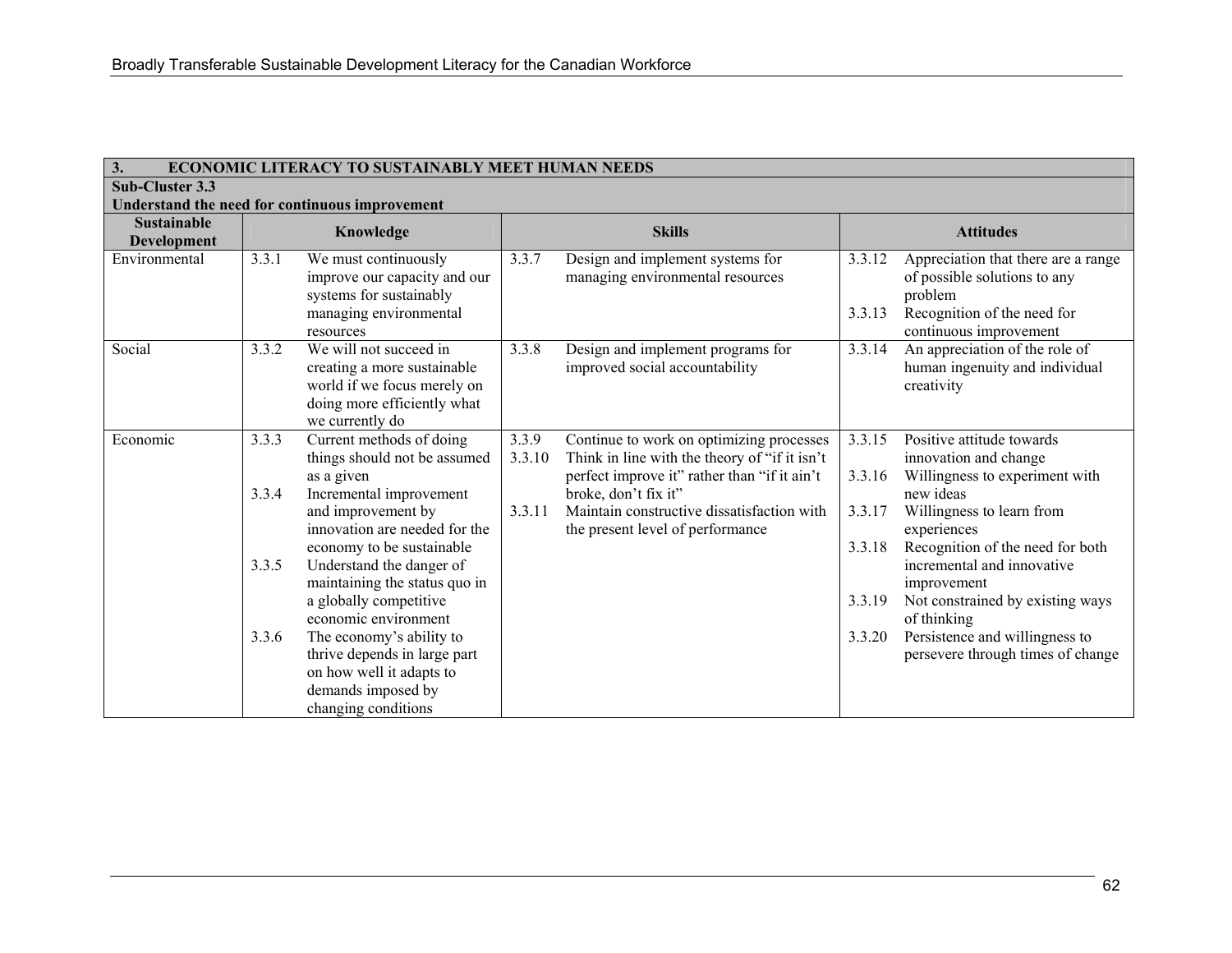| 3.<br>ECONOMIC LITERACY TO SUSTAINABLY MEET HUMAN NEEDS                          |           |                                 |        |                                                                    |        |                                   |  |
|----------------------------------------------------------------------------------|-----------|---------------------------------|--------|--------------------------------------------------------------------|--------|-----------------------------------|--|
| Sub-Cluster 3.4                                                                  |           |                                 |        |                                                                    |        |                                   |  |
| Understand the importance of life-cycle considerations for products and services |           |                                 |        |                                                                    |        |                                   |  |
| <b>Sustainable</b>                                                               | Knowledge |                                 |        | <b>Skills</b>                                                      |        | <b>Attitudes</b>                  |  |
| Development                                                                      |           |                                 |        |                                                                    |        |                                   |  |
| Environmental                                                                    | 3.4.1     | There are environmental         | 3.4.9  | Evaluate the inputs and outputs at every                           | 3.4.22 | Think in terms of the entire life |  |
|                                                                                  |           | impacts at every stage of a     |        | stage of the life cycle                                            |        | cycle of a product or service     |  |
|                                                                                  |           | product or service's life cycle | 3.4.10 | Determine points in the life cycle where                           |        |                                   |  |
|                                                                                  | 3.4.2     | Waste produced by society       |        | the greatest reduction in resource                                 |        |                                   |  |
|                                                                                  |           | must not systematically         |        | requirements and emissions might be                                |        |                                   |  |
|                                                                                  |           | increase in nature              |        | achieved                                                           |        |                                   |  |
|                                                                                  |           |                                 | 3.4.11 | Give preference to solutions that minimize<br>environmental impact |        |                                   |  |
|                                                                                  |           |                                 | 3.4.12 | Properly scope problems                                            |        |                                   |  |
|                                                                                  |           |                                 | 3.4.13 | Train personnel responsible for reducing                           |        |                                   |  |
|                                                                                  |           |                                 |        | environmental impact                                               |        |                                   |  |
| Social                                                                           | 3.4.3     | Capacity building is an         | 3.4.14 | Build sustainability considerations into                           | 3.4.23 | Willingness to help others        |  |
|                                                                                  |           | essential component of          |        | the creative process                                               |        |                                   |  |
|                                                                                  |           | partnership                     |        |                                                                    |        |                                   |  |
| Economic                                                                         | 3.4.4     | Decisions made during the       | 3.4.15 | Approach problems with a "whole                                    | 3.4.24 | Open to constructive criticism    |  |
|                                                                                  |           | design and formulation stage    |        | systems" mentality                                                 | 3.4.25 | Appreciation that there are a     |  |
|                                                                                  |           | have ramifications for the      | 3.4.16 | Enhance product and material                                       |        | number of methods in which        |  |
|                                                                                  |           | entire life cycle of the        |        | recyclability                                                      |        | problems may be solved            |  |
|                                                                                  |           | product or service              | 3.4.17 | Apply concepts from the "sustainable"                              | 3.4.26 | Openness to using products with   |  |
|                                                                                  | 3.4.5     | Though sustainability           |        | development toolbox" including design                              |        | recycled content                  |  |
|                                                                                  |           | considerations are important,   |        | for environment, industrial ecology, and                           |        |                                   |  |
|                                                                                  |           | other criteria such as cost,    |        | green procurement                                                  |        |                                   |  |
|                                                                                  |           | must also be considered         | 3.4.18 | Purchase from a local supplier wherever                            |        |                                   |  |
|                                                                                  | 3.4.6     | Understanding customer          |        | practical in order to minimize                                     |        |                                   |  |
|                                                                                  |           | requirements and how            |        | transportation distances                                           |        |                                   |  |
|                                                                                  |           | product will actually be used   | 3.4.19 | Increase product flexibility, modularity,                          |        |                                   |  |
|                                                                                  |           | by the end user is critical     |        | and durability                                                     |        |                                   |  |
|                                                                                  | 3.4.7     | Preventing problems before      | 3.4.20 | Implement product "take back" programs                             |        |                                   |  |
|                                                                                  |           | they occur is preferable to     | 3.4.21 | Eliminate the need for packaging                                   |        |                                   |  |
|                                                                                  |           | reacting to them after the fact |        | wherever possible                                                  |        |                                   |  |
|                                                                                  | 3.4.8     | There are different ways to     |        |                                                                    |        |                                   |  |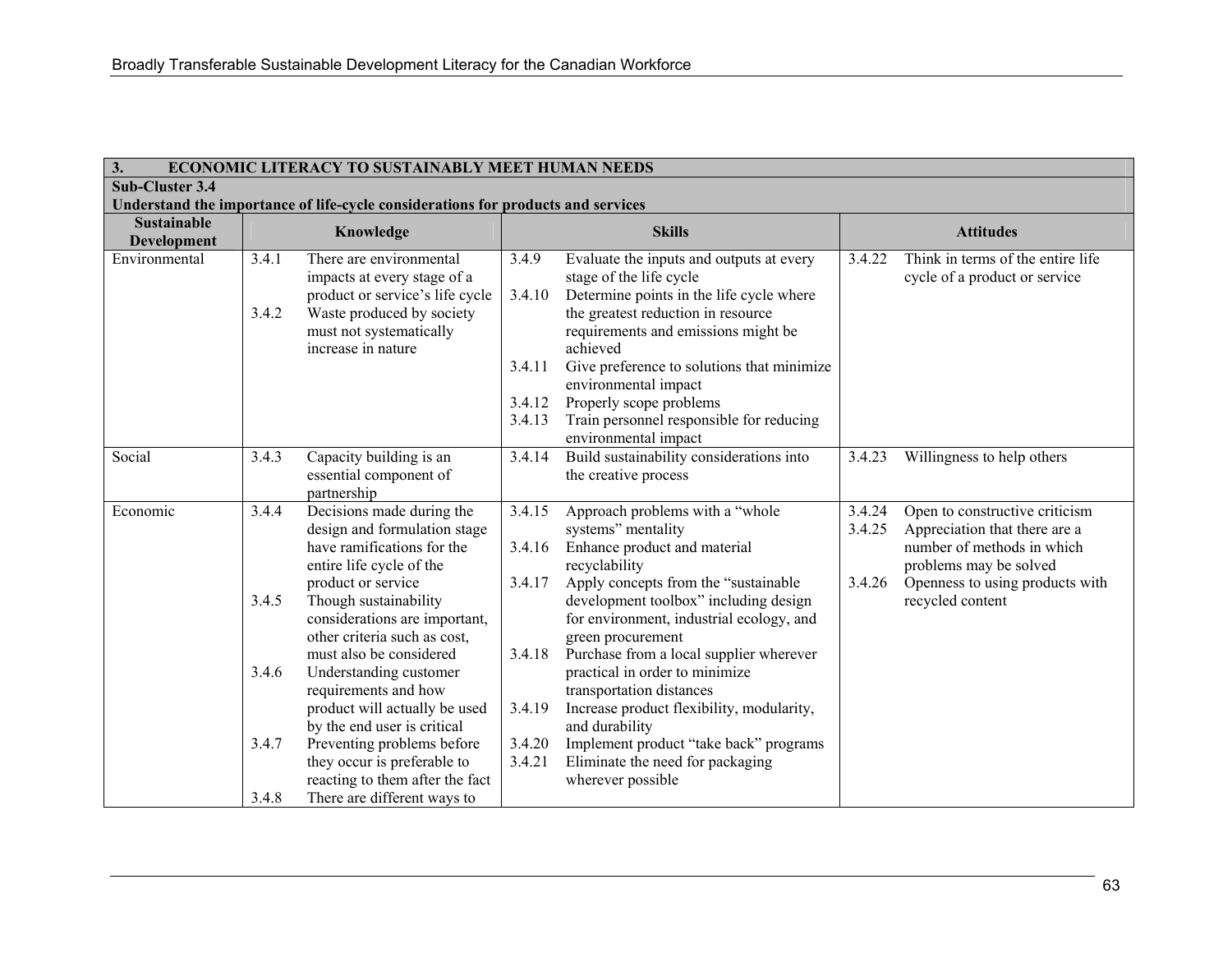| 3.<br><b>ECONOMIC LITERACY TO SUSTAINABLY MEET HUMAN NEEDS</b>                   |            |               |                  |  |  |  |  |  |  |
|----------------------------------------------------------------------------------|------------|---------------|------------------|--|--|--|--|--|--|
| Sub-Cluster 3.4                                                                  |            |               |                  |  |  |  |  |  |  |
| Understand the importance of life-cycle considerations for products and services |            |               |                  |  |  |  |  |  |  |
| <b>Sustainable</b>                                                               |            | <b>Skills</b> | <b>Attitudes</b> |  |  |  |  |  |  |
| <b>Development</b>                                                               | Knowledge  |               |                  |  |  |  |  |  |  |
|                                                                                  | meet needs |               |                  |  |  |  |  |  |  |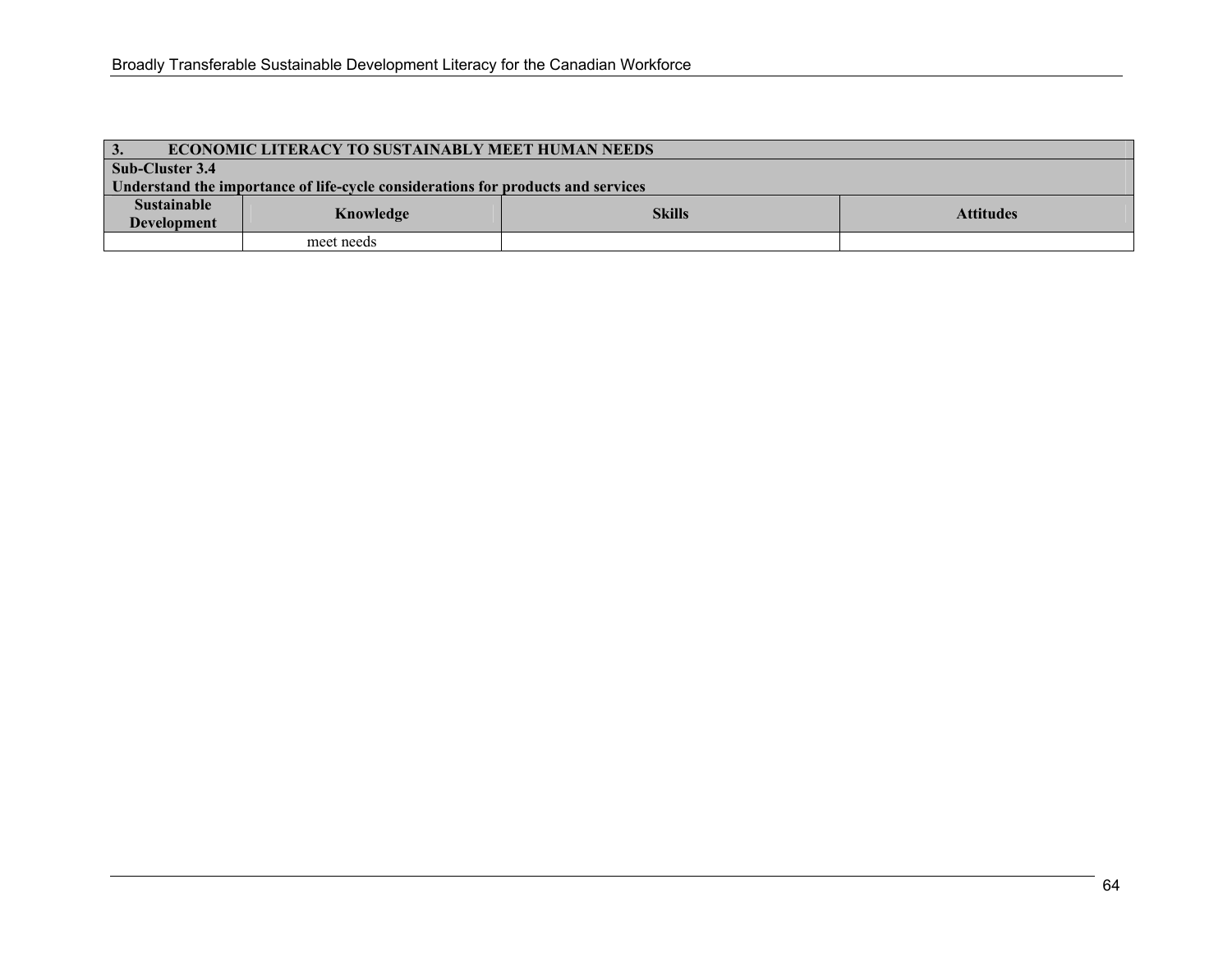| ECONOMIC LITERACY TO SUSTAINABLY MEET HUMAN NEEDS<br>3. |        |                                                           |               |                                                                    |        |                                                                |  |  |
|---------------------------------------------------------|--------|-----------------------------------------------------------|---------------|--------------------------------------------------------------------|--------|----------------------------------------------------------------|--|--|
| Sub-Cluster 3.5                                         |        |                                                           |               |                                                                    |        |                                                                |  |  |
| Awareness of the importance of eco-management           |        |                                                           |               |                                                                    |        |                                                                |  |  |
| <b>Sustainable</b>                                      |        | Knowledge                                                 | <b>Skills</b> |                                                                    |        | <b>Attitudes</b>                                               |  |  |
| Development                                             |        |                                                           |               |                                                                    |        |                                                                |  |  |
| Environmental                                           | 3.5.1  | Market solutions must be a                                | 3.5.14        | Establish policies that reflect the fact that                      | 3.5.32 | Appreciation of the need to                                    |  |  |
|                                                         |        | part of the strategy to prevent                           |               | economic strength and environmental                                |        | develop lifestyles that respect                                |  |  |
|                                                         | 3.5.2  | environmental degradation<br>Natural assets are not fully |               | stability are mutually dependant rather<br>than mutually exclusive |        | resources and carrying capacity<br>limits                      |  |  |
|                                                         |        | reflected in current Canadian                             |               | Recognize the consequences of                                      | 3.5.33 |                                                                |  |  |
|                                                         |        | economic calculations                                     | 3.5.15        |                                                                    | 3.5.34 | Think and act responsibly<br>Willingness to be accountable for |  |  |
|                                                         | 3.5.3  | A healthy environment                                     |               | undervaluing the services provided by the<br>environment           |        | individual and group actions                                   |  |  |
|                                                         |        | makes significant                                         | 3.5.16        | Devise means to measure the impact on                              |        |                                                                |  |  |
|                                                         |        | contributions to the economy                              |               | the economy of loss or degradation of                              |        |                                                                |  |  |
|                                                         | 3.5.4  | The Earth's resources are                                 |               | natural assets                                                     |        |                                                                |  |  |
|                                                         |        | finite                                                    | 3.5.17        | Recognize the importance of using natural                          |        |                                                                |  |  |
|                                                         |        |                                                           |               | assets sustainably                                                 |        |                                                                |  |  |
| Social                                                  | 3.5.5  | Social obligations should be                              | 3.5.18        | Improve stakeholder participation                                  | 3.5.35 | Respect for governance and                                     |  |  |
|                                                         |        | seen as an investment rather                              |               | processes                                                          |        | democracy                                                      |  |  |
|                                                         |        | than another cost                                         | 3.5.19        | Focus on creating partnerships and good                            | 3.5.36 | Recognize we can manage co-                                    |  |  |
|                                                         | 3.5.6  | Key stakeholder issues must                               |               | relations with stakeholders                                        |        | operatively what we cannot                                     |  |  |
|                                                         |        | be taken seriously                                        | 3.5.20        | Pursue socially responsible courses of                             |        | manage individually                                            |  |  |
|                                                         |        |                                                           |               | action                                                             |        |                                                                |  |  |
| Economic                                                | 3.5.7  | An understanding of the                                   | 3.5.21        | Develop and implement economic                                     | 3.5.37 | Tolerance to ambiguity                                         |  |  |
|                                                         |        | precautionary principle                                   |               | instruments to measure the value of                                | 3.5.38 | Value transparency                                             |  |  |
|                                                         | 3.5.8  | Subsidies are a major barrier                             |               | services provided by the environment                               | 3.5.39 | Appreciation for nature and the                                |  |  |
|                                                         |        | to efficient markets                                      | 3.5.22        | Include cost of pollution and social                               |        | irreplaceable services it provides                             |  |  |
|                                                         | 3.5.9  | Organizational reporting                                  |               | damage within the cost of goods and                                | 3.5.40 | Recognition of the effects of                                  |  |  |
|                                                         |        | should focus on the "triple                               |               | services                                                           |        | unsustainable economic                                         |  |  |
|                                                         |        | bottom line" of economic,                                 | 3.5.23        | Promote voluntary initiatives                                      |        | development on the environment                                 |  |  |
|                                                         |        | environmental, and social                                 | 3.5.24        | Promote agreements that result in higher                           | 3.5.41 | Sense of balance in deciding                                   |  |  |
|                                                         |        | performance                                               |               | resource productivity and emissions                                |        | among conflicting priorities                                   |  |  |
|                                                         | 3.5.10 | Support from top                                          |               | reduction                                                          | 3.5.42 | Behave ethically in dealing with                               |  |  |
|                                                         |        | management is critical                                    | 3.5.25        | Recognize and reward sustainability as an                          |        | conflict of interest, liability,                               |  |  |
|                                                         | 3.5.11 | Current accounting practices                              |               | investment criterion                                               |        | negligence, obligation,                                        |  |  |
|                                                         |        | provide strong incentives to                              | 3.5.26        | Recognize that the substitutability                                |        | responsibility, and risk                                       |  |  |